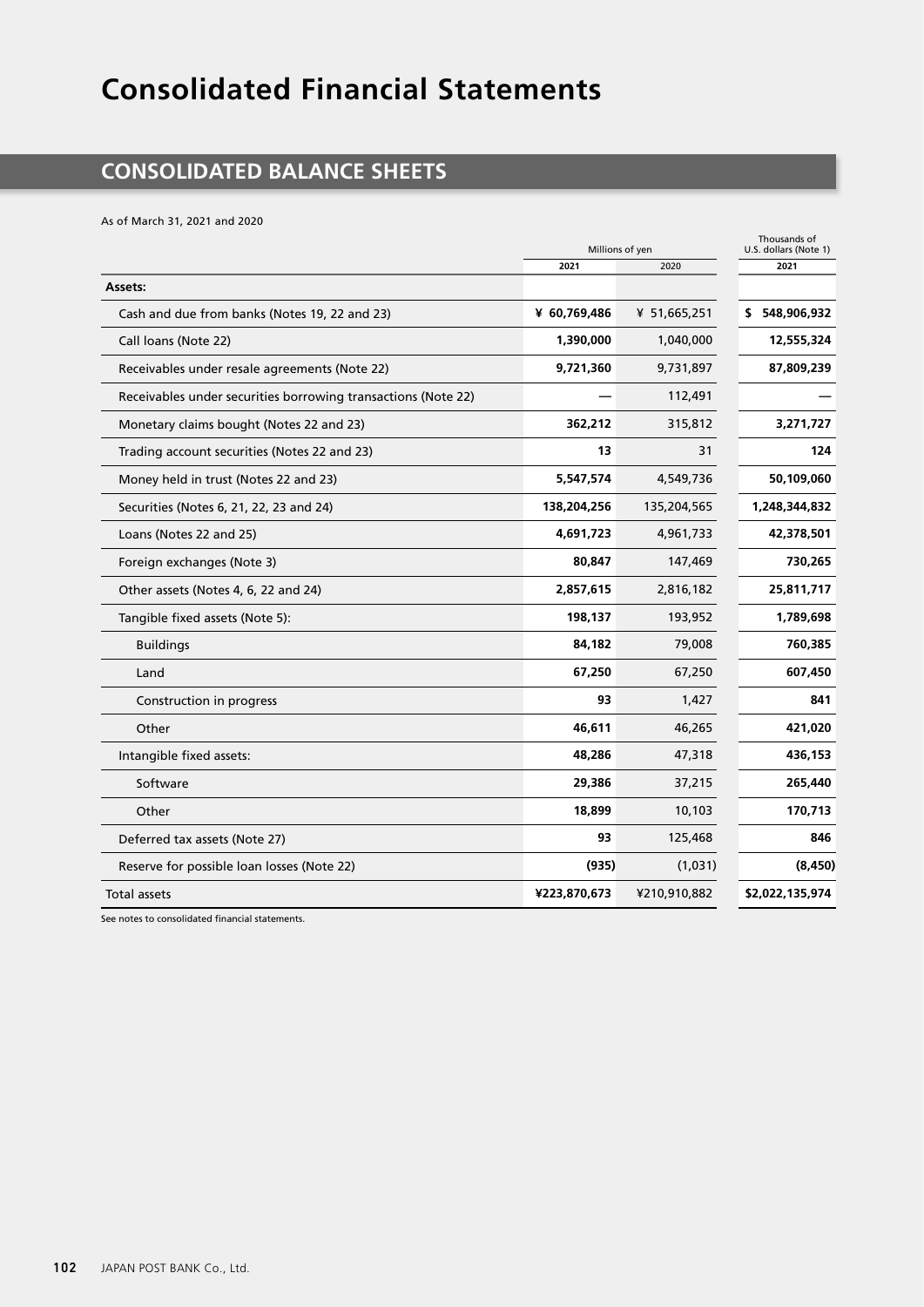|                                                                          | Millions of yen | Thousands of<br>U.S. dollars (Note 1) |                 |
|--------------------------------------------------------------------------|-----------------|---------------------------------------|-----------------|
|                                                                          | 2021            | 2020                                  | 2021            |
| <b>Liabilities:</b>                                                      |                 |                                       |                 |
| Deposits (Notes 6, 7, 22 and 24)                                         | ¥189,588,549    | ¥183,001,984                          | \$1,712,478,990 |
| Payables under repurchase agreements (Notes 6 and 22)                    | 14,886,481      | 14,855,624                            | 134,463,743     |
| Payables under securities lending transactions (Notes 6 and 22)          | 1,504,543       | 2,219,384                             | 13,589,954      |
| Borrowed money (Notes 6, 8 and 22)                                       | 3,917,500       | 10,100                                | 35,385,240      |
| Foreign exchanges (Note 3)                                               | 514             | 511                                   | 4,651           |
| Other liabilities (Notes 8, 9, 22 and 24)                                | 1,536,281       | 1,597,067                             | 13,876,630      |
| Reserve for bonuses                                                      | 7,582           | 7,478                                 | 68,493          |
| Liability for retirement benefits (Note 26)                              | 133,542         | 134,232                               | 1,206,241       |
| Reserve for employee stock ownership plan trust                          | 535             | 605                                   | 4,838           |
| Reserve for management board benefit trust                               | 303             | 311                                   | 2,744           |
| Reserve for reimbursement of deposits                                    | 73,830          | 80,324                                | 666,877         |
| Deferred tax liabilities (Note 27)                                       | 826,179         |                                       | 7,462,558       |
| <b>Total liabilities</b>                                                 | 212,475,846     | 201,907,626                           | 1,919,210,966   |
| Contingent liabilities (Note 10)<br>Net assets (Note 18):                |                 |                                       |                 |
| Capital stock (Note 11)                                                  | 3,500,000       | 3,500,000                             | 31,614,126      |
| Capital surplus                                                          | 4,296,514       | 4,296,285                             | 38,808,732      |
| Retained earnings                                                        | 2,750,234       | 2,563,840                             | 24,841,790      |
| Treasury stock                                                           | (1,300,844)     | (1,300,881)                           | (11,750,019)    |
| Total shareholders' equity                                               | 9,245,904       | 9,059,245                             | 83,514,630      |
| Net unrealized gains (losses) on available-for-sale securities (Note 23) | 2,488,982       | 256,874                               | 22,482,002      |
| Net deferred gains (losses) on hedges                                    | (370, 486)      | (327, 940)                            | (3,346,462)     |
| Accumulated adjustments for retirement benefits (Note 26)                | 5,687           | 5,131                                 | 51,375          |
| Total accumulated other comprehensive income                             | 2,124,183       | (65, 935)                             | 19,186,915      |
| Non-controlling interests                                                | 24,739          | 9,945                                 | 223,462         |
| Total net assets                                                         | 11,394,827      | 9,003,256                             | 102,925,008     |
| Total liabilities and net assets                                         | ¥223,870,673    | ¥210,910,882                          | \$2,022,135,974 |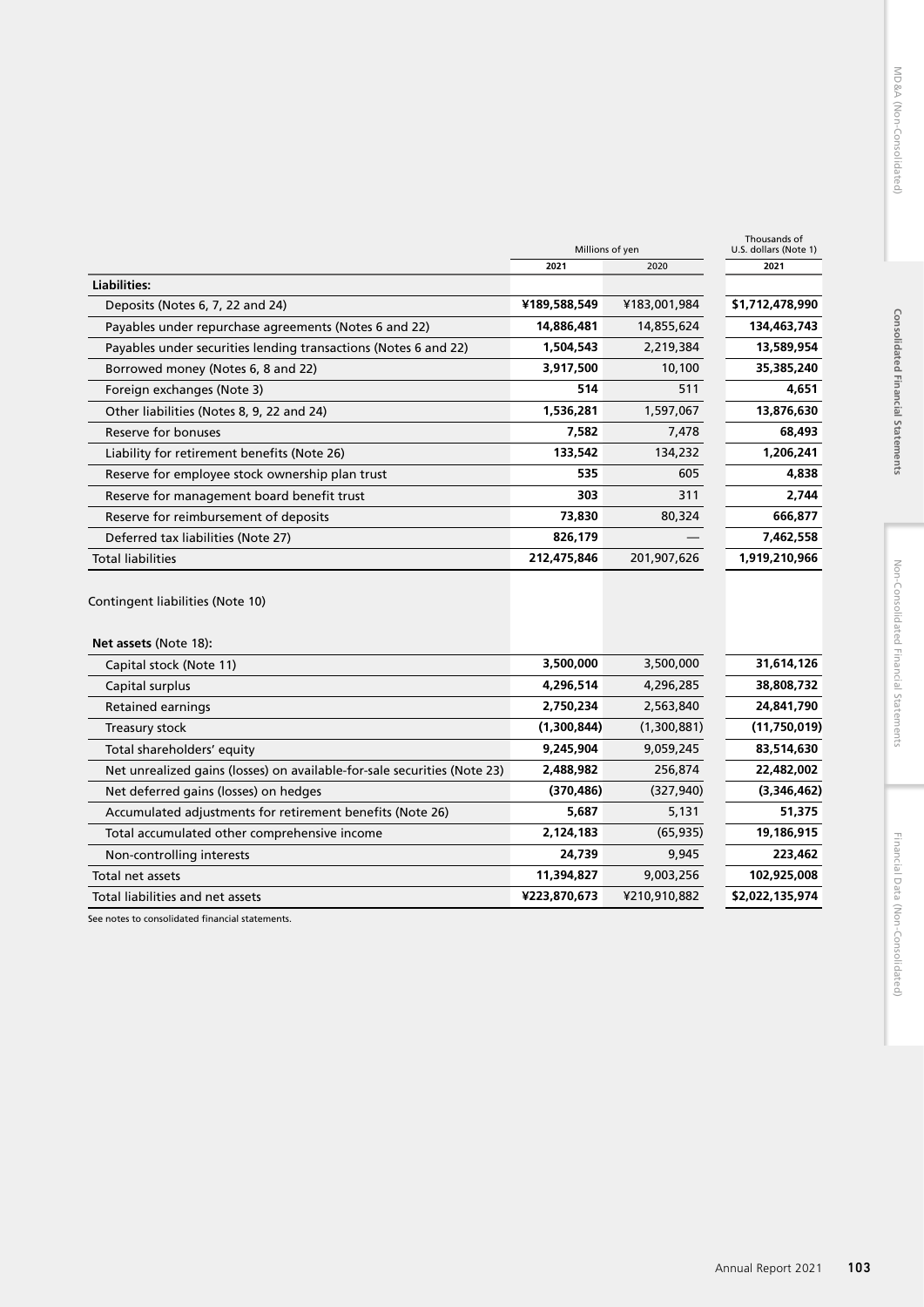# **CONSOLIDATED STATEMENTS OF INCOME**

For the fiscal years ended March 31, 2021 and 2020

|                                                                 | Millions of yen | Thousands of<br>U.S. dollars (Note 1) |              |
|-----------------------------------------------------------------|-----------------|---------------------------------------|--------------|
|                                                                 | 2021            | 2020                                  | 2021         |
| Income:                                                         |                 |                                       |              |
| Interest income:                                                | ¥1,198,391      | ¥1,317,832                            | \$10,824,601 |
| Interest on loans                                               | 10,186          | 11,113                                | 92,011       |
| Interest and dividends on securities                            | 1,162,011       | 1,279,804                             | 10,495,991   |
| Interest on call loans                                          | 191             | 62                                    | 1,727        |
| Interest on receivables under resale agreements                 | (3,675)         | (4,663)                               | (33, 201)    |
| Interest on receivables under securities borrowing transactions | 331             | 674                                   | 2,998        |
| Interest on deposits with banks                                 | 28,031          | 27,824                                | 253,196      |
| Other interest income                                           | 1.315           | 3,016                                 | 11,878       |
| Fees and commissions                                            | 157,375         | 160,564                               | 1,421,515    |
| Other operating income (Note 12)                                | 293,680         | 212,888                               | 2,652,696    |
| Other income (Note 13)                                          | 297,280         | 108,306                               | 2,685,217    |
| Total income                                                    | 1,946,728       | 1,799,592                             | 17,584,031   |
|                                                                 |                 |                                       |              |
| <b>Expenses:</b>                                                |                 |                                       |              |
| Interest expenses:                                              | 241,154         | 346,634                               | 2,178,256    |
| Interest on deposits                                            | 38,323          | 55,096                                | 346,162      |
| Interest on payables under repurchase agreements                | 13,368          | 78,877                                | 120,751      |
| Interest on payables under securities lending transactions      | 6,908           | 49,605                                | 62,404       |
| Interest on commercial paper                                    | 250             | 614                                   | 2,258        |
| Interest on borrowings                                          | 1,000           |                                       | 9,040        |
| Other interest expenses                                         | 181,303         | 162,439                               | 1,637,639    |
| Fees and commissions                                            | 29,433          | 31,673                                | 265,857      |
| Other operating expenses (Note 14)                              | 64,484          | 4,390                                 | 582,459      |
| General and administrative expenses (Note 15)                   | 1,009,358       | 1,019,570                             | 9,117,143    |
| Other expenses (Note 16)                                        | 209,642         | 18,691                                | 1,893,617    |
| Total expenses                                                  | 1,554,073       | 1,420,961                             | 14,037,333   |
|                                                                 |                 |                                       |              |
| Income before income taxes                                      | 392,654         | 378,631                               | 3,546,697    |
| Income taxes (Note 27):                                         |                 |                                       |              |
| Current                                                         | 124,350         | 101,366                               | 1,123,210    |
| Deferred                                                        | (11, 225)       | 4,314                                 | (101, 397)   |
| Total income taxes                                              | 113,124         | 105,680                               | 1,021,813    |
| Net income                                                      | 279,529         | 272,950                               | 2,524,884    |
| Net loss attributable to non-controlling interests              | (600)           | (485)                                 | (5, 426)     |
| Net income attributable to owners of parent                     | ¥ 280,130       | ¥ 273,435                             | \$2,530,310  |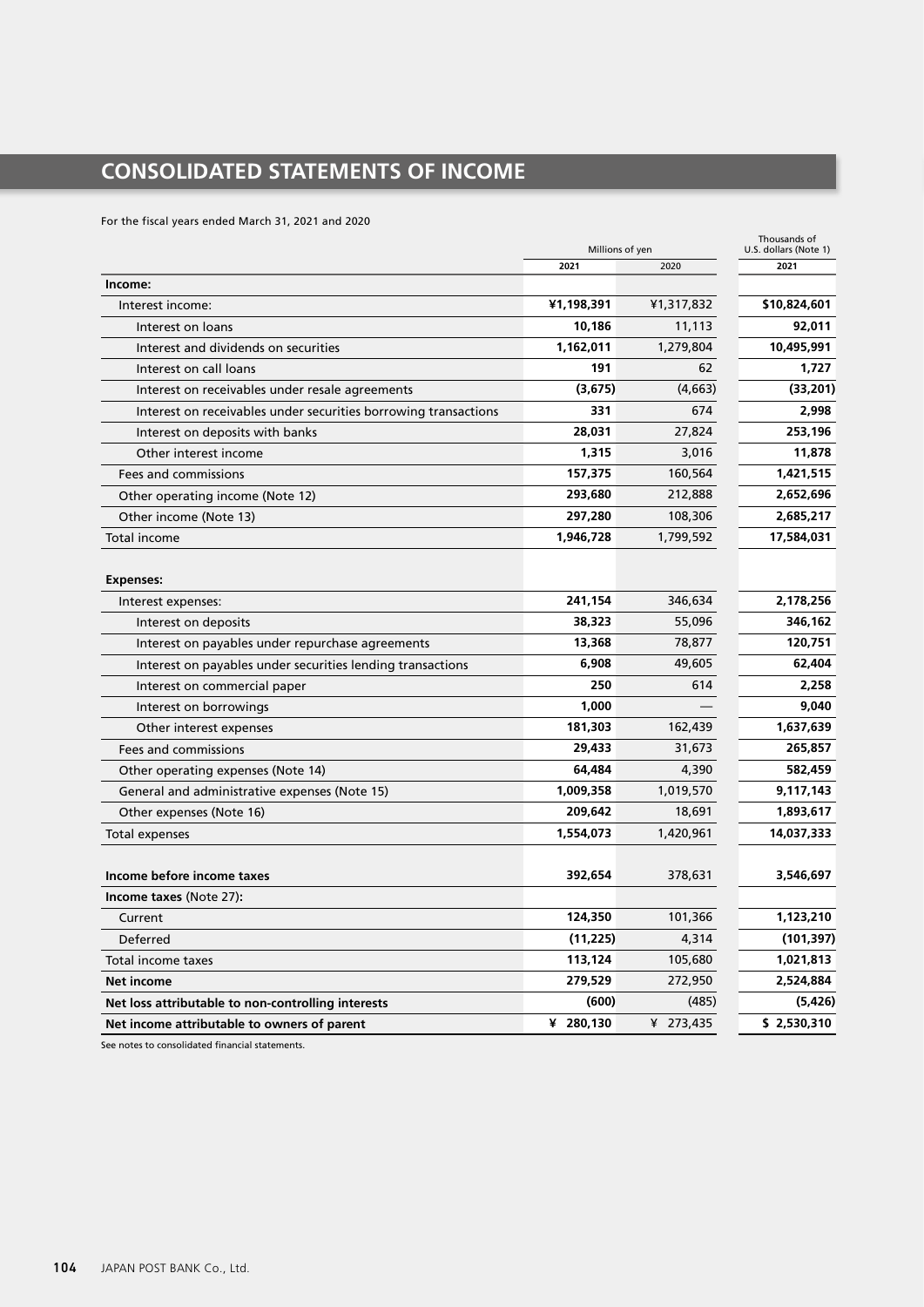### **CONSOLIDATED STATEMENTS OF COMPREHENSIVE INCOME**

For the fiscal years ended March 31, 2021 and 2020

|                                                                                                | Millions of yen | Thousands of<br>U.S. dollars (Note 1) |             |
|------------------------------------------------------------------------------------------------|-----------------|---------------------------------------|-------------|
|                                                                                                | 2021            | 2020                                  | 2021        |
| <b>Net income</b>                                                                              | 279,529<br>¥    | 272,950<br>¥                          | \$2,524,884 |
| Other comprehensive income (loss) (Note 17):                                                   | 2,190,854       | (2,450,194)                           | 19,789,124  |
| Net unrealized gains (losses) on available-for-sale securities                                 | 2,232,843       | (2, 183, 250)                         | 20,168,399  |
| Net deferred gains (losses) on hedges                                                          | (42, 546)       | (265, 586)                            | (384, 302)  |
| Adjustments for retirement benefits                                                            | 556             | (1, 357)                              | 5,027       |
| Share of other comprehensive income (loss) of affiliates accounted<br>for by the equity method | (0)             | (0)                                   | (0)         |
| Comprehensive income (loss)                                                                    | 2,470,383       | (2, 177, 244)                         | 22,314,009  |
| Total comprehensive income (loss) attributable to:                                             |                 |                                       |             |
| Owners of parent                                                                               | 2,470,249       | (2, 176, 658)                         | 22,312,791  |
| Non-controlling interests                                                                      | ¥<br>134        | ¥<br>(585)                            | s<br>1,217  |
|                                                                                                |                 |                                       |             |

| <b>Per Share of Common Stock</b> | Yen    |        | U.S. dollars (Note 1) |
|----------------------------------|--------|--------|-----------------------|
|                                  | 2021   | 2020   | 2021                  |
| Basic net income (Note 30)       | ¥74.72 | ¥72.94 | \$0.67                |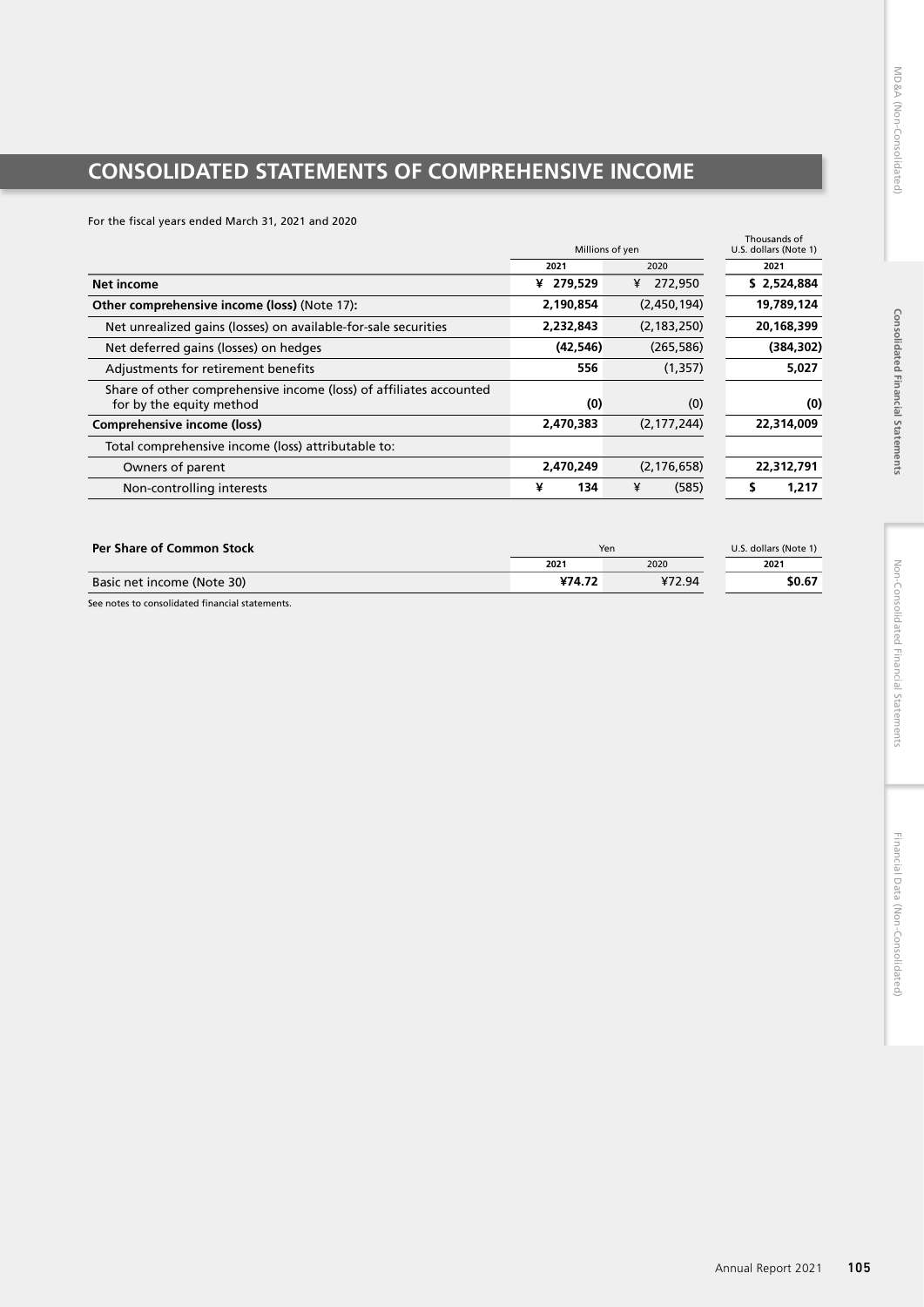# **CONSOLIDATED STATEMENTS OF CHANGES IN NET ASSETS**

For the fiscal years ended March 31, 2021 and 2020

|                                                                                      |                      |                        | Millions of yen          |                       |                                         |  |  |
|--------------------------------------------------------------------------------------|----------------------|------------------------|--------------------------|-----------------------|-----------------------------------------|--|--|
|                                                                                      | Shareholders' equity |                        |                          |                       |                                         |  |  |
| 2021                                                                                 | <b>Capital stock</b> | <b>Capital surplus</b> | <b>Retained earnings</b> | <b>Treasury stock</b> | <b>Total</b><br>shareholders'<br>equity |  |  |
| Balance at the beginning of the fiscal year                                          | ¥3,500,000           | ¥4,296,285             | ¥2,563,840               | $*(1,300,881)$        | ¥9,059,245                              |  |  |
| Changes during the fiscal year:                                                      |                      |                        |                          |                       |                                         |  |  |
| Cash dividends                                                                       |                      |                        | (93, 736)                |                       | (93, 736)                               |  |  |
| Net income attributable to owners of parent                                          |                      |                        | 280,130                  |                       | 280,130                                 |  |  |
| Repurchase of treasury stock                                                         |                      |                        |                          | (295)                 | (295)                                   |  |  |
| Disposal of treasury stock                                                           |                      |                        |                          | 332                   | 332                                     |  |  |
| Changes in equity of parent due to transactions<br>with non-controlling shareholders |                      | 228                    |                          |                       | 228                                     |  |  |
| Net changes in items other than shareholders' equity                                 |                      |                        |                          |                       |                                         |  |  |
| Total changes during the fiscal year                                                 |                      | 228                    | 186.393                  | 36                    | 186,659                                 |  |  |
| Balance at the end of the fiscal year                                                | ¥3,500,000           | ¥4,296,514             | ¥2,750,234               | $*(1,300,844)$        | ¥9.245.904                              |  |  |

|                                                                                      | Millions of yen                                                          |                                             |                                                          |                                                       |                                  |                     |
|--------------------------------------------------------------------------------------|--------------------------------------------------------------------------|---------------------------------------------|----------------------------------------------------------|-------------------------------------------------------|----------------------------------|---------------------|
|                                                                                      |                                                                          | Accumulated other comprehensive income      |                                                          |                                                       |                                  |                     |
| 2021                                                                                 | Net unrealized<br>gains (losses)<br>on available-<br>for-sale securities | Net deferred<br>gains (losses)<br>on hedges | Accumulated<br>adjustments<br>for retirement<br>benefits | Total<br>accumulated other<br>comprehensive<br>income | Non-<br>controlling<br>interests | Total<br>net assets |
| Balance at the beginning of the fiscal year                                          | 256,874<br>¥                                                             | $*(327, 940)$                               | ¥5,131                                                   | (65, 935)<br>¥                                        | ¥ 9,945                          | ¥ 9,003,256         |
| Changes during the fiscal year:                                                      |                                                                          |                                             |                                                          |                                                       |                                  |                     |
| Cash dividends                                                                       |                                                                          |                                             |                                                          |                                                       |                                  | (93, 736)           |
| Net income attributable to owners of parent                                          |                                                                          |                                             |                                                          |                                                       |                                  | 280,130             |
| Repurchase of treasury stock                                                         |                                                                          |                                             |                                                          |                                                       |                                  | (295)               |
| Disposal of treasury stock                                                           |                                                                          |                                             |                                                          |                                                       |                                  | 332                 |
| Changes in equity of parent due to transactions<br>with non-controlling shareholders |                                                                          |                                             |                                                          |                                                       |                                  | 228                 |
| Net changes in items other than shareholders' equity                                 | 2,232,108                                                                | (42, 546)                                   | 556                                                      | 2,190,118                                             | 14,793                           | 2,204,912           |
| Total changes during the fiscal year                                                 | 2,232,108                                                                | (42, 546)                                   | 556                                                      | 2,190,118                                             | 14,793                           | 2,391,571           |
| Balance at the end of the fiscal year                                                | ¥2,488,982                                                               | $*(370, 486)$                               | ¥5,687                                                   | ¥2,124,183                                            | ¥24,739                          | ¥11,394,827         |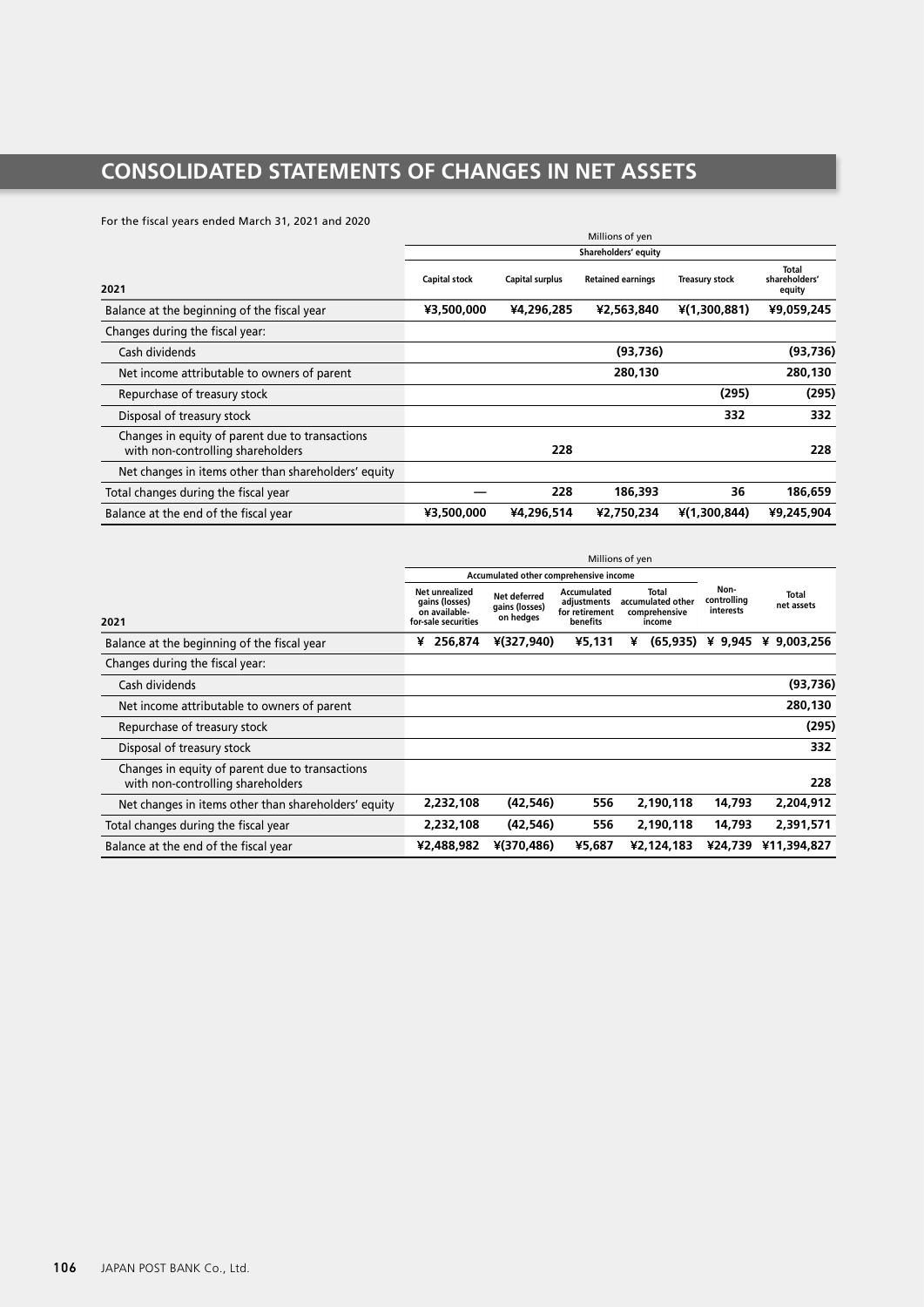| ___ |  |  |
|-----|--|--|
|     |  |  |
|     |  |  |
|     |  |  |

| ١<br>ı      |
|-------------|
| ï<br>-<br>٠ |
|             |

MD&A (Non-Consolidated)

|                                                                                      | Millions of yen |                 |                      |                |                                  |  |  |  |
|--------------------------------------------------------------------------------------|-----------------|-----------------|----------------------|----------------|----------------------------------|--|--|--|
|                                                                                      |                 |                 | Shareholders' equity |                |                                  |  |  |  |
| 2020                                                                                 | Capital stock   | Capital surplus | Retained earnings    | Treasury stock | Total<br>shareholders'<br>equity |  |  |  |
| Balance at the beginning of the fiscal year                                          | ¥3,500,000      | ¥4,296,286      | ¥2,477,878           | $*(1,300,926)$ | ¥8,973,237                       |  |  |  |
| Changes during the fiscal year:                                                      |                 |                 |                      |                |                                  |  |  |  |
| Cash dividends                                                                       |                 |                 | (187, 473)           |                | (187, 473)                       |  |  |  |
| Net income attributable to owners of parent                                          |                 |                 | 273,435              |                | 273,435                          |  |  |  |
| Repurchase of treasury stock                                                         |                 |                 |                      | (358)          | (358)                            |  |  |  |
| Disposal of treasury stock                                                           |                 |                 |                      | 404            | 404                              |  |  |  |
| Changes in equity of parent due to transactions<br>with non-controlling shareholders |                 | (0)             |                      |                | (0)                              |  |  |  |
| Net changes in items other than shareholders' equity                                 |                 |                 |                      |                |                                  |  |  |  |
| Total changes during the fiscal year                                                 |                 | (0)             | 85,962               | 45             | 86,007                           |  |  |  |
| Balance at the end of the fiscal year                                                | ¥3,500,000      | ¥4,296,285      | ¥2,563,840           | ¥(1,300,881)   | ¥9,059,245                       |  |  |  |

|                                                                                      | Millions of yen                                                          |                                             |                                                          |                                                       |                                  |                     |  |
|--------------------------------------------------------------------------------------|--------------------------------------------------------------------------|---------------------------------------------|----------------------------------------------------------|-------------------------------------------------------|----------------------------------|---------------------|--|
|                                                                                      |                                                                          |                                             | Accumulated other comprehensive income                   |                                                       |                                  |                     |  |
| 2020                                                                                 | Net unrealized<br>gains (losses)<br>on available-<br>for-sale securities | Net deferred<br>gains (losses)<br>on hedges | Accumulated<br>adjustments<br>for retirement<br>benefits | Total<br>accumulated other<br>comprehensive<br>income | Non-<br>controlling<br>interests | Total<br>net assets |  |
| Balance at the beginning of the fiscal year                                          | ¥ 2,440,024                                                              | ¥ $(62, 353)$                               | ¥ 6,488                                                  | ¥ 2,384,159                                           | ¥4,968                           | ¥11,362,365         |  |
| Changes during the fiscal year:                                                      |                                                                          |                                             |                                                          |                                                       |                                  |                     |  |
| Cash dividends                                                                       |                                                                          |                                             |                                                          |                                                       |                                  | (187, 473)          |  |
| Net income attributable to owners of parent                                          |                                                                          |                                             |                                                          |                                                       |                                  | 273,435             |  |
| Repurchase of treasury stock                                                         |                                                                          |                                             |                                                          |                                                       |                                  | (358)               |  |
| Disposal of treasury stock                                                           |                                                                          |                                             |                                                          |                                                       |                                  | 404                 |  |
| Changes in equity of parent due to transactions<br>with non-controlling shareholders |                                                                          |                                             |                                                          |                                                       |                                  | (0)                 |  |
| Net changes in items other than shareholders' equity                                 | (2, 183, 150)                                                            | (265, 586)                                  | (1, 357)                                                 | (2,450,094)                                           | 4,977                            | (2, 445, 116)       |  |
| Total changes during the fiscal year                                                 | (2, 183, 150)                                                            | (265, 586)                                  | (1, 357)                                                 | (2,450,094)                                           | 4,977                            | (2,359,109)         |  |
| Balance at the end of the fiscal year                                                | 256,874<br>¥                                                             | ¥(327,940)                                  | ¥ 5,131                                                  | (65, 935)<br>¥                                        | ¥9,945                           | ¥ 9,003,256         |  |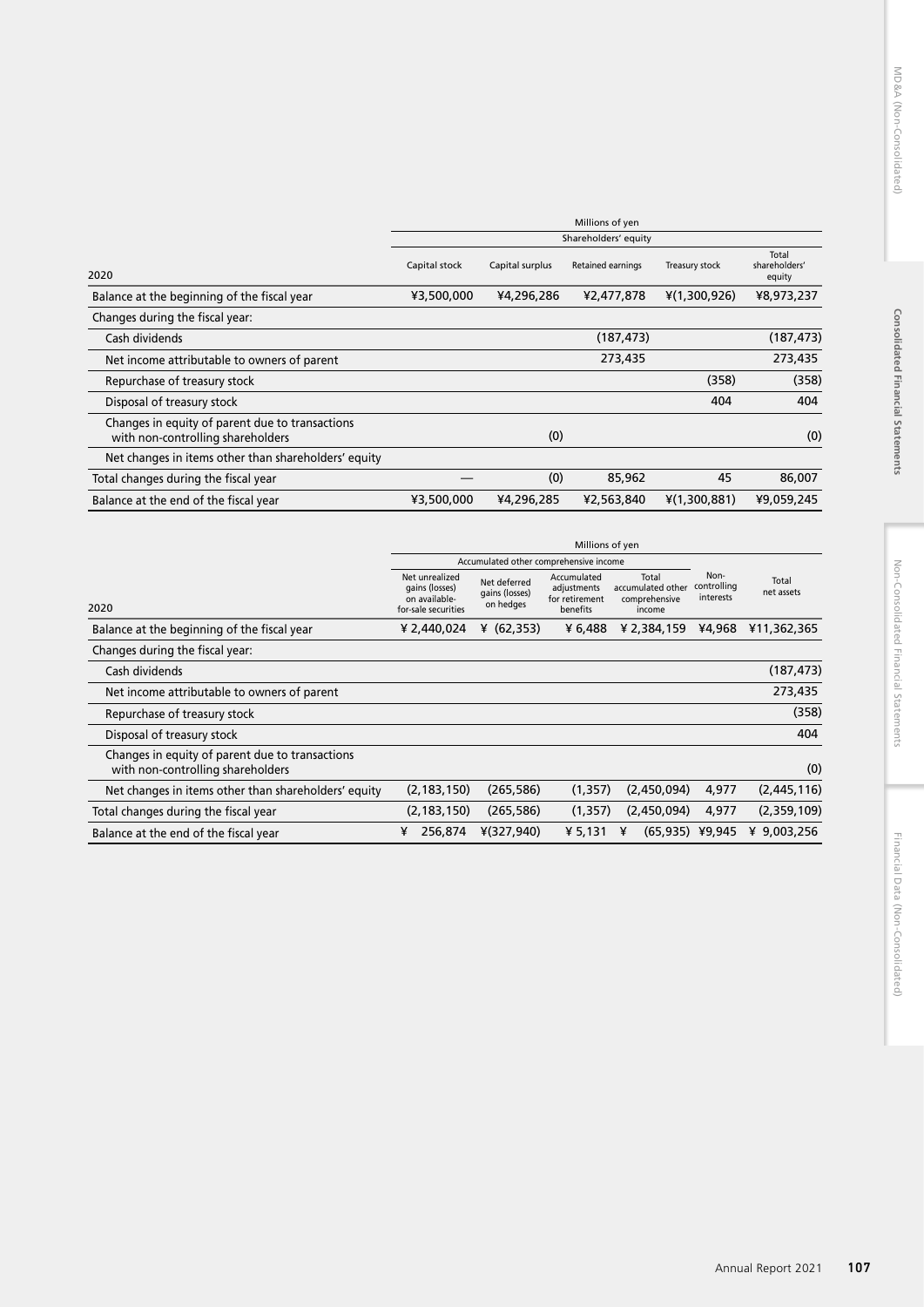# **CONSOLIDATED STATEMENTS OF CHANGES IN NET ASSETS (Continued)**

|                                                                                      | Thousands of U.S. dollars (Note 1) |                        |                          |                       |                                         |  |  |
|--------------------------------------------------------------------------------------|------------------------------------|------------------------|--------------------------|-----------------------|-----------------------------------------|--|--|
|                                                                                      |                                    |                        | Shareholders' equity     |                       |                                         |  |  |
| 2021                                                                                 | <b>Capital stock</b>               | <b>Capital surplus</b> | <b>Retained earnings</b> | <b>Treasury stock</b> | <b>Total</b><br>shareholders'<br>equity |  |  |
| Balance at the beginning of the fiscal year                                          | \$31,614,126                       | \$38,806,665           | \$23,158,167             | \$(11,750,350)        | \$81,828,609                            |  |  |
| Changes during the fiscal year:                                                      |                                    |                        |                          |                       |                                         |  |  |
| Cash dividends                                                                       |                                    |                        | (846, 688)               |                       | (846, 688)                              |  |  |
| Net income attributable to owners of parent                                          |                                    |                        | 2,530,310                |                       | 2,530,310                               |  |  |
| Repurchase of treasury stock                                                         |                                    |                        |                          | (2,670)               | (2,670)                                 |  |  |
| Disposal of treasury stock                                                           |                                    |                        |                          | 3,002                 | 3,002                                   |  |  |
| Changes in equity of parent due to transactions<br>with non-controlling shareholders |                                    | 2,067                  |                          |                       | 2,067                                   |  |  |
| Net changes in items other than shareholders' equity                                 |                                    |                        |                          |                       |                                         |  |  |
| Total changes during the fiscal year                                                 |                                    | 2,067                  | 1,683,622                | 331                   | 1,686,020                               |  |  |
| Balance at the end of the fiscal year                                                | \$31,614,126                       | \$38,808,732           | \$24,841,790             | \$(11,750,019)        | \$83,514,630                            |  |  |

|                                                                                      | Thousands of U.S. dollars (Note 1)                                       |                                                    |                                                          |                                                              |                                  |                     |
|--------------------------------------------------------------------------------------|--------------------------------------------------------------------------|----------------------------------------------------|----------------------------------------------------------|--------------------------------------------------------------|----------------------------------|---------------------|
|                                                                                      |                                                                          | Accumulated other comprehensive income             |                                                          |                                                              |                                  |                     |
| 2021                                                                                 | Net unrealized<br>gains (losses)<br>on available-<br>for-sale securities | <b>Net deferred</b><br>gains (losses)<br>on hedges | Accumulated<br>adjustments<br>for retirement<br>benefits | <b>Total</b><br>accumulated other<br>comprehensive<br>income | Non-<br>controlling<br>interests | Total<br>net assets |
| Balance at the beginning of the fiscal year                                          | \$2,320,246                                                              | \$(2,962,159)                                      | \$46,347                                                 | s                                                            | $(595,565)$ \$ 89,837            | \$81,322,881        |
| Changes during the fiscal year:                                                      |                                                                          |                                                    |                                                          |                                                              |                                  |                     |
| Cash dividends                                                                       |                                                                          |                                                    |                                                          |                                                              |                                  | (846, 688)          |
| Net income attributable to owners of parent                                          |                                                                          |                                                    |                                                          |                                                              |                                  | 2,530,310           |
| Repurchase of treasury stock                                                         |                                                                          |                                                    |                                                          |                                                              |                                  | (2,670)             |
| Disposal of treasury stock                                                           |                                                                          |                                                    |                                                          |                                                              |                                  | 3,002               |
| Changes in equity of parent due to transactions<br>with non-controlling shareholders |                                                                          |                                                    |                                                          |                                                              |                                  | 2.067               |
| Net changes in items other than shareholders' equity                                 | 20,161,755                                                               | (384, 302)                                         | 5,027                                                    | 19,782,480                                                   | 133,625                          | 19,916,105          |
| Total changes during the fiscal year                                                 | 20,161,755                                                               | (384, 302)                                         | 5,027                                                    | 19,782,480                                                   | 133.625                          | 21,602,126          |
| Balance at the end of the fiscal year                                                | \$22,482,002                                                             | $$$ (3,346,462)                                    | \$51,375                                                 | \$19,186,915                                                 | \$223,462                        | \$102,925,008       |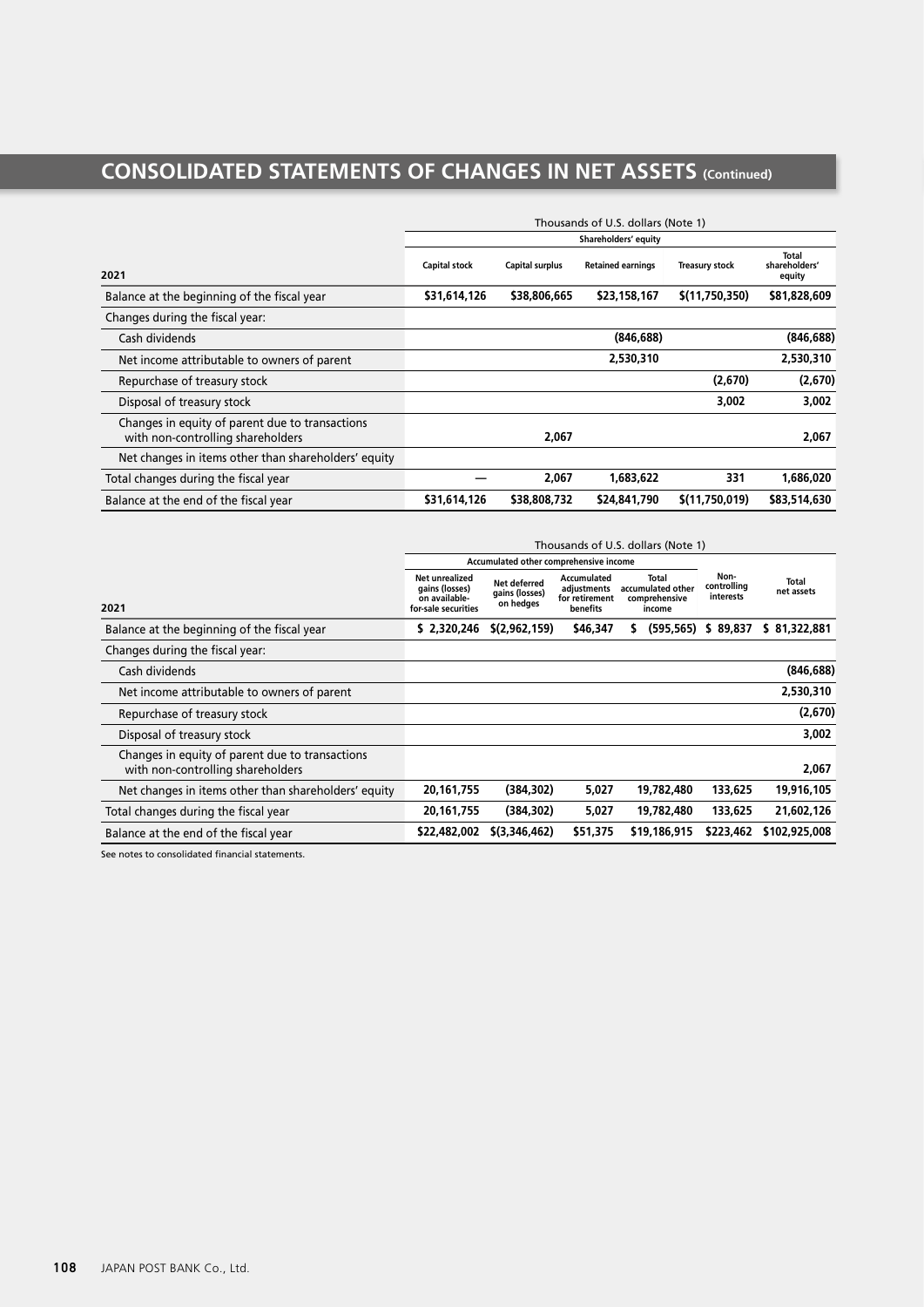# **CONSOLIDATED STATEMENTS OF CASH FLOWS**

For the fiscal years ended March 31, 2021 and 2020

|                                                                                                            | Millions of yen      |                         | Thousands of<br>U.S. dollars (Note 1) |
|------------------------------------------------------------------------------------------------------------|----------------------|-------------------------|---------------------------------------|
|                                                                                                            | 2021                 | 2020                    | 2021                                  |
| Cash flows from operating activities:                                                                      |                      |                         |                                       |
| Income before income taxes                                                                                 | ¥<br>392,654         | ¥<br>378,631            | s<br>3,546,697                        |
| Adjustments for:                                                                                           |                      |                         |                                       |
| Depreciation and amortization<br>Losses on impairment of fixed assets                                      | 35,033<br>1.006      | 36,263<br>$\mathbf{0}$  | 316,440<br>9,089                      |
| Gains on negative goodwill                                                                                 |                      | (48)                    |                                       |
| Losses (gains) on step acquisitions                                                                        |                      | 21                      |                                       |
| Equity in losses (gains) of affiliates                                                                     | (289)                | (239)                   | (2,610)                               |
| Net change in reserve for possible loan losses                                                             | (95)                 | 72                      | (864)                                 |
| Net change in reserve for bonuses                                                                          | 104                  | (380)                   | 947                                   |
| Net change in liability for retirement benefits                                                            | 2,034                | (618)                   | 18,378                                |
| Net change in reserve for employee stock ownership plan trust                                              | (70)                 | (233)                   | (633)                                 |
| Net change in reserve for management board benefit trust                                                   | (7)                  | 73                      | (68)                                  |
| Net change in reserve for reimbursement of deposits                                                        | (6, 494)             | (8,008)                 | (58, 663)                             |
| Interest income                                                                                            | (1, 198, 391)        | (1,317,832)             | (10,824,601)                          |
| Interest expenses<br>Losses (gains) related to securities-net                                              | 241,154<br>214,460   | 346,634<br>(19, 912)    | 2,178,256<br>1,937,141                |
| Losses (gains) on money held in trust-net                                                                  | (272, 749)           | (72, 838)               | (2,463,638)                           |
| Foreign exchange losses (gains)-net                                                                        | (461, 927)           | (87, 351)               | (4, 172, 409)                         |
| Losses (gains) on sales and disposals of fixed assets-net                                                  | 560                  | 532                     | 5,062                                 |
| Net change in loans                                                                                        | 268,257              | 334,007                 | 2,423,067                             |
| Net change in deposits                                                                                     | 6,586,564            | 2,004,868               | 59,493,849                            |
| Net change in borrowed money                                                                               | 3,907,400            | 6,200                   | 35,294,011                            |
| Net change in call loans, etc.                                                                             | (386, 825)           | (2,023,847)             | (3,494,041)                           |
| Net change in receivables under securities borrowing transactions                                          | 112,491              | (112, 491)              | 1,016,095                             |
| Net change in call money, etc.                                                                             | 30,856               | 3,286,253               | 278,711                               |
| Net change in commercial paper                                                                             |                      | (28, 029)               |                                       |
| Net change in payables under securities lending transactions<br>Net change in foreign exchange assets      | (714, 840)<br>66,622 | (254, 073)<br>(67, 072) | (6, 456, 876)<br>601,770              |
| Net change in foreign exchange liabilities                                                                 | 3                    | (117)                   | 33                                    |
| Interest received                                                                                          | 1,276,210            | 1,379,285               | 11,527,512                            |
| Interest paid                                                                                              | (429, 823)           | (405, 217)              | (3,882,425)                           |
| Other-net                                                                                                  | (131,700)            | (360, 841)              | (1, 189, 599)                         |
| Subtotal                                                                                                   | 9,532,200            | 3,013,687               | 86,100,632                            |
| Income taxes paid                                                                                          | (100, 988)           | (77, 721)               | (912, 189)                            |
| Net cash provided by (used in) operating activities                                                        | 9,431,212            | 2,935,966               | 85,188,442                            |
| Cash flows from investing activities:                                                                      |                      |                         |                                       |
| Purchases of securities                                                                                    | (30, 203, 051)       | (23,045,866)            | (272, 812, 319)                       |
| Proceeds from sales of securities                                                                          | 4,938,406            | 2,235,051               | 44,606,684                            |
| Proceeds from maturity of securities                                                                       | 25,240,978           | 19,843,681              | 227,991,861                           |
| Investment in money held in trust                                                                          | (932, 868)           | (1,427,732)             | (8,426,233)                           |
| Proceeds from disposition of money held in trust                                                           | 745,711<br>(23,064)  | 632,179<br>(16, 385)    | 6,735,721<br>(208, 328)               |
| Purchases of tangible fixed assets<br>Purchases of intangible fixed assets                                 | (14, 160)            | (9, 193)                | (127, 909)                            |
| Proceeds from purchases of stocks of subsidiaries resulting in                                             |                      |                         |                                       |
| change in the scope of consolidation                                                                       |                      | 487                     |                                       |
| Other-net                                                                                                  | 70                   | 419                     | 640                                   |
| Net cash provided by (used in) investing activities                                                        | (247, 977)           | (1, 787, 359)           | (2, 239, 884)                         |
| Cash flows from financing activities:                                                                      |                      |                         |                                       |
| Repurchase of treasury stock                                                                               | (295)                | (358)                   | (2,670)                               |
| Proceeds from disposal of treasury stock                                                                   | 71                   | 82                      | 642                                   |
| Proceeds from investments by non-controlling shareholders                                                  | 14,980               | 5,590                   | 135,317                               |
| Cash dividends paid<br>Cash dividends paid to non-controlling interests                                    | (93, 804)<br>(105)   | (187, 553)<br>(26)      | (847, 300)<br>(955)                   |
| Purchases of investments in subsidiaries not resulting in                                                  |                      |                         |                                       |
| change in the scope of consolidation                                                                       |                      | (1)                     |                                       |
| Proceeds from sale of investments in subsidiaries not resulting in<br>change in the scope of consolidation | 12                   | 0                       | 113                                   |
| Net cash provided by (used in) financing activities                                                        | (79, 141)            | (182, 265)              | (714, 854)                            |
| Effect of exchange rate changes on cash and cash equivalents                                               | 142                  | 223                     | 1,282                                 |
| Net change in cash and cash equivalents                                                                    | 9,104,235            | 966,564                 | 82,234,986                            |
| Cash and cash equivalents at the beginning of the fiscal year                                              | 51,600,251           | 50,633,686              | 466,084,826                           |
| Cash and cash equivalents at the end of the fiscal year (Note 19)                                          | ¥ 60,704,486         | ¥ 51,600,251            | \$548,319,813                         |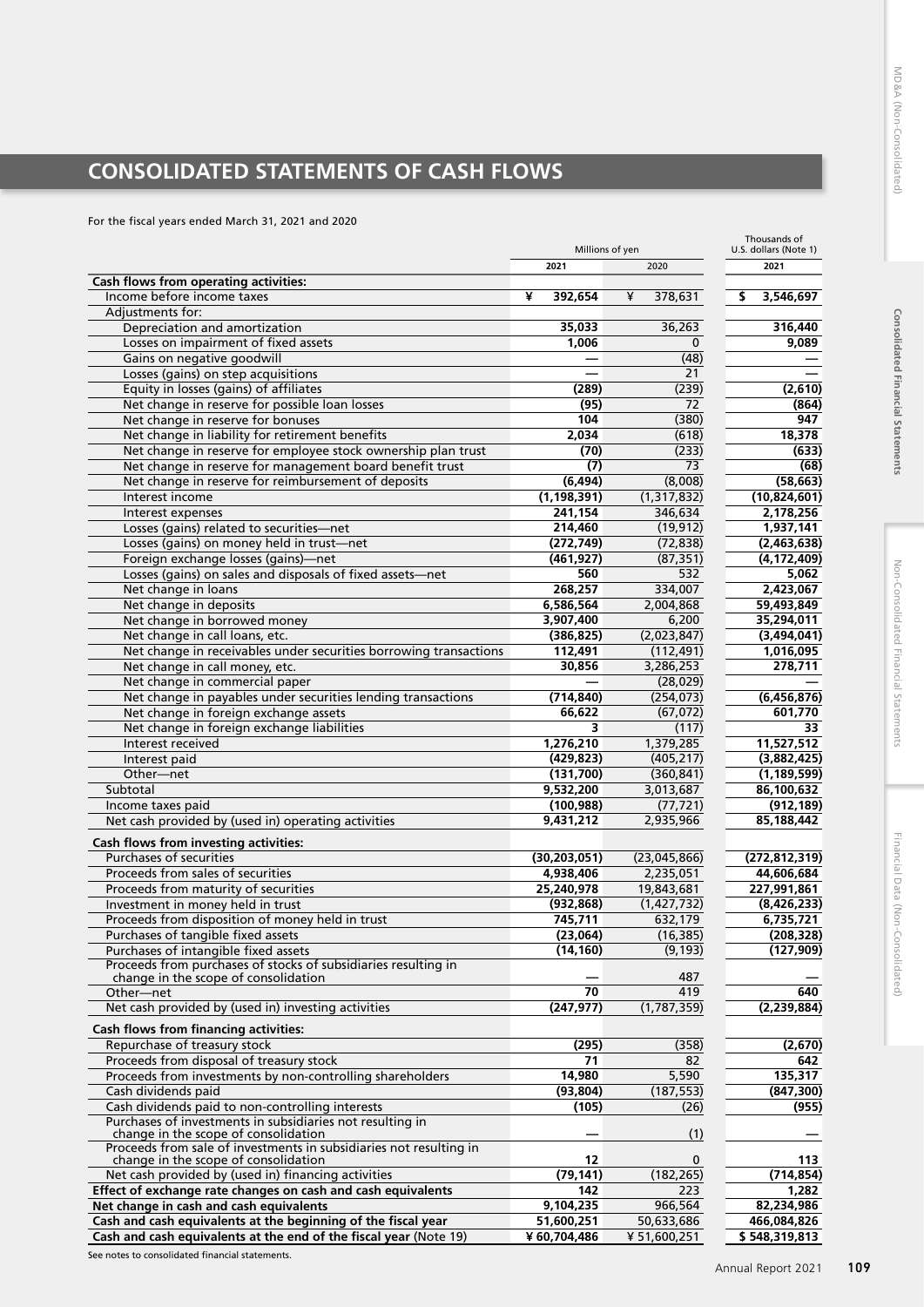#### **NOTES TO CONSOLIDATED FINANCIAL STATEMENTS**

Fiscal years ended March 31, 2021 and 2020

#### **1. Basis of Presenting Consolidated Financial Statements**

JAPAN POST BANK Co., Ltd. (the "Bank") became a private bank under the Banking Act of Japan (the "Banking Act"), as a wholly owned subsidiary of JAPAN POST HOLDINGS Co., Ltd., following its privatization on October 1, 2007 in accordance with the Postal Service Privatization Act. In November 2015, the Bank filed for an initial public offering. As a result, the Bank is no longer a wholly owned subsidiary of JAPAN POST HOLDINGS Co., Ltd., while its significant majority of shares are still held by JAPAN POST HOLDINGS Co., Ltd.

The accompanying consolidated financial statements have been prepared in accordance with the provisions set forth in a) the Japanese Financial Instruments and Exchange Act and its related accounting regulations and b) the "Ordinance for the Enforcement of the Banking Act" (Ordinance of Ministry of Finance No. 10 of 1982), and in conformity with accounting principles generally accepted in Japan ("Japanese GAAP"), which are different in certain respects as to application and disclosure requirements of International Financial Reporting Standards.

In preparing these consolidated financial statements, certain reclassifications and rearrangements have been made to the consolidated financial statements issued domestically in order to present them in a form that is more familiar to readers outside Japan.

In conformity with the Japanese Financial Instruments and Exchange Act and its related accounting regulations, all Japanese yen figures in the consolidated financial statements have been rounded down to the nearest million yen amount, except for per share data. Accordingly, the total of each account may not be equal to the combined total of individual items.

The consolidated financial statements are stated in Japanese yen, the currency of the country in which the Bank and its consolidated subsidiaries (the "Group") are incorporated and operate. The translations of Japanese yen amounts into U.S. dollar amounts are included solely for the convenience of readers outside Japan and have been made at the rate of ¥110.71 to US\$1.00, the approximate rate of exchange as of March 31, 2021. Such translations should not be construed as representations that the Japanese yen amounts could be converted into U.S. dollars at that or any other rate. All U.S. dollar figures in the consolidated financial statements have been rounded down to the nearest thousand dollar amount, except for per share data. Accordingly, the total of each account may not be equal to the combined total of individual items.

#### **2. Significant Accounting Policies for Preparing of Consolidated Financial Statements**

#### **a. Scope of Consolidation**

(1) Consolidated subsidiaries: 4 companies

Name of principal companies

Japan Post Investment Corporation

JAPAN POST BANK LOAN CENTER Co., Ltd.

(2) Non-consolidated subsidiaries: 2 companies

#### Name of principal company

Advanced Fintech I Limited Partnership

 The non-consolidated subsidiaries were excluded from the scope of consolidation since their assets, ordinary income, and our share of their net income, retained earnings and accumulated other comprehensive income did not have a material impact, and this exclusion from the scope of consolidation would not prevent a reasonable judgment of the Group's financial position and business results.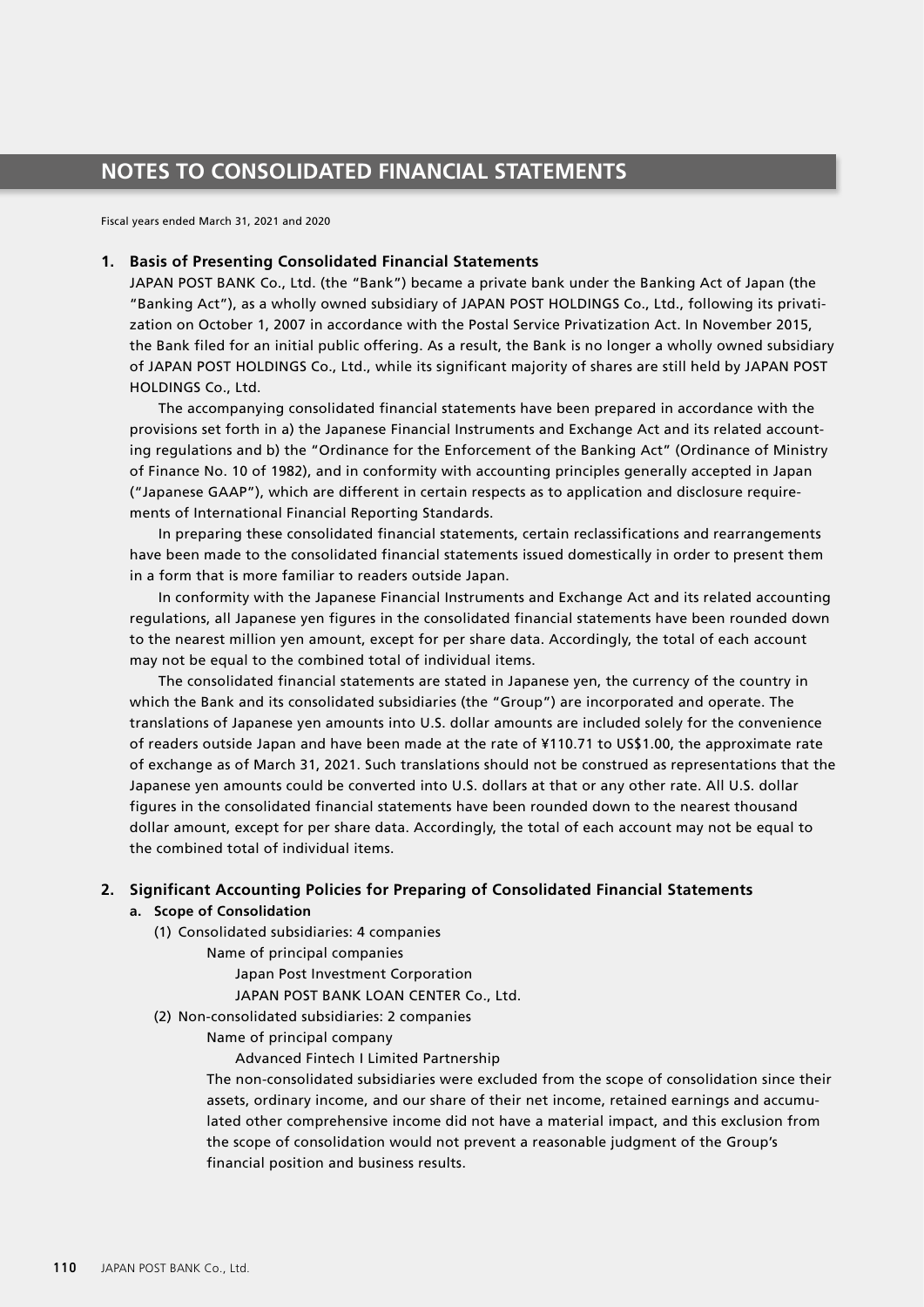# Financial Data (Non-Consolidated)

#### **b. Application of the Equity Method**

- (1) Affiliates accounted for by the equity method: 2 companies
	- Name of principal companies
		- ATM Japan Business Service, Ltd.
		- JP Asset Management Co., Ltd.
- (2) Non-consolidated subsidiaries that are not accounted for by the equity method: 2 companies Name of principal company

Advanced Fintech I Limited Partnership

 The non-consolidated subsidiaries that are not accounted for by the equity method were excluded from the scope of the equity method since our share of their net income, retained earnings and accumulated other comprehensive income did not have a material impact, and this exclusion from the equity method would not have a significant impact to the consolidated financial statements.

#### **c. Fiscal Years of Consolidated Subsidiaries**

- (1) Balance sheet dates of the consolidated subsidiaries are as follows: December 31: 2 companies March 31: 2 companies
- (2) Consolidated subsidiaries whose balance sheet date is December 31 are consolidated using the preliminary financial statements as of March 31.

#### **d. Accounting Policies**

- **( 1 ) Trading Account Securities, Securities and Money Held in Trust**
	- (a) Trading account securities are stated at fair value.
	- (b) Held-to-maturity securities, which are expected to be held to maturity with the positive intent and ability to hold to maturity, are stated at amortized cost (straight-line method) determined by the moving-average method.
	- (c) Available-for-sale securities are, as a general principle, stated at fair value based on the market price prevailing at the fiscal year-end, etc. (cost of securities sold is primarily calculated using the moving-average method). However, available-for-sale securities that are deemed to be extremely difficult to determine a fair value are stated at cost determined by the moving-average method. Net unrealized gains or losses including foreign exchange fluctuations, but excluding cases where the fair value hedge accounting method is applied to hedge exposure to the risks of foreign exchange fluctuations, net of applicable income taxes, are stated as a separate component of net assets.
	- (d) For securities that form part of trust assets in money held in trust, stocks are stated at fair value based on the average market price during the period of one month before the fiscal year-end, etc. while other securities are stated at fair value based on the market price prevailing at the fiscal year-end, etc. (cost of securities sold is primarily calculated using the moving-average method). However, securities that are deemed to be extremely difficult to determine a fair value are stated at cost determined by the moving-average method. Net unrealized gains or losses on money held in trust classified as available-for-sale are stated as a separate component of net assets.
- **( 2 ) Tangible Fixed Assets**—Depreciation of tangible fixed assets is computed by the straight-line method. The range of useful lives is principally from 3 to 50 years for buildings and from 2 to 75 years for others.
- **( 3 ) Intangible Fixed Assets**—The amortization of intangible fixed assets is computed by the straight-line method. Capitalized cost of computer software developed and obtained for internal use is amortized over the estimated useful life (mainly 5 years).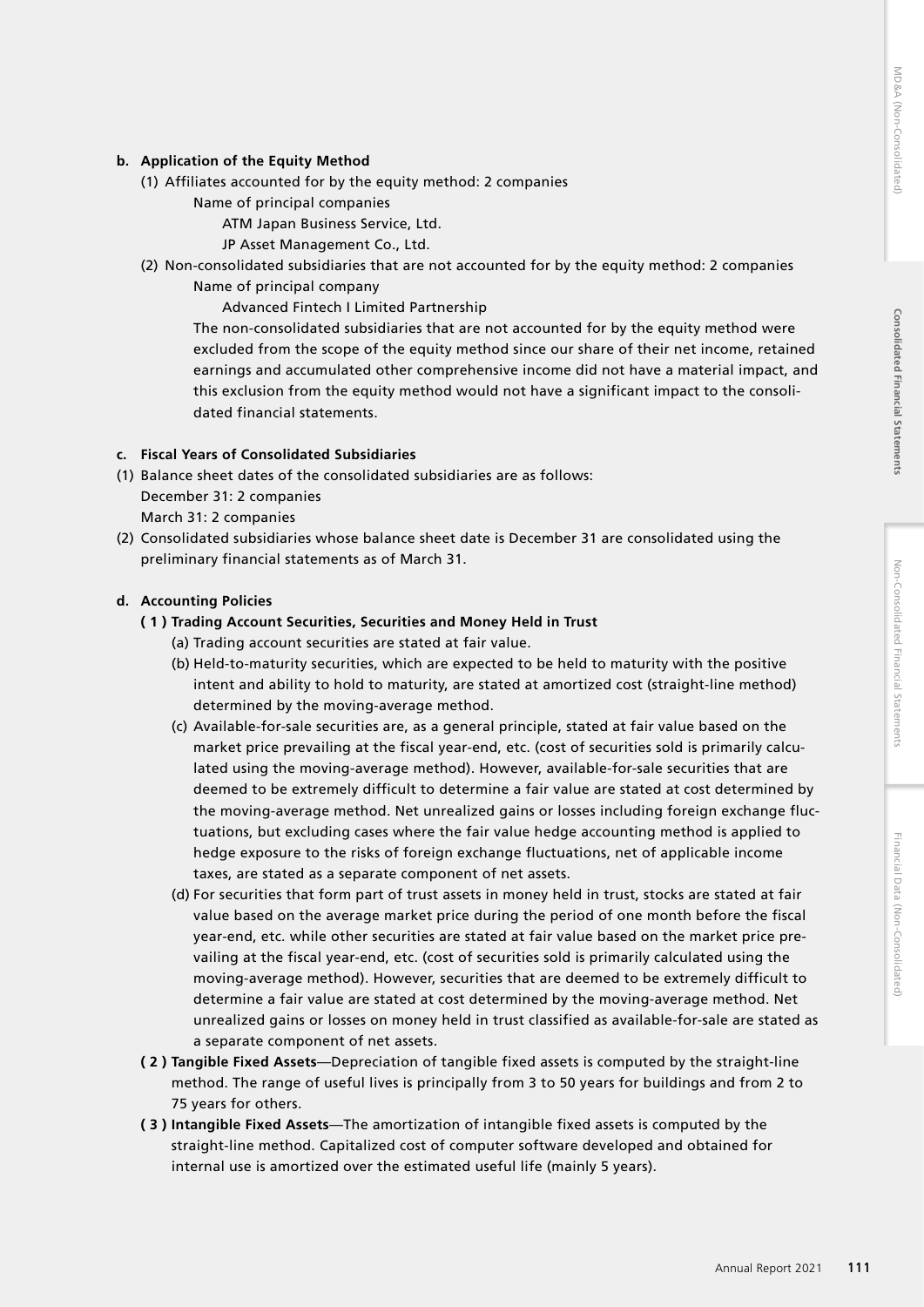**( 4 ) Reserve for Possible Loan Losses**—The reserve for possible loan losses is provided for in accordance with the prescribed standards for write-offs and reserves as described below:

 Loans to normal borrowers and borrowers requiring caution, as provided by "Practical Guidance for Checking Internal Controls for Self-Assessments of Assets by Banks and Other Financial Institutions and for Audits of Loans Written Off and Loan Loss Allowance Provisions" (Japanese Institute of Certified Public Accountants (JICPA), Special Committee for Audits of Banks, etc., Report No. 4, October 8, 2020), are classified into certain groups, and a reserve is provided for each group based on the estimated rate of loan losses.

 For loans to doubtful borrowers, a reserve is provided in the amount of loans, net of amounts expected to be collected through disposition of collateral or through execution of guarantees, and considered to be necessary based on a solvency assessment. For loans to bankrupt or substantially bankrupt borrowers, a reserve is provided based on the amount of loans, net of amounts expected to be collected through disposition of collateral or to be recoverable under guarantees.

 All loans are assessed initially by the marketing and other departments based on internal rules for self-assessment of asset quality. The asset evaluation department, which is independent from the marketing and other departments, reviews these self-assessments.

- **( 5 ) Reserve for Bonuses**—The reserve for bonuses is provided for the estimated amount of employees' bonuses attributable to the fiscal year.
- **( 6 ) Reserve for Employee Stock Ownership Plan Trust**—The reserve for employee stock ownership plan trust, which is provided for the payment of the Bank's shares to employees, is recorded in the amount expected to be incurred at the end of the fiscal year based on the estimated amount of stock benefit obligations at the end of the fiscal year.
- **( 7 ) Reserve for Management Board Benefit Trust**—The reserve for management board benefit trust, which is provided for the payment of the Bank's shares, etc. to Executive Officers, is recorded in the amount expected to be incurred at the end of the fiscal year based on the estimated amount of stock benefit obligations at the end of the fiscal year.
- **( 8 ) Reserve for Reimbursement of Deposits**—The reserve for reimbursement of deposits, which is provided for depositor's requests for refunds in relation to deposits that are no longer recorded as liabilities, is recorded in the amount of expected losses to be incurred, which is estimated based on future requests for refunds.
- **( 9 ) Employees' Retirement Benefits**—The method of attributing projected benefit obligation to periods ending on or before March 31, 2021 is by the benefit formula basis. Prior service cost is amortized using the straight-line method for a fixed period (10 years),

within the employees' average remaining service period.

 Actuarial gains and losses are amortized using the straight-line method for a fixed period (10 years), within the employees' average remaining service period, from the following fiscal year after they are incurred.

(Additional information)

 In August 2020, the Bank determined to change its retirement benefit rule with the effective date of October 1, 2020, and made it known that the lump-sum retirement payment plan would be revised due to the extension of the retirement age from 60 to 65. In line with the revision, the projected benefit obligation decreased and ¥2,542 million (\$22,962 thousand) of prior service cost (favorable difference) was incurred.

**(10) Foreign Currency Transactions**—Foreign currency denominated assets and liabilities of the Group are translated into Japanese yen principally at the exchange rates in effect at the consolidated balance sheet date.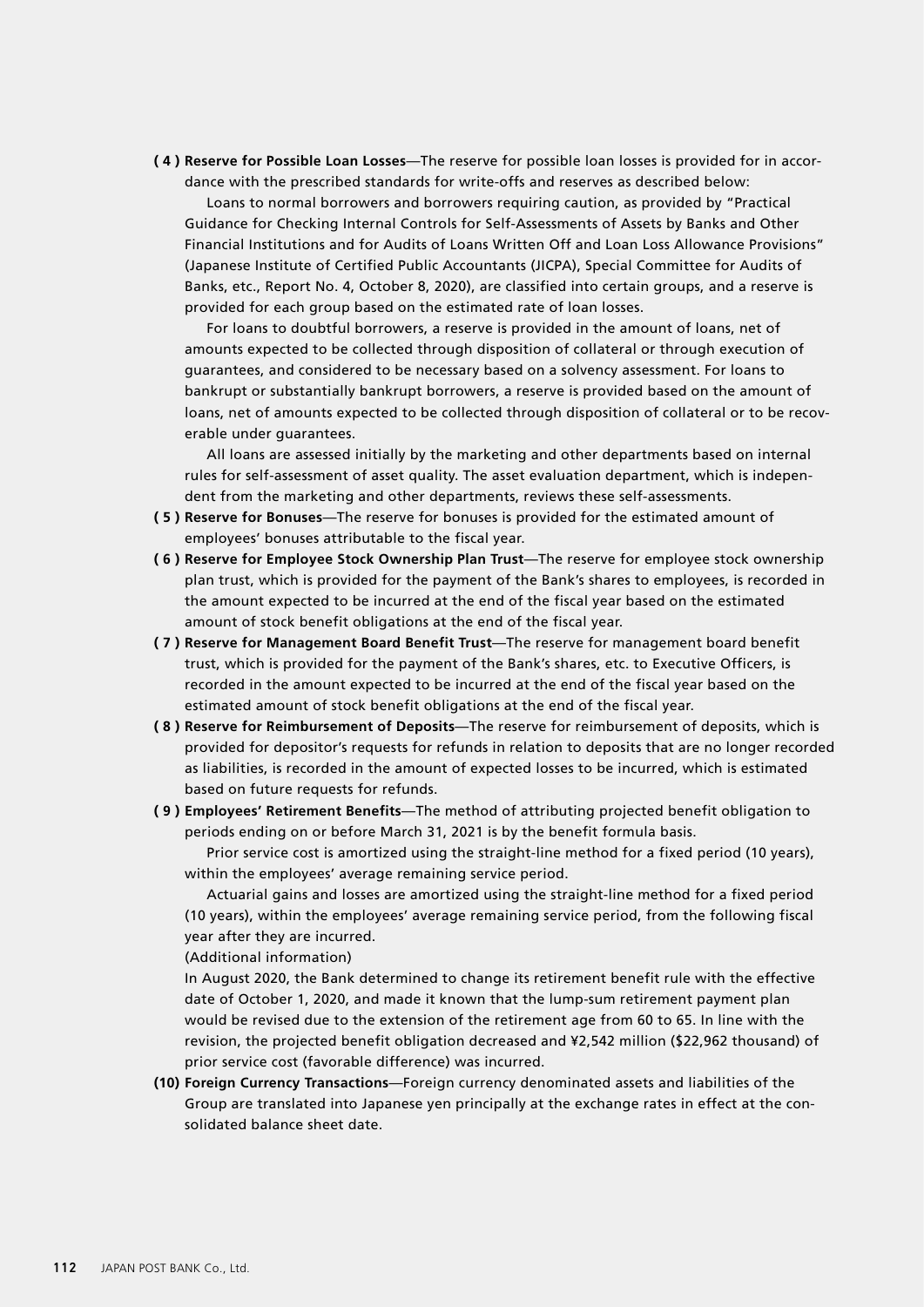#### **(11) Derivatives and Hedging Activities**—Derivatives are stated at fair value.

Hedging against interest rate risks:

 The Group uses interest rate swaps to reduce its exposure to interest rate risk on its monetary assets. The Group applies the deferred hedge accounting method for hedges of interest rate risk on its monetary assets.

 As for portfolio hedges on groups of large-volume, small-value monetary debts, the Group applies the deferred hedge accounting method as stipulated in "Treatment of Accounting and Auditing of Application of Accounting Standard for Financial Instruments in Banking Industry" (JICPA Industry Audit Committee Report No. 24, October 8, 2020).

 To evaluate the effectiveness of portfolio hedges on groups of large-volume, small-value monetary debts, the Group designates deposits as hedged items and interest rate swaps and others as hedging instruments and assesses how the hedging instruments offset changes in the fair value of hedged items by grouping them into their maturities.

 The Group considers the individual hedges to be highly effective because the Group designates the hedges in such a way that the major conditions of the hedged items are almost the same as the hedging instruments, which allows the interest rate swaps to meet conditions stipulated for special accounting treatment for interest rate swaps.

Hedging against foreign exchange fluctuation risks:

 The Group applies the deferred hedge accounting method and the fair value hedge accounting method to reduce its exposure to exchange rate fluctuations on the portion of the net unrealized gains or losses on available-for-sale securities exposed to the risks of foreign exchange fluctuations.

 In order to hedge risk arising from volatility of exchange rates for securities denominated in foreign currencies, the Group applies portfolio hedges, on the conditions that the hedged foreign securities are designated in advance and that sufficient on-balance (actual) or offbalance (forward) liability exposure exists to cover the cost of the hedged foreign securities denominated in the same foreign currencies.

 In case of the individual hedges, the Group considers its hedges to be highly effective because the Group designates the hedges in such a way that the major conditions of the hedged items and the hedging instruments are almost the same.

**(12) Accounts to Record Gains or Losses on Cancellation of Investment Trusts**—Gains or losses on cancellation of investment trusts are recorded as "interest and dividends on securities" if the underlying investment assets are bonds and bond equivalent, and as gains or losses on sales of stocks and other securities in "other income" or "other expenses" if the underlying investment assets are other than bonds and bond equivalent. However, if the total of "interest and dividends on securities" of investment trusts is a loss, such loss is recorded as losses on redemption of bonds in "other operating expenses."

(Additional information)

 In line with the application of "Accounting Standard for Accounting Policy Disclosures, Accounting Changes and Error Corrections" (ASBJ Statement No.24, March 31, 2020), "accounting policies and procedures adopted in the absence of requirements in relevant accounting standards, etc. that specifically apply to events or transactions that are accounted for" are disclosed.

**(13) Scope of Cash and Cash Equivalents on the Consolidated Statements of Cash Flows**—For the purpose of the consolidated statements of cash flows, cash and cash equivalents represent cash and due from banks on the consolidated balance sheets, excluding negotiable certificates of deposit in other banks.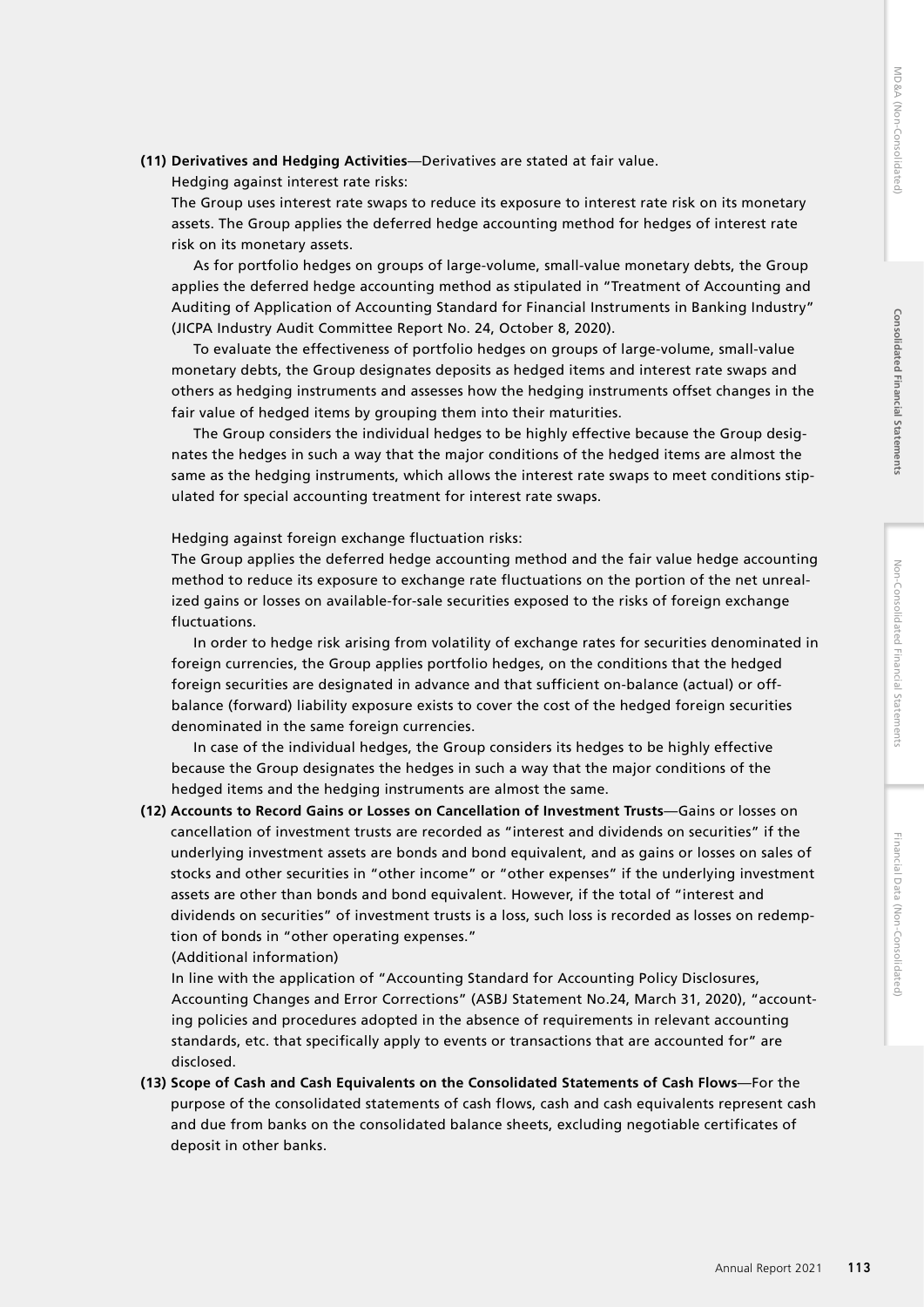- **(14) Consumption Taxes**—The Bank and its domestic consolidated subsidiaries are subject to Japan's national and local consumption taxes. Japan's national and local consumption taxes are excluded from transaction amounts.
- **(15) Significant Accounting Estimates**—Items using accounting estimates reported in the consolidated financial statements for the current fiscal year that may have a significant impact to the items on the consolidated financial statements for the following fiscal year are as follows:

#### Fair value measurement of securities

 The Group's balance of securities measured at fair value is material, and it has a significant impact on the consolidated financial statements. Accordingly, the fair value of securities is considered as a significant factor in accounting estimates.

 (1) Carrying amount in the consolidated financial statements for the fiscal year Securities as of March 31, 2021 was as follows:

| <b>Securities</b> | ¥138,204,256    | \$1,248,344,832              |
|-------------------|-----------------|------------------------------|
|                   | 2021            | 2021                         |
|                   | Millions of yen | Thousands of<br>U.S. dollars |

- (2) Information that facilitates the understanding of the details of the significant accounting estimates used for the identified items
	- (i) Calculation methodology and key assumptions

 For bonds, the Group uses the price quoted on the securities exchange, the Reference Statistical Prices (Yields) for OTC Bond Transactions published by the Japan Securities Dealers Association, and the comparable price method, or the price provided by a broker, etc., as the fair value. The Group uses the funds' unit price for investment trust as the fair value. Key assumptions for the comparable price method, or the price provided by a broker, etc. are inputs used for fair value measurement which include directly or indirectly observable inputs in the markets such as yield curves, spreads estimated based on prices of similar securities, as well as inputs that are unobservable in the markets containing significant estimates.

 (ii) Impact on the consolidated financial statements for the following fiscal year Fair value of securities may fluctuate due to changes in inputs that are key assumptions, due to factors such as changes in market environment.

 If the spread of COVID-19 causes turmoil in financial markets, this may have an impact on key assumptions for fair value measurement of securities, resulting in a significant impact on the consolidated financial statements of the following fiscal year.

**(16) Accounting Pronouncements Issued but not yet Adopted**

 **"Accounting Standard for Fair Value Measurement" (ASBJ Statement No. 30, July 4, 2019), "Implementation Guidance on Accounting Standard for Fair Value Measurement" (ASBJ Guidance No. 31, July 4, 2019), "Accounting Standard for Financial Instruments" (ASBJ statement No. 10, July 4, 2019), "Implementation Guidance on Disclosures about Fair Value of Financial Instruments" (ASBJ Guidance No. 19, March 31, 2020)**

1) Overview

 "Accounting Standard for Fair Value Measurement" and "Implementation Guidance on Accounting Standard for Fair Value Measurement" (hereinafter "Fair Value Measurement Accounting Standards") were developed to encourage the preparation for more readily comparable financial information on an international financial standard basis, and subsequently guidance for fair value measurements among others has been established. The Fair Value Measurement Accounting Standards are applied to the calculation of the fair value for the following items.

\*Financial instruments subjected to the "Accounting Standard for Financial Instruments"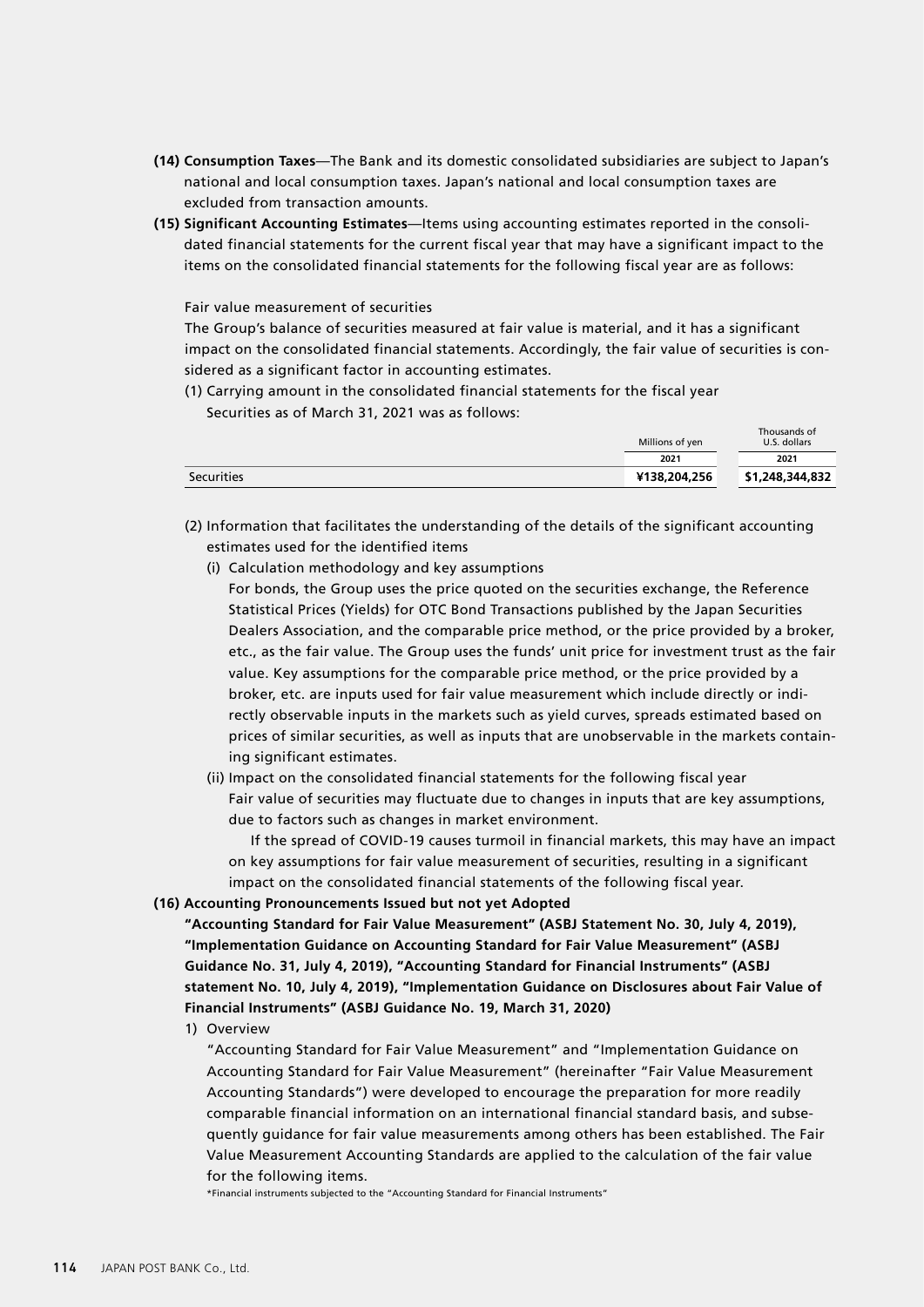Financial Data (Non-Consolidated)

 In addition, "Implementation Guidance on Disclosures about Fair Value of Financial Instruments" has been revised stipulating the required disclosure of a breakdown of financial instruments according to their fair value levels among other requirements.

- 2) Scheduled date of application The implementation of these standards is scheduled to be applied from the beginning of the fiscal year ending March 31, 2022.
- 3) Impact from the application of these accounting standards Evaluation of the impact was ongoing at the time when these consolidated financial statements were prepared.

#### **(17) Changes in Presentation**

#### **Adoption of "Accounting Standard for Disclosure of Accounting Estimates"**

 "Accounting Standard for Disclosure of Accounting Estimates" (ASBJ Statement No. 31, March 31, 2020) is adopted to the consolidated financial statements for the fiscal year ended March 31, 2021, and notes on the significant accounting estimates used in the consolidated financial statements are disclosed.

 However, in accordance with the transitional treatment set forth in the proviso of paragraph 11 of this accounting standard, the details related to the consolidated financial statements for the fiscal year ended March 31, 2020, are not disclosed in the notes.

#### **(18) Additional Information**

 **(a) Transactions for Delivery of the Bank's Shares, etc. to its Executive Officers through Trusts**— The Bank introduced a performance-linked stock compensation system using a trust for the Bank's Executive Officers.

 Regarding the accounting treatment of relevant trust agreements, the Bank adopted the "Practical Solution on Transactions of Delivering the Company's Own Stock to Employees etc. through Trusts" (Practical Issues Task Force (PITF) No. 30, March 26, 2015).

1) Overview of transactions

 The Bank grants points to its Executive Officers in accordance with the Stock Benefit Regulations, and delivers the Bank's shares to Executive Officers who have satisfied the beneficiary requirements as set forth in the Stock Benefit Regulations (hereinafter the "beneficiary") in accordance with the number of points granted to the beneficiary. A certain portion of the Bank's shares scheduled to be delivered will be converted into cash and the money will be paid by the trust (the management board benefit trust).

 As for shares which the Bank intends to deliver to its Executive Officers, a trust bank acquires the Bank's shares from the stock market, including those intended for future deliveries, using money entrusted by the Bank in advance to establish the trust, and such acquired shares are separately managed as trust assets.

2) Residual shares remaining in the trust

 The Bank recorded the shares remaining in the trust as treasury stock under net assets, at the book value in the trust (excluding incidental expenses). The book value and the number of said shares of treasury stock, as of March 31, 2021 and 2020, were ¥290 million (\$2,621 thousand) and 228 thousand shares, and ¥358 million and 282 thousand shares, respectively.

 **(b) Transactions for Delivery of the Bank's Shares to its Management Employees in the Investment Division through Trusts**—The Bank introduced an employee stock ownership plan using a trust for the Bank's management employees in the Investment Division.

 Regarding the accounting treatment of relevant trust agreements, the Bank adopted the "Practical Solution on Transactions of Delivering the Company's Own Stock to Employees etc. through Trusts" (Practical Issues Task Force (PITF) No. 30, March 26, 2015).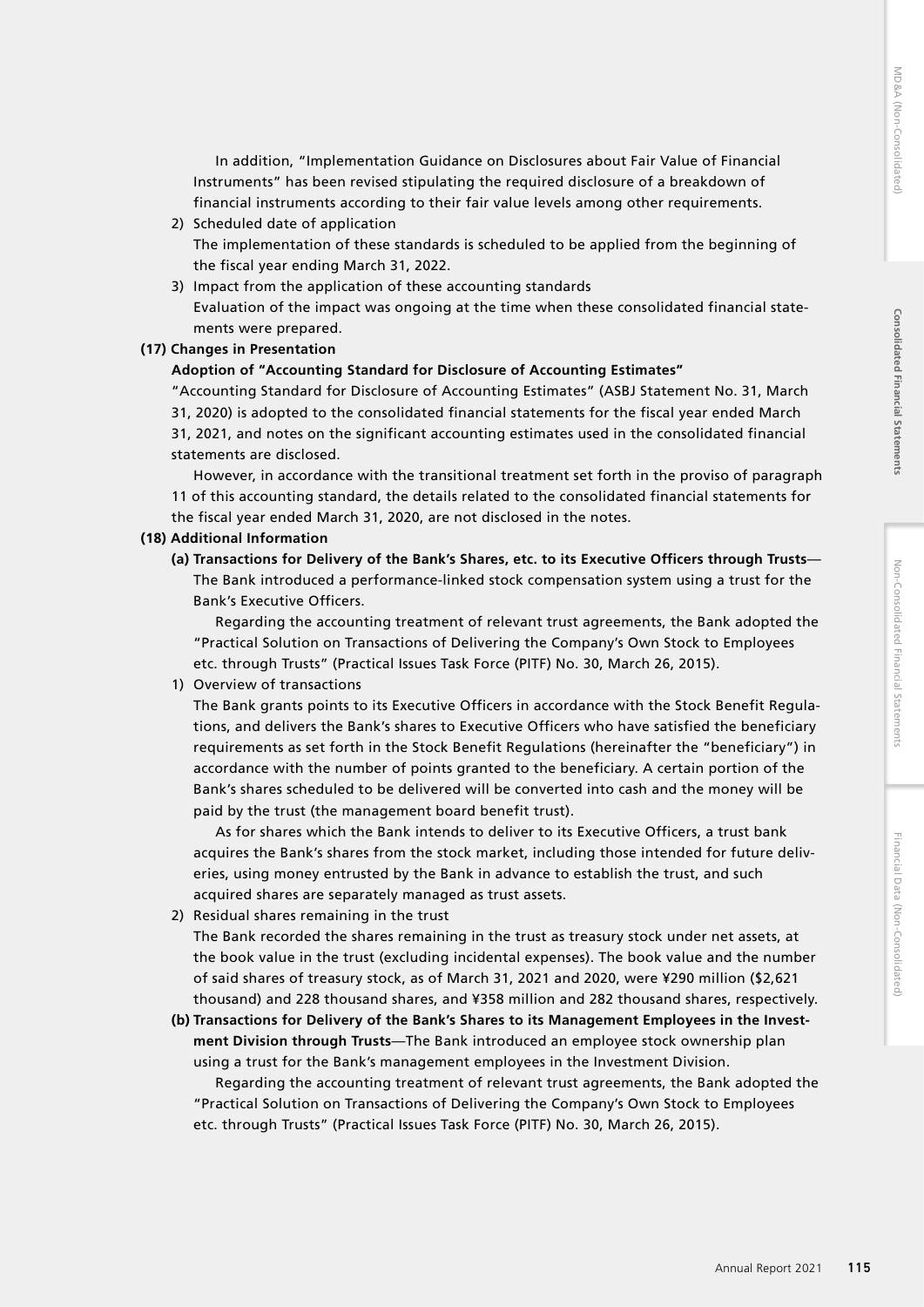#### 1) Overview of transactions

 The Bank grants points to its management employees in the Investment Division in accordance with the Stock Benefit Regulations, and delivers the Bank's shares to those who have satisfied the beneficiary requirements as set forth in the Stock Benefit Regulations (hereinafter the "beneficiary") in accordance with the number of points granted to the beneficiary through the trust (the stock benefit trust).

 As for shares which the Bank intends to deliver to its management employees in the Investment Division, a trust bank acquires the Bank's shares from the stock market, including those intended for future deliveries, using money entrusted by the Bank in advance to establish the trust, and such acquired shares are separately managed as trust assets.

2) Residual shares remaining in the trust

 The Bank recorded the shares remaining in the trust as treasury stock under net assets, at the book value in the trust (excluding incidental expenses). The book value and the number of said shares of treasury stock, as of March 31, 2021 and 2020, were ¥555 million (\$5,014 thousand) and 493 thousand shares, and ¥523 million and 400 thousand shares, respectively.

#### **3. Foreign Exchanges**

Foreign exchanges as of March 31, 2021 and 2020 consisted of the following:

|                        | Millions of yen | Thousands of<br>U.S. dollars |           |
|------------------------|-----------------|------------------------------|-----------|
|                        | 2021            | 2020                         | 2021      |
| Assets:                |                 |                              |           |
| Due from foreign banks | ¥80,847         | ¥147,469                     | \$730,265 |
| Total                  | ¥80,847         | ¥147,469                     | \$730,265 |
|                        |                 |                              |           |
| Liabilities:           |                 |                              |           |
| Foreign bills payable  | ¥<br>514        | ¥<br>511                     | 4,651     |
| Total                  | ¥<br>514        | ¥<br>511                     | 4,651     |

#### **4. Other Assets**

Other assets as of March 31, 2021 and 2020 consisted of the following:

|                                                                                         | Millions of yen | Thousands of<br>U.S. dollars |              |
|-----------------------------------------------------------------------------------------|-----------------|------------------------------|--------------|
|                                                                                         | 2021            | 2020                         | 2021         |
| Domestic exchange settlement accounts-debit                                             | 24,717<br>¥     | ¥<br>24,721                  | 223,264      |
| Prepaid expenses                                                                        | 4,027           | 2,334                        | 36,377       |
| Accrued income                                                                          | 178,049         | 207,314                      | 1,608,253    |
| Initial margins for future transactions                                                 | 150,929         | 147,125                      | 1,363,289    |
| Variation margins for future transactions                                               | 147             |                              | 1,336        |
| Derivatives other than trading                                                          | 114,058         | 331,589                      | 1,030,244    |
| Cash collateral paid for financial instruments                                          | 313,549         | 292,377                      | 2,832,169    |
| Advance payments of funds necessary for delivery of deposits in<br>bank agency services | 810,000         | 810,000                      | 7,316,412    |
| Other                                                                                   | 1,262,135       | 1,000,718                    | 11,400,370   |
| Total                                                                                   | ¥2,857,615      | ¥2,816,182                   | \$25,811,717 |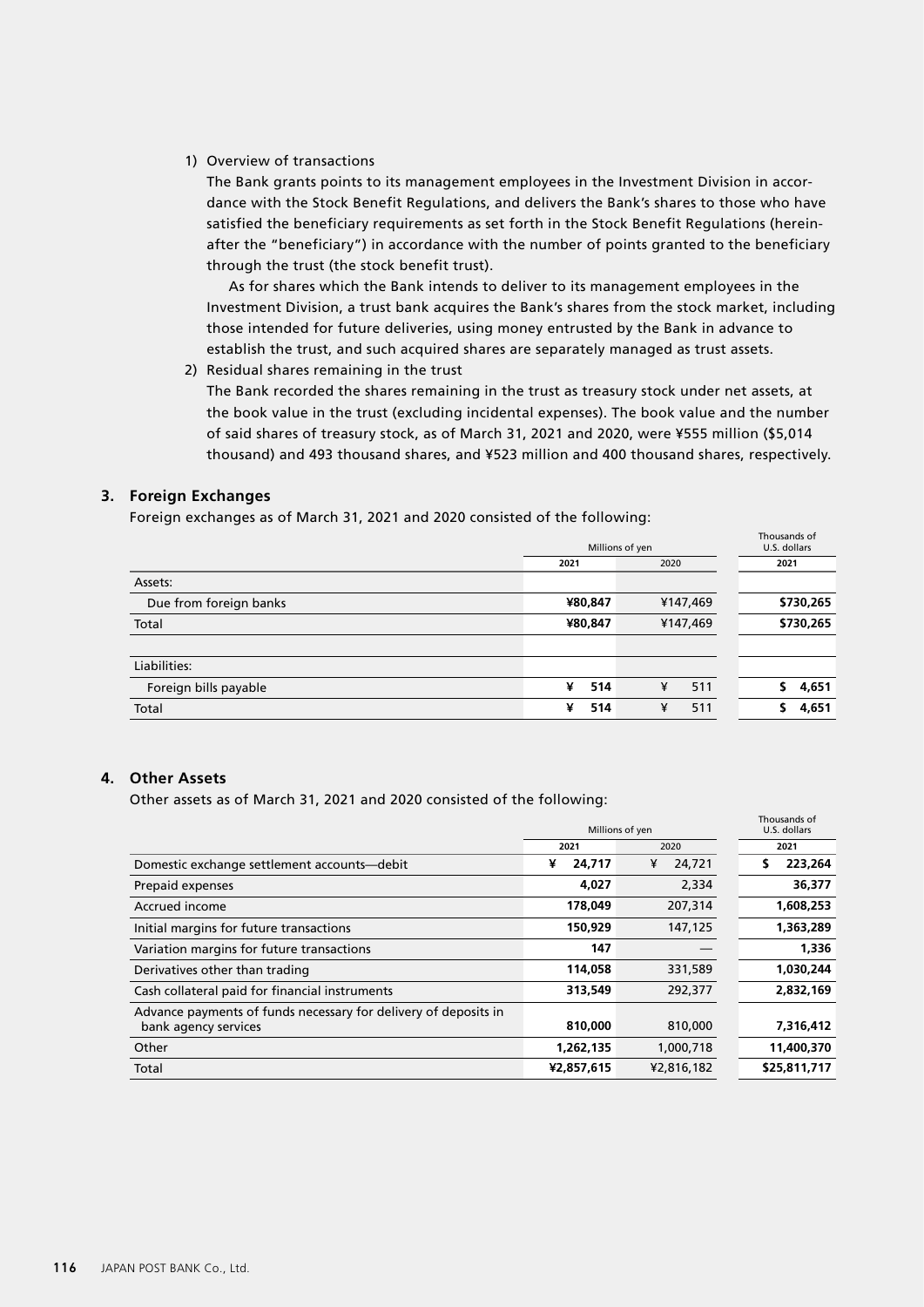#### **5. Accumulated Depreciation on Tangible Fixed Assets**

Accumulated depreciation on tangible fixed assets as of March 31, 2021 and 2020 was as follows:

|                          | Millions of yen | Thousands of<br>U.S. dollars |             |
|--------------------------|-----------------|------------------------------|-------------|
|                          | 2021            | 2020                         | 2021        |
| Accumulated depreciation | ¥186,453        | ¥179,600                     | \$1,684,165 |

#### **6. Assets Pledged as Collateral**

Assets pledged as collateral and their relevant liabilities as of March 31, 2021 and 2020 were as follows:

|                                                            | Millions of yen | Thousands of<br>U.S. dollars |               |
|------------------------------------------------------------|-----------------|------------------------------|---------------|
|                                                            | 2020<br>2021    |                              | 2021          |
| Assets pledged as collateral:                              |                 |                              |               |
| <b>Securities</b>                                          | ¥20,431,474     | ¥17,492,933                  | \$184,549,490 |
| Liabilities corresponding to assets pledged as collateral: |                 |                              |               |
| <b>Deposits</b>                                            | 754.882         | 939,049                      | 6,818,558     |
| Payables under repurchase agreements                       | 14,886,481      | 14,841,880                   | 134,463,743   |
| Payables under securities lending transactions             | 1,504,543       | 2,168,924                    | 13,589,954    |
| Borrowed money                                             | 3,917,500       | 10,100                       | 35,385,240    |

In addition, the settlement accounts of Bank of Japan overdrafts, exchange settlement transactions, or derivative transactions were collateralized, and margins for future transactions, etc. were substituted by securities of ¥2,951,466 million (\$26,659,442 thousand) and ¥1,494,137 million as of March 31, 2021 and 2020, respectively.

"Other assets" included initial margins for future transactions of ¥150,929 million (\$1,363,289 thousand) and ¥147,125 million, guarantee deposits of ¥2,090 million (\$18,883 thousand) and ¥2,046 million, cash collateral paid for financial instruments of ¥313,549 million (\$2,832,169 thousand) and ¥292,377 million, margins with central counterparty of ¥679,900 million (\$6,141,273 thousand) and ¥692,575 million, and other margins, etc. of ¥208,129 million (\$1,879,955 thousand) and ¥13,028 million as of March 31, 2021 and 2020, respectively.

#### **7. Deposits**

Deposits as of March 31, 2021 and 2020 consisted of the following:

|                    | Millions of yen | Thousands of<br>U.S. dollars |                  |
|--------------------|-----------------|------------------------------|------------------|
|                    | 2021            | 2020                         | 2021             |
| Transfer deposits  | 9,145,203<br>¥  | ¥<br>7,709,577               | \$<br>82,605,033 |
| Ordinary deposits  | 90,808,242      | 78,425,052                   | 820,235,232      |
| Savings deposits   | 612,591         | 508,971                      | 5,533,300        |
| Time deposits      | 4,709,291       | 5,225,651                    | 42,537,180       |
| Special deposits*  | 738,060         | 921,218                      | 6,666,611        |
| TEIGAKU deposits** | 83,436,358      | 90,073,256                   | 753,647,893      |
| Other deposits     | 138,801         | 138,256                      | 1,253,738        |
| Total              | ¥189,588,549    | ¥183,001,984                 | \$1,712,478,990  |

\*"Special deposits" represent deposits received from the Organization for Postal Savings, Postal Life Insurance and Post Office Network.

\*\*"TEIGAKU deposits" are a kind of 10-year-maturity time deposits unique to the Bank. The key feature is that depositors have the option to withdraw money anytime six months after the initial deposit. The interest rates on such deposits rise every six months in a staircase pattern, with duration of up to three years. After three years, the interest is compounded using fixed interest rates until the maturity of 10 years.

Note: "Transfer deposits" correspond to "Current deposits" and "TEIGAKU deposits" to "Other deposits" in liabilities in accordance with the "Ordinance for the Enforcement of the Banking Act."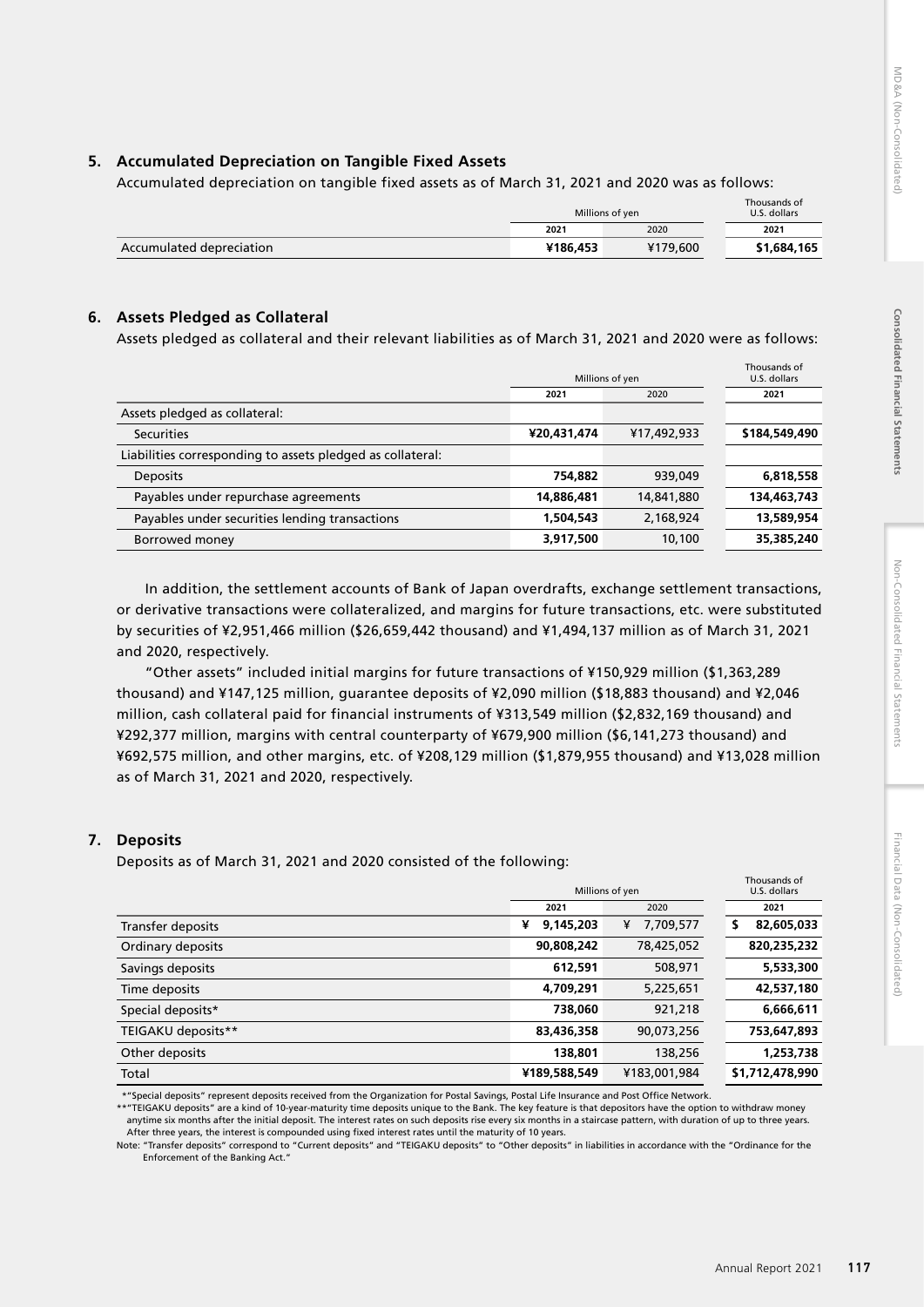#### **8. Borrowed Money and Lease Obligations**

Borrowed money and lease obligations as of March 31, 2021 and 2020 consisted of the following:

|                      | Millions of yen                                         |                                            |                           |                                  |  |
|----------------------|---------------------------------------------------------|--------------------------------------------|---------------------------|----------------------------------|--|
|                      |                                                         | 2021                                       |                           |                                  |  |
|                      | <b>Amount at</b><br>the beginning of<br>the fiscal year | Amount at<br>the end of<br>the fiscal year | Average<br>interest rate* | <b>Maturity for</b><br>repayment |  |
| Borrowed money:      | ¥10,100                                                 | ¥3,917,500                                 | -%                        |                                  |  |
| Borrowings**         | 10,100                                                  | 3,917,500                                  | $-%$                      | June 2021-<br>December 2024      |  |
| Lease obligations*** |                                                         | 5                                          | $-%$                      | April 2021-<br><b>July 2025</b>  |  |

|                      |                                                  | Millions of yen           |                           |                             |  |  |  |
|----------------------|--------------------------------------------------|---------------------------|---------------------------|-----------------------------|--|--|--|
|                      |                                                  | 2020                      |                           |                             |  |  |  |
|                      | Amount at<br>the beginning of<br>the fiscal year | Average<br>interest rate* | Maturity for<br>repayment |                             |  |  |  |
| Borrowed money:      | ¥3,900                                           | ¥10,100                   | $-$ %                     |                             |  |  |  |
| Borrowings**         | 3,900                                            | 10,100                    | $-$ %                     | June 2020-<br>December 2023 |  |  |  |
| Lease obligations*** |                                                  |                           | $-$ %                     |                             |  |  |  |

|                      | Thousands of U.S. dollars                        |                                            |                           |                                  |  |  |
|----------------------|--------------------------------------------------|--------------------------------------------|---------------------------|----------------------------------|--|--|
|                      |                                                  | 2021                                       |                           |                                  |  |  |
|                      | Amount at<br>the beginning of<br>the fiscal year | Amount at<br>the end of<br>the fiscal year | Average<br>interest rate* | <b>Maturity for</b><br>repayment |  |  |
| Borrowed money:      | \$91,229                                         | \$35,385,240                               | $-%$                      |                                  |  |  |
| Borrowings**         | 91.229                                           | 35,385,240                                 | $-%$                      | June 2021-<br>December 2024      |  |  |
| Lease obligations*** |                                                  | 46                                         | $-%$                      | April 2021-<br><b>July 2025</b>  |  |  |

\*Average interest rate is calculated (weighted average) by interest rate and the amount at the end of the fiscal years ended March 31.

\*\*Borrowings are interest-free.

\*\*\*The average interest rate of lease obligations is not presented above because interest included in the total amount of lease payments is allocated to each fiscal year using the straight-line method.

Note: Borrowings are included in "Borrowed money" and lease obligations are included in "Other liabilities" in the accompanying consolidated balance sheets, respectively.

#### **9. Other Liabilities**

Other liabilities as of March 31, 2021 and 2020 consisted of the following:

|                                                    | Millions of yen | Thousands of<br>U.S. dollars |               |
|----------------------------------------------------|-----------------|------------------------------|---------------|
|                                                    | 2021            | 2020                         | 2021          |
| Domestic exchange settlement accounts-credit       | ¥<br>37,070     | ¥<br>36,254                  | \$<br>334,843 |
| Income taxes payable                               | 46,175          | 22,269                       | 417,080       |
| <b>Accrued expenses</b>                            | 242.373         | 435,571                      | 2,189,261     |
| Unearned income                                    | 59              | 68                           | 539           |
| Variation margins for future transactions          |                 | 403                          |               |
| Derivatives other than trading                     | 905,395         | 873,531                      | 8,178,086     |
| Cash collateral received for financial instruments |                 | 21,237                       |               |
| Asset retirement obligations                       | 143             | 172                          | 1,291         |
| Accounts payable                                   | 276,621         | 173,139                      | 2,498,612     |
| Other                                              | 28,443          | 34,416                       | 256,915       |
| Total                                              | ¥1,536,281      | ¥1,597,067                   | \$13,876,630  |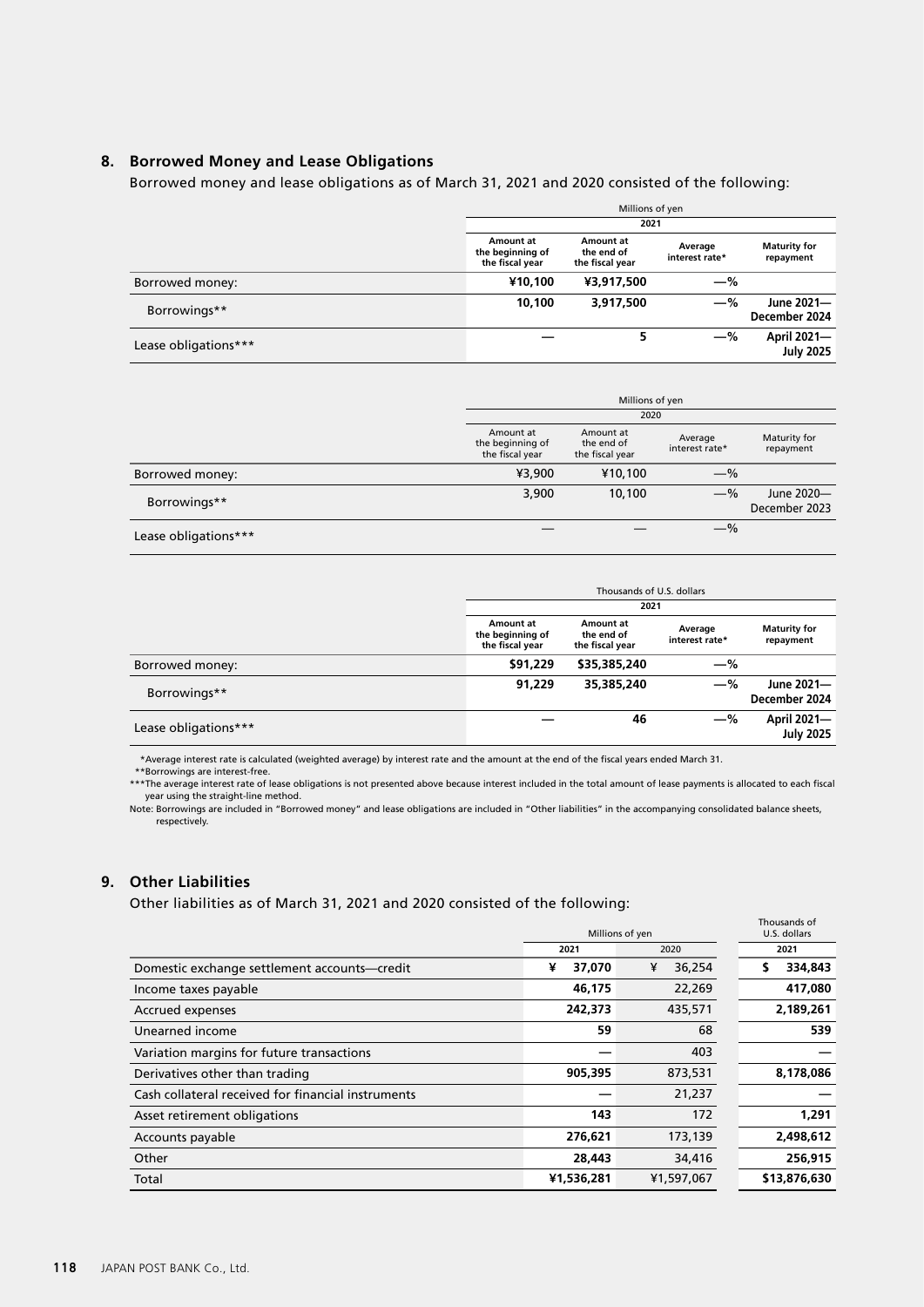#### **10. Contingent Liabilities**

The Group has contractual obligations to make future payments on consignment contracts for systemrelated services (such as usage of hardware, software, telecommunication services, and maintenance). The details as of March 31, 2021 and 2020 were as follows:

|                  | Millions of yen | Thousands of<br>U.S. dollars |         |
|------------------|-----------------|------------------------------|---------|
|                  | 2021            | 2020                         | 2021    |
| One year or less | ¥158            | ¥406                         | \$1,435 |
| Over one year    |                 | 149                          |         |
| Total            | ¥158            | ¥556                         | \$1,435 |

#### **11. Capital Stock**

Capital stock consists of common stock. Common stock as of March 31, 2021 and 2020 was as follows:

|              | Number of shares     |               |                |               |  |
|--------------|----------------------|---------------|----------------|---------------|--|
|              | 2020<br>2021         |               |                |               |  |
|              | Authorized<br>Issued |               | Authorized     | Issued        |  |
| Common stock | 18,000,000,000       | 4,500,000,000 | 18,000,000,000 | 4,500,000,000 |  |

#### **12. Other Operating Income**

Other operating income for the fiscal years ended March 31, 2021 and 2020 consisted of the following:

|                                                           |          | Millions of yen | Thousands of<br>U.S. dollars |
|-----------------------------------------------------------|----------|-----------------|------------------------------|
|                                                           | 2021     | 2020            | 2021                         |
| Gains on foreign exchanges                                | ¥254,662 | ¥202,139        | \$2,300,265                  |
| Gains on sales of bonds                                   | 38,503   | 10,748          | 347,790                      |
| Income from derivatives other than for trading or hedging | 513      |                 | 4,641                        |
| Total                                                     | ¥293,680 | ¥212,888        | \$2,652,696                  |

#### **13. Other Income**

Other income for the fiscal years ended March 31, 2021 and 2020 consisted of the following:

|                                               | Millions of yen | Thousands of<br>U.S. dollars |             |
|-----------------------------------------------|-----------------|------------------------------|-------------|
|                                               | 2021            | 2020                         | 2021        |
| Reversal of reserve for possible loan losses  | ¥<br>59         | ¥                            | 535<br>S    |
| Recoveries of written-off claims              | 24              | 23                           | 223         |
| Gains on sales of stocks and other securities | 8,654           | 23,131                       | 78,176      |
| Gains on money held in trust                  | 277,072         | 75,239                       | 2,502,689   |
| Income from deposits                          | 1.473           | 1,288                        | 13,310      |
| Gains from investments in affiliates          | 289             | 239                          | 2,610       |
| Gains on negative goodwill                    |                 | 48                           |             |
| Other                                         | 9.706           | 8,336                        | 87,671      |
| Total                                         | ¥297.280        | ¥108,306                     | \$2,685,217 |
|                                               |                 |                              |             |

Annual Report 2021 119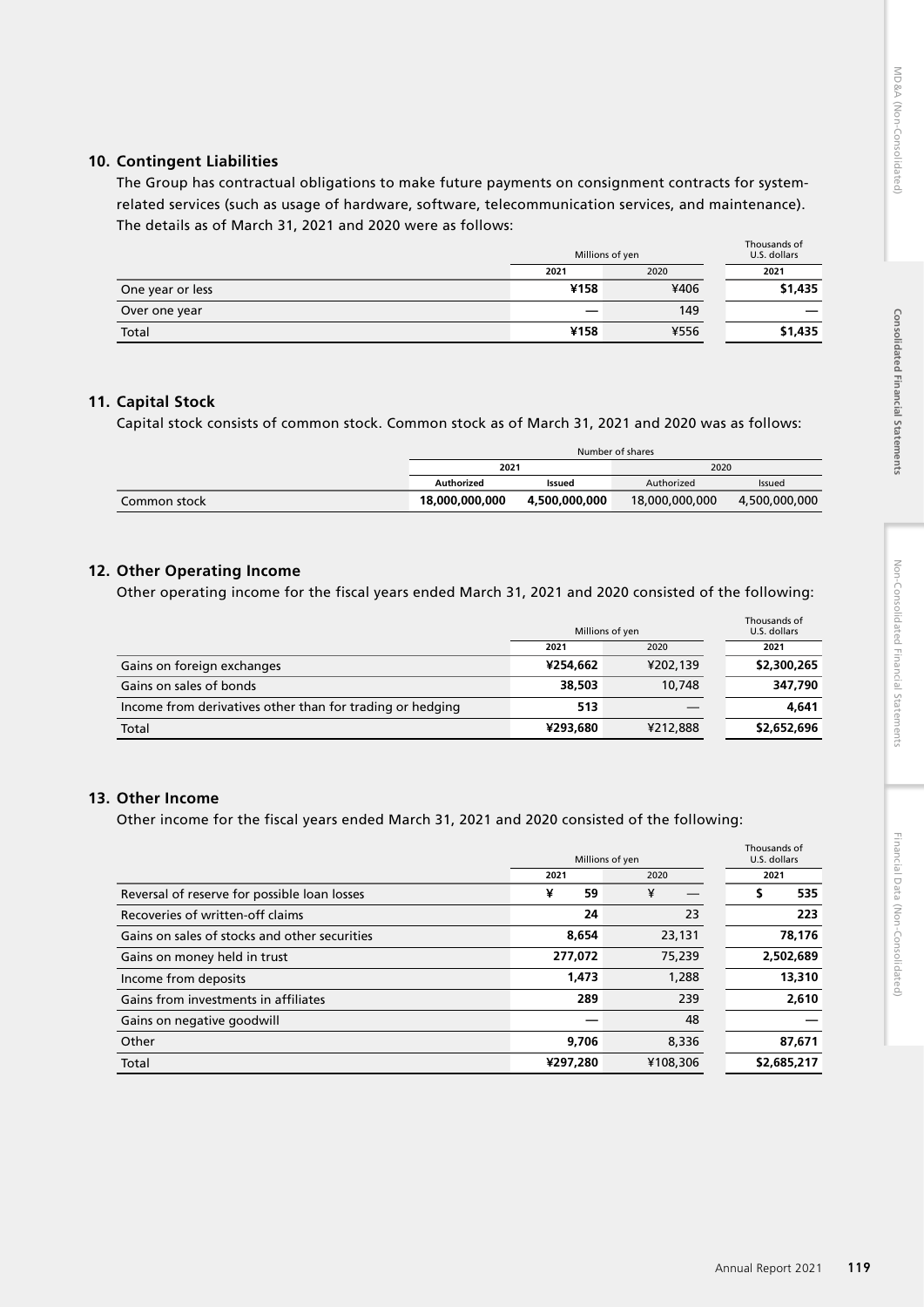#### **14. Other Operating Expenses**

Other operating expenses for the fiscal years ended March 31, 2021 and 2020 consisted of the following:

|                                                           | Millions of yen | Thousands of<br>U.S. dollars |           |
|-----------------------------------------------------------|-----------------|------------------------------|-----------|
|                                                           | 2021            | 2020                         | 2021      |
| Losses on sales of bonds                                  | ¥64.484         | ¥2,651                       | \$582,459 |
| Expenses on derivatives other than for trading or hedging | _               | 1,739                        |           |
| Total                                                     | ¥64.484         | ¥4,390                       | \$582,459 |

#### **15. General and Administrative Expenses**

General and administrative expenses for the fiscal years ended March 31, 2021 and 2020 included the following expenses:

|                                                                                                             | Millions of yen | Thousands of<br>U.S. dollars |             |
|-------------------------------------------------------------------------------------------------------------|-----------------|------------------------------|-------------|
|                                                                                                             | 2021            | 2020                         | 2021        |
| Commissions on bank agency services, etc. paid to<br>JAPAN POST Co., Ltd.                                   | ¥366,358        | ¥369,716                     | \$3,309,170 |
| Contributions paid to the Organization for Postal Savings,<br>Postal Life Insurance and Post Office Network | 237,439         | 237,820                      | 2,144,695   |

#### **16. Other Expenses**

Other expenses for the fiscal years ended March 31, 2021 and 2020 consisted of the following:

|                                                      | Millions of yen | Thousands of<br>U.S. dollars |             |
|------------------------------------------------------|-----------------|------------------------------|-------------|
|                                                      | 2021            | 2020                         | 2021        |
| Provision for reserve for possible loan losses       | ¥               | ¥<br>116                     | \$          |
| Losses on sales of stocks and other securities       | 197,135         | 11,295                       | 1,780,648   |
| Losses on devaluation of stocks and other securities |                 | 20                           |             |
| Losses on money held in trust                        | 4,323           | 2,401                        | 39,050      |
| Losses on sales and disposals of fixed assets        | 560             | 532                          | 5,062       |
| Losses on impairment of fixed assets                 | 1.006           | 0                            | 9.089       |
| Losses on step acquisitions                          |                 | 21                           |             |
| Other                                                | 6.616           | 4,302                        | 59,765      |
| Total                                                | ¥209,642        | ¥18,691                      | \$1,893,617 |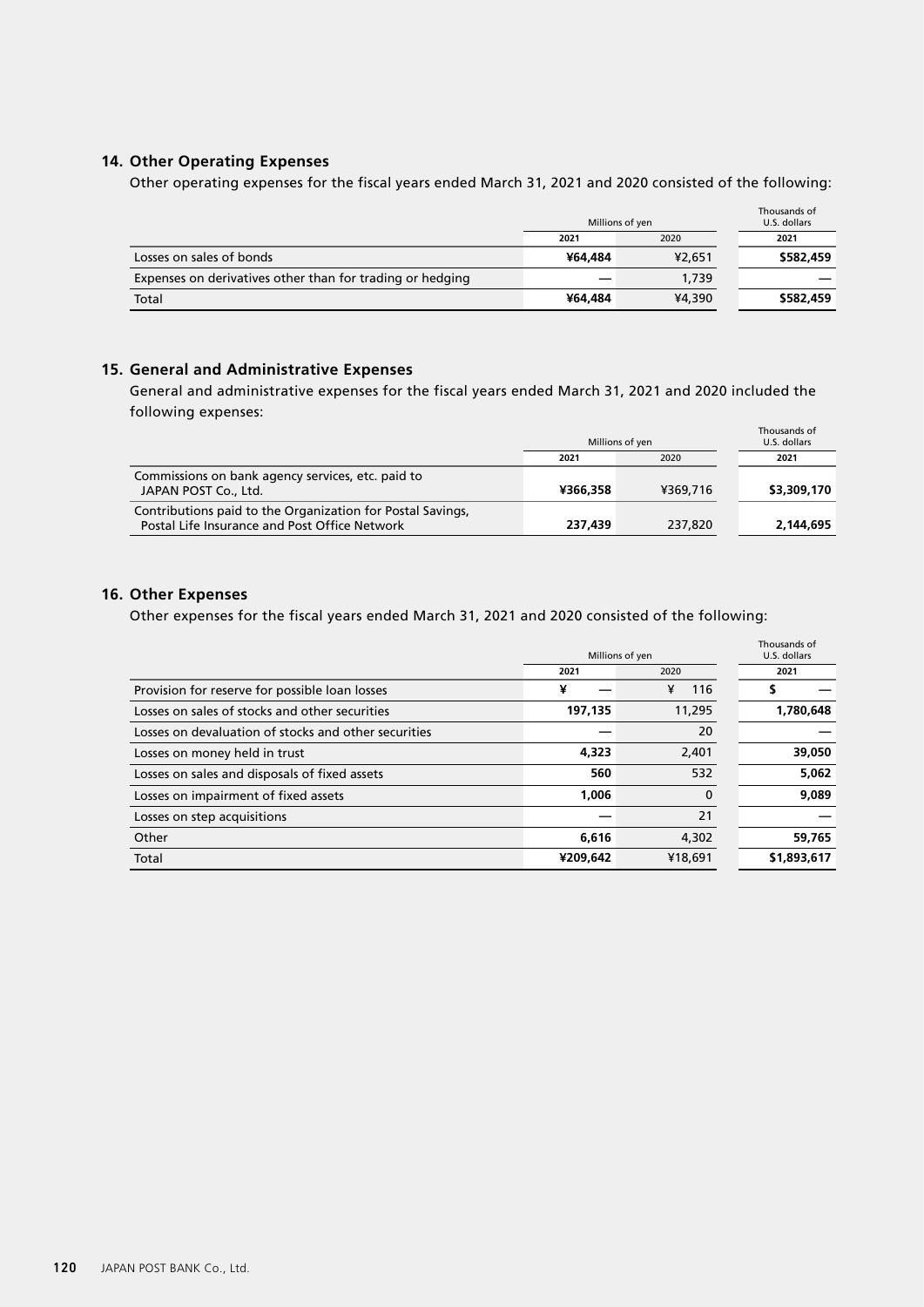#### **17. Other Comprehensive Income (Loss)**

Other comprehensive income (loss) for the fiscal years ended March 31, 2021 and 2020 consisted of the following:

| 2021<br>2021<br>2020<br>Net unrealized gains (losses) on available-for-sale securities:<br>\$31,299,118<br>¥3,465,125<br>¥(2,801,375)<br>Amount arising during the fiscal year<br>(246, 946)<br>(345, 596)<br>Reclassification adjustments<br>Before tax effect adjustments<br>29,068,550<br>3,218,179<br>(3, 146, 972)<br>Tax effect<br>963,721<br>(985, 335)<br>(2, 183, 250)<br>20,168,399<br>Net unrealized gains (losses) on available-for-sale securities<br>2,232,843<br>Net deferred gains (losses) on hedges:<br>(177, 663)<br>(555, 492)<br>Amount arising during the fiscal year<br>114,017<br>173,913<br>1,029,878<br>Reclassification adjustments<br>(1,701)<br>Adjustments of assets' acquisition costs<br>(1,248)<br>(65, 346)<br>(382, 826)<br>Before tax effect adjustments<br>205,949<br>22,800<br>117,239<br>Tax effect<br>(42, 546)<br>Net deferred gains (losses) on hedges<br>(265, 586)<br>Adjustments for retirement benefits:<br>(13)<br>2,724<br>24,610<br>Amount arising during the fiscal year<br>(1, 922)<br>(1, 943)<br>Reclassification adjustments<br>802<br>7.246<br>(1,956)<br>Before tax effect adjustments<br>(245)<br>599<br>Tax effect<br>(1, 357)<br>5,027<br>556<br>Adjustments for retirement benefits<br>Share of other comprehensive income (loss) of affiliates accounted<br>for by the equity method:<br>$\mathbf 0$<br>0<br>0<br>Amount arising during the fiscal year<br>(0)<br>Reclassification adjustments<br>(0)<br>(0)<br>(0)<br>Before tax effect adjustments<br>Tax effect<br>Share of other comprehensive income (loss) of affiliates<br>(0)<br>accounted for by the equity method<br>(0)<br>(0)<br>4(2, 450, 194)<br>\$19,789,124<br>¥2,190,854<br>Total other comprehensive income (loss) |  | Millions of yen | Thousands of<br>U.S. dollars |
|---------------------------------------------------------------------------------------------------------------------------------------------------------------------------------------------------------------------------------------------------------------------------------------------------------------------------------------------------------------------------------------------------------------------------------------------------------------------------------------------------------------------------------------------------------------------------------------------------------------------------------------------------------------------------------------------------------------------------------------------------------------------------------------------------------------------------------------------------------------------------------------------------------------------------------------------------------------------------------------------------------------------------------------------------------------------------------------------------------------------------------------------------------------------------------------------------------------------------------------------------------------------------------------------------------------------------------------------------------------------------------------------------------------------------------------------------------------------------------------------------------------------------------------------------------------------------------------------------------------------------------------------------------------------------------------------------------------------------------------------------|--|-----------------|------------------------------|
|                                                                                                                                                                                                                                                                                                                                                                                                                                                                                                                                                                                                                                                                                                                                                                                                                                                                                                                                                                                                                                                                                                                                                                                                                                                                                                                                                                                                                                                                                                                                                                                                                                                                                                                                                   |  |                 |                              |
|                                                                                                                                                                                                                                                                                                                                                                                                                                                                                                                                                                                                                                                                                                                                                                                                                                                                                                                                                                                                                                                                                                                                                                                                                                                                                                                                                                                                                                                                                                                                                                                                                                                                                                                                                   |  |                 |                              |
|                                                                                                                                                                                                                                                                                                                                                                                                                                                                                                                                                                                                                                                                                                                                                                                                                                                                                                                                                                                                                                                                                                                                                                                                                                                                                                                                                                                                                                                                                                                                                                                                                                                                                                                                                   |  |                 |                              |
|                                                                                                                                                                                                                                                                                                                                                                                                                                                                                                                                                                                                                                                                                                                                                                                                                                                                                                                                                                                                                                                                                                                                                                                                                                                                                                                                                                                                                                                                                                                                                                                                                                                                                                                                                   |  |                 | (2, 230, 567)                |
|                                                                                                                                                                                                                                                                                                                                                                                                                                                                                                                                                                                                                                                                                                                                                                                                                                                                                                                                                                                                                                                                                                                                                                                                                                                                                                                                                                                                                                                                                                                                                                                                                                                                                                                                                   |  |                 |                              |
|                                                                                                                                                                                                                                                                                                                                                                                                                                                                                                                                                                                                                                                                                                                                                                                                                                                                                                                                                                                                                                                                                                                                                                                                                                                                                                                                                                                                                                                                                                                                                                                                                                                                                                                                                   |  |                 | (8,900,150)                  |
|                                                                                                                                                                                                                                                                                                                                                                                                                                                                                                                                                                                                                                                                                                                                                                                                                                                                                                                                                                                                                                                                                                                                                                                                                                                                                                                                                                                                                                                                                                                                                                                                                                                                                                                                                   |  |                 |                              |
|                                                                                                                                                                                                                                                                                                                                                                                                                                                                                                                                                                                                                                                                                                                                                                                                                                                                                                                                                                                                                                                                                                                                                                                                                                                                                                                                                                                                                                                                                                                                                                                                                                                                                                                                                   |  |                 |                              |
|                                                                                                                                                                                                                                                                                                                                                                                                                                                                                                                                                                                                                                                                                                                                                                                                                                                                                                                                                                                                                                                                                                                                                                                                                                                                                                                                                                                                                                                                                                                                                                                                                                                                                                                                                   |  |                 | (1,604,760)                  |
|                                                                                                                                                                                                                                                                                                                                                                                                                                                                                                                                                                                                                                                                                                                                                                                                                                                                                                                                                                                                                                                                                                                                                                                                                                                                                                                                                                                                                                                                                                                                                                                                                                                                                                                                                   |  |                 |                              |
|                                                                                                                                                                                                                                                                                                                                                                                                                                                                                                                                                                                                                                                                                                                                                                                                                                                                                                                                                                                                                                                                                                                                                                                                                                                                                                                                                                                                                                                                                                                                                                                                                                                                                                                                                   |  |                 | (15, 370)                    |
|                                                                                                                                                                                                                                                                                                                                                                                                                                                                                                                                                                                                                                                                                                                                                                                                                                                                                                                                                                                                                                                                                                                                                                                                                                                                                                                                                                                                                                                                                                                                                                                                                                                                                                                                                   |  |                 | (590, 252)                   |
|                                                                                                                                                                                                                                                                                                                                                                                                                                                                                                                                                                                                                                                                                                                                                                                                                                                                                                                                                                                                                                                                                                                                                                                                                                                                                                                                                                                                                                                                                                                                                                                                                                                                                                                                                   |  |                 |                              |
|                                                                                                                                                                                                                                                                                                                                                                                                                                                                                                                                                                                                                                                                                                                                                                                                                                                                                                                                                                                                                                                                                                                                                                                                                                                                                                                                                                                                                                                                                                                                                                                                                                                                                                                                                   |  |                 | (384, 302)                   |
|                                                                                                                                                                                                                                                                                                                                                                                                                                                                                                                                                                                                                                                                                                                                                                                                                                                                                                                                                                                                                                                                                                                                                                                                                                                                                                                                                                                                                                                                                                                                                                                                                                                                                                                                                   |  |                 |                              |
|                                                                                                                                                                                                                                                                                                                                                                                                                                                                                                                                                                                                                                                                                                                                                                                                                                                                                                                                                                                                                                                                                                                                                                                                                                                                                                                                                                                                                                                                                                                                                                                                                                                                                                                                                   |  |                 |                              |
|                                                                                                                                                                                                                                                                                                                                                                                                                                                                                                                                                                                                                                                                                                                                                                                                                                                                                                                                                                                                                                                                                                                                                                                                                                                                                                                                                                                                                                                                                                                                                                                                                                                                                                                                                   |  |                 | (17, 364)                    |
|                                                                                                                                                                                                                                                                                                                                                                                                                                                                                                                                                                                                                                                                                                                                                                                                                                                                                                                                                                                                                                                                                                                                                                                                                                                                                                                                                                                                                                                                                                                                                                                                                                                                                                                                                   |  |                 |                              |
|                                                                                                                                                                                                                                                                                                                                                                                                                                                                                                                                                                                                                                                                                                                                                                                                                                                                                                                                                                                                                                                                                                                                                                                                                                                                                                                                                                                                                                                                                                                                                                                                                                                                                                                                                   |  |                 | (2, 219)                     |
|                                                                                                                                                                                                                                                                                                                                                                                                                                                                                                                                                                                                                                                                                                                                                                                                                                                                                                                                                                                                                                                                                                                                                                                                                                                                                                                                                                                                                                                                                                                                                                                                                                                                                                                                                   |  |                 |                              |
|                                                                                                                                                                                                                                                                                                                                                                                                                                                                                                                                                                                                                                                                                                                                                                                                                                                                                                                                                                                                                                                                                                                                                                                                                                                                                                                                                                                                                                                                                                                                                                                                                                                                                                                                                   |  |                 |                              |
|                                                                                                                                                                                                                                                                                                                                                                                                                                                                                                                                                                                                                                                                                                                                                                                                                                                                                                                                                                                                                                                                                                                                                                                                                                                                                                                                                                                                                                                                                                                                                                                                                                                                                                                                                   |  |                 |                              |
|                                                                                                                                                                                                                                                                                                                                                                                                                                                                                                                                                                                                                                                                                                                                                                                                                                                                                                                                                                                                                                                                                                                                                                                                                                                                                                                                                                                                                                                                                                                                                                                                                                                                                                                                                   |  |                 | (0)                          |
|                                                                                                                                                                                                                                                                                                                                                                                                                                                                                                                                                                                                                                                                                                                                                                                                                                                                                                                                                                                                                                                                                                                                                                                                                                                                                                                                                                                                                                                                                                                                                                                                                                                                                                                                                   |  |                 | (0)                          |
|                                                                                                                                                                                                                                                                                                                                                                                                                                                                                                                                                                                                                                                                                                                                                                                                                                                                                                                                                                                                                                                                                                                                                                                                                                                                                                                                                                                                                                                                                                                                                                                                                                                                                                                                                   |  |                 |                              |
|                                                                                                                                                                                                                                                                                                                                                                                                                                                                                                                                                                                                                                                                                                                                                                                                                                                                                                                                                                                                                                                                                                                                                                                                                                                                                                                                                                                                                                                                                                                                                                                                                                                                                                                                                   |  |                 |                              |
|                                                                                                                                                                                                                                                                                                                                                                                                                                                                                                                                                                                                                                                                                                                                                                                                                                                                                                                                                                                                                                                                                                                                                                                                                                                                                                                                                                                                                                                                                                                                                                                                                                                                                                                                                   |  |                 |                              |

#### **18. Shareholders' Equity**

The Corporate Law of Japan requires that all shares of capital stock be issued with no par value and at least 50% of the amount paid of new shares is required to be recorded as capital stock and the remaining net proceeds as legal capital surplus, which is included in capital surplus. The Banking Act of Japan provides that an amount equal to at least 20% of cash dividends and other cash appropriations shall be reserved as legal retained earnings or legal capital surplus until the total amount of them equals 100% of capital stock. Legal retained earnings and legal capital surplus that could be used to eliminate or reduce a deficit, or could be capitalized, generally require a resolution of the shareholders' meeting. All legal retained earnings and legal capital surplus are potentially available for dividends. The Corporate Law of Japan permits Japanese companies, upon approval of the board of directors, to issue shares to existing shareholders without consideration by way of a stock split. Such issuance of shares generally does not give rise to changes within shareholders' accounts.

The Corporate Law of Japan allows Japanese companies to purchase treasury stock and dispose of such treasury stock upon approval of the board of directors. The aggregate purchased amount of treasury stock cannot exceed the amount available for future dividends.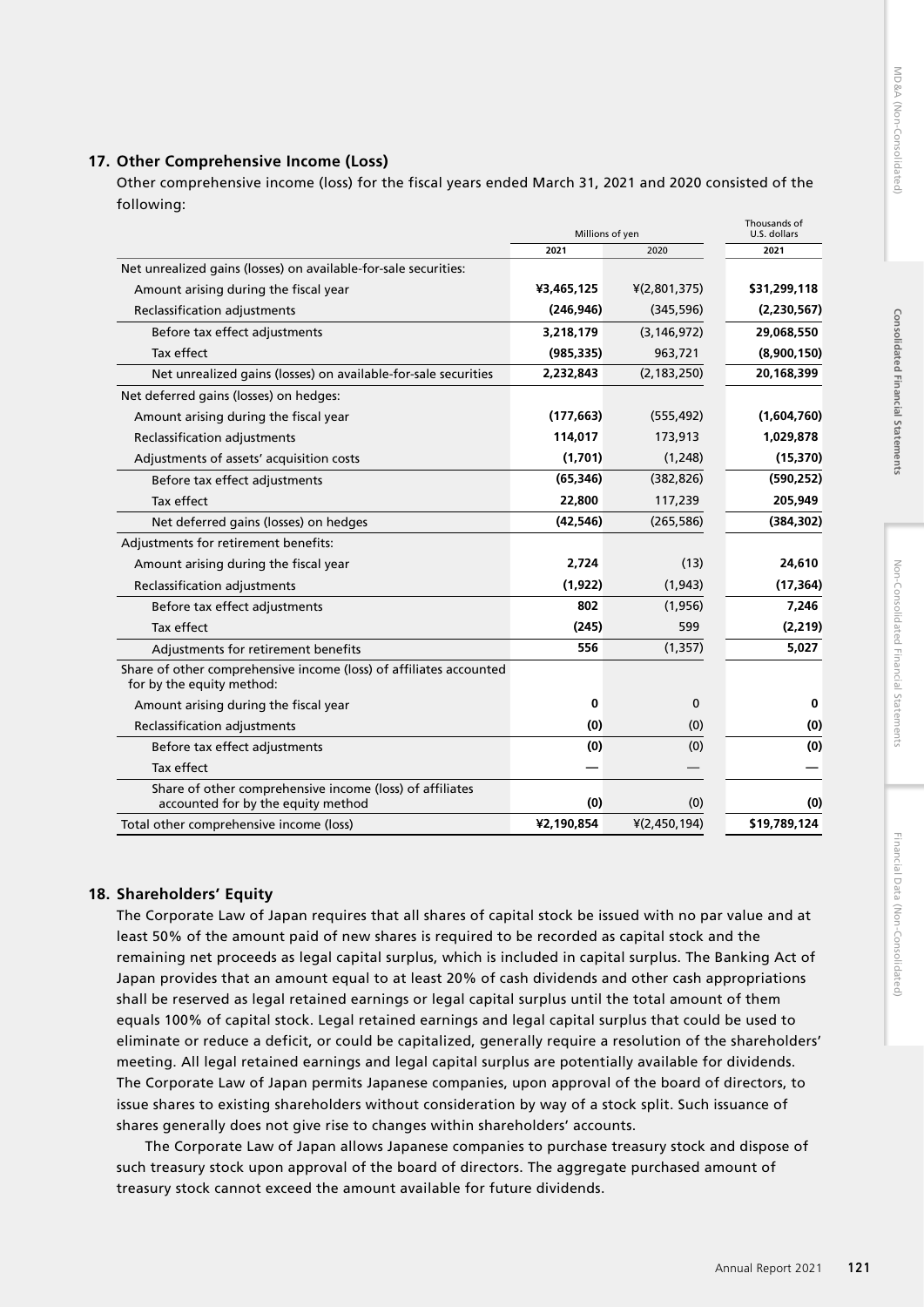The maximum amount that the Bank is able to distribute as dividends subject to the approval of the shareholders is calculated based on the non-consolidated financial statements of the Bank in accordance with the Corporate Law of Japan.

Type and number of shares issued and treasury stock for the fiscal year ended March 31, 2021 were as follows:

|                                | Thousand shares                                                   |          |                 |                                                             |              |  |
|--------------------------------|-------------------------------------------------------------------|----------|-----------------|-------------------------------------------------------------|--------------|--|
|                                | <b>Number of shares</b><br>at the beginning of<br>the fiscal year | Increase | <b>Decrease</b> | <b>Number of shares</b><br>at the end of<br>the fiscal year | <b>Notes</b> |  |
| Shares issued<br>Common stock  | 4,500,000                                                         | _        |                 | 4.500.000                                                   |              |  |
| Treasury stock<br>Common stock | 751.207                                                           | 326      | 288             | 751.246                                                     | * ** ***     |  |

 \*The number of shares of treasury stock at the beginning of the fiscal year and that at the end of the fiscal year included 682 thousand shares and 721 thousand shares of treasury stock held by the stock benefit trust.

\*\*An increase of 326 thousand shares of treasury stock is due to the purchases of 326 thousand shares of treasury stock by the stock benefit trust and the purchase of 0 thousand shares of shares less than one unit.

\*\*\*A decrease of 288 thousand shares of treasury stock is attributable to a decrease of 288 thousand shares of treasury stock due to the grant and the sale of treasury stock by the stock benefit trust.

#### Type and number of shares issued and treasury stock for the fiscal year ended March 31, 2020 were as follows:

|                                |                                                            | Thousand shares |          |                                                      |              |  |  |  |
|--------------------------------|------------------------------------------------------------|-----------------|----------|------------------------------------------------------|--------------|--|--|--|
|                                | Number of shares<br>at the beginning of<br>the fiscal year | Increase        | Decrease | Number of shares<br>at the end of<br>the fiscal year | <b>Notes</b> |  |  |  |
| Shares issued<br>Common stock  | 4,500,000                                                  |                 |          | 4,500,000                                            |              |  |  |  |
| Treasury stock<br>Common stock | 751,208                                                    | 308             | 309      | 751,207                                              | * ** ***     |  |  |  |

 \*The number of shares of treasury stock at the beginning of the fiscal year and that at the end of the fiscal year included 683 thousand shares and 682 thousand shares of treasury stock held by the stock benefit trust.

\*\*An increase of 308 thousand shares of treasury stock is due to the purchases of 308 thousand shares of treasury stock by the stock benefit trust and the purchase of 0 thousand shares of shares less than one unit.

\*\*\*A decrease of 309 thousand shares of treasury stock is attributable to a decrease of 309 thousand shares of treasury stock due to the grant and the sale of treasury stock by the stock benefit trust.

#### Dividends distributed during the fiscal year ended March 31, 2021

| Resolution                                                  | Type            | Cash dividends<br>(Millions of yen) | (Thousands of<br>U.S. dollars) | Cash dividends Cash dividends<br>per share<br>(Yen) | Cash dividends<br>per share<br>(U.S. dollars) | Record date       | Effective date          |
|-------------------------------------------------------------|-----------------|-------------------------------------|--------------------------------|-----------------------------------------------------|-----------------------------------------------|-------------------|-------------------------|
| May 15, 2020<br>at the meeting of<br>the Board of Directors | Common<br>stock | ¥93.736                             | \$846,688                      | ¥25.00                                              | \$0.22                                        | March 31,<br>2020 | <b>June 17,</b><br>2020 |

Note: The total amount of dividends resolved by the Board of Directors' meeting held on May 15, 2020 included dividends of ¥17 million (\$154 thousand) for the Bank's shares held by the stock benefit trust.

#### Dividends distributed during the fiscal year ended March 31, 2020

| Resolution                                                       | Type            | Cash dividends<br>(Millions of yen) | Cash dividends<br>per share<br>(Yen) | Record date           | Effective date      |
|------------------------------------------------------------------|-----------------|-------------------------------------|--------------------------------------|-----------------------|---------------------|
| May 15, 2019<br>at the meeting of<br>the Board of Directors      | Common<br>stock | ¥93,736                             | ¥25.00                               | March 31,<br>2019     | June 19,<br>2019    |
| November 14, 2019<br>at the meeting of<br>the Board of Directors | Common<br>stock | ¥93,736                             | ¥25.00                               | September 30,<br>2019 | December 6,<br>2019 |

Note: The total amount of dividends resolved by the Board of Directors' meeting held on May 15, 2019 and November 14, 2019 included dividends of ¥17 million and ¥17 million, respectively, for the Bank's shares held by the stock benefit trust.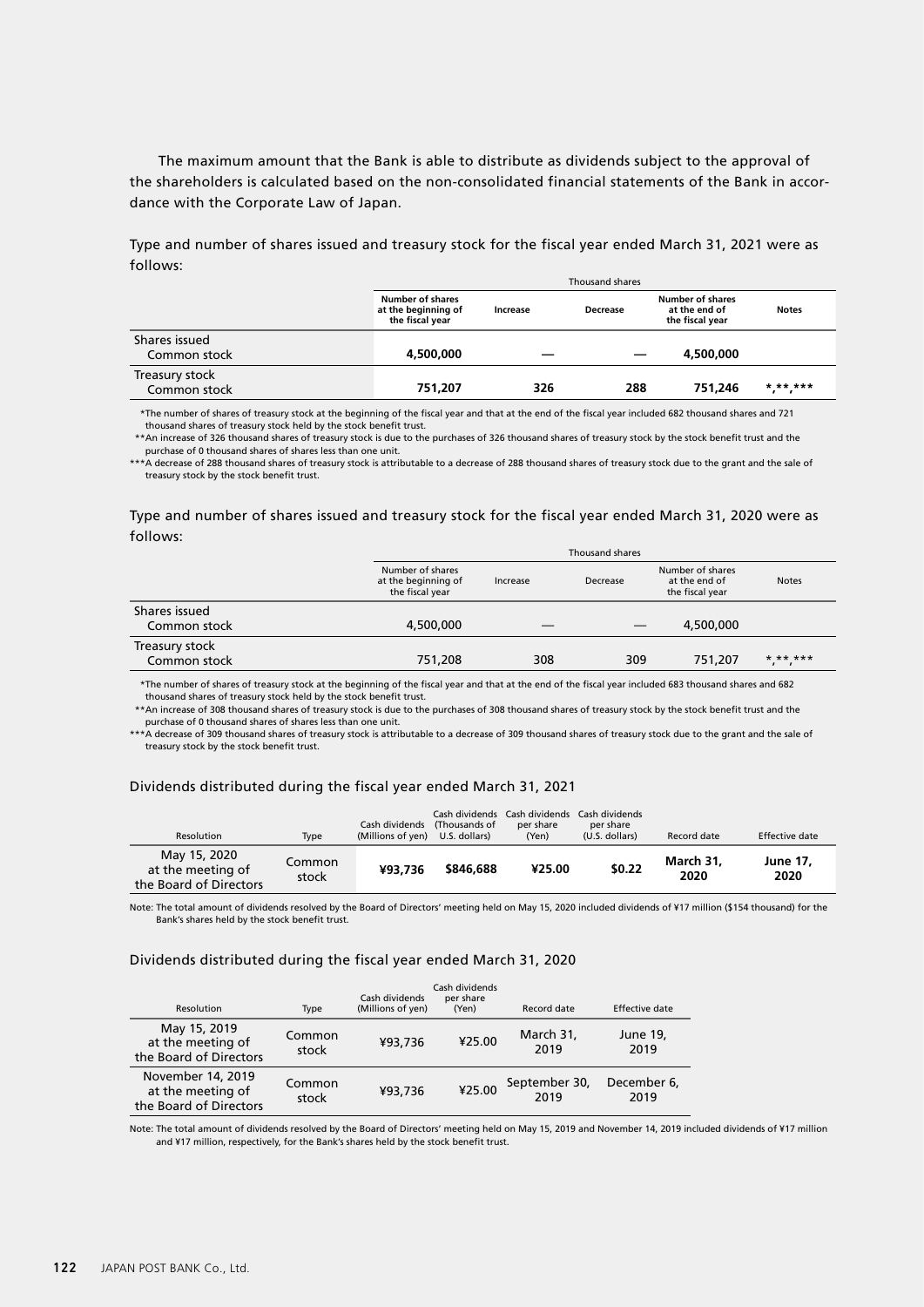Dividends with the record date within the fiscal years ended March 31, 2021 and 2020 and with the effective date coming after the end of the fiscal years

|                                                             |                 |                                                                 |                      |                                 | 2021               |                                                              |                    |                         |
|-------------------------------------------------------------|-----------------|-----------------------------------------------------------------|----------------------|---------------------------------|--------------------|--------------------------------------------------------------|--------------------|-------------------------|
| Resolution                                                  | Type            | Cash dividends (Thousands of<br>(Millions of yen) U.S. dollars) | Cash dividends       | <b>Resource of</b><br>dividends | per share<br>(Yen) | Cash dividends Cash dividends<br>per share<br>(U.S. dollars) | <b>Record date</b> | <b>Effective date</b>   |
| May 14, 2021<br>at the meeting of<br>the Board of Directors | Common<br>stock |                                                                 | ¥187,473 \$1,693,376 | <b>Retained</b><br>earnings     | ¥50.00             | \$0.45                                                       | March 31.<br>2021  | <b>June 18.</b><br>2021 |

Note: The total amount of dividends resolved by the Board of Directors' meeting held on May 14, 2021 included dividends of ¥36 million (\$325 thousand) for the Bank's shares held by the stock benefit trust.

|                                                             |                 | 2020                                |                          |                                      |                   |                       |  |
|-------------------------------------------------------------|-----------------|-------------------------------------|--------------------------|--------------------------------------|-------------------|-----------------------|--|
| Resolution                                                  | Type            | Cash dividends<br>(Millions of yen) | Resource of<br>dividends | Cash dividends<br>per share<br>(Yen) | Record date       | <b>Effective date</b> |  |
| May 15, 2020<br>at the meeting of<br>the Board of Directors | Common<br>stock | ¥93,736                             | Retained<br>earnings     | ¥25.00                               | March 31,<br>2020 | June 17,<br>2020      |  |

Note: The total amount of dividends resolved by the Board of Directors' meeting held on May 15, 2020 included dividends of ¥17 million for the Bank's shares held by the stock benefit trust.

#### **19. Cash and Cash Equivalents**

The reconciliation between cash and cash equivalents in the statements of cash flows and cash and due from banks in the consolidated balance sheets as of March 31, 2021 and 2020 were as follows:

|                                                                           | Millions of yen |             | Thousands of<br>U.S. dollars |
|---------------------------------------------------------------------------|-----------------|-------------|------------------------------|
|                                                                           | 2021            | 2020        | 2021                         |
| Cash and due from banks                                                   | ¥60.769.486     | ¥51,665,251 | \$548,906,932                |
| Due from banks, $-\neq$ negotiable certificates of deposit in other banks | (65.000)        | (65,000)    | (587, 119)                   |
| Cash and cash equivalents                                                 | ¥60.704.486     | ¥51,600,251 | \$548,319,813                |

#### **20. Leases**

Operating lease transactions:

Future lease payments on non-cancelable operating leases as of March 31, 2021 and 2020 were as follows:

#### (Lessees)

|                     | Millions of yen | Thousands of<br>U.S. dollars |         |
|---------------------|-----------------|------------------------------|---------|
|                     | 2021            | 2020                         | 2021    |
| Due within one year | ¥342            | ¥340                         | \$3,096 |
| Due over one year   | 68              | 386                          | 614     |
| Total               | ¥410            | ¥727                         | \$3,710 |

#### (Lessors)

|                     | Millions of yen | Thousands of<br>U.S. dollars |       |
|---------------------|-----------------|------------------------------|-------|
|                     | 2021            | 2020                         | 2021  |
| Due within one year | ¥101            | ¥101                         | \$915 |
| Due over one year   |                 | 101                          |       |
| Total               | ¥101            | ¥202                         | \$915 |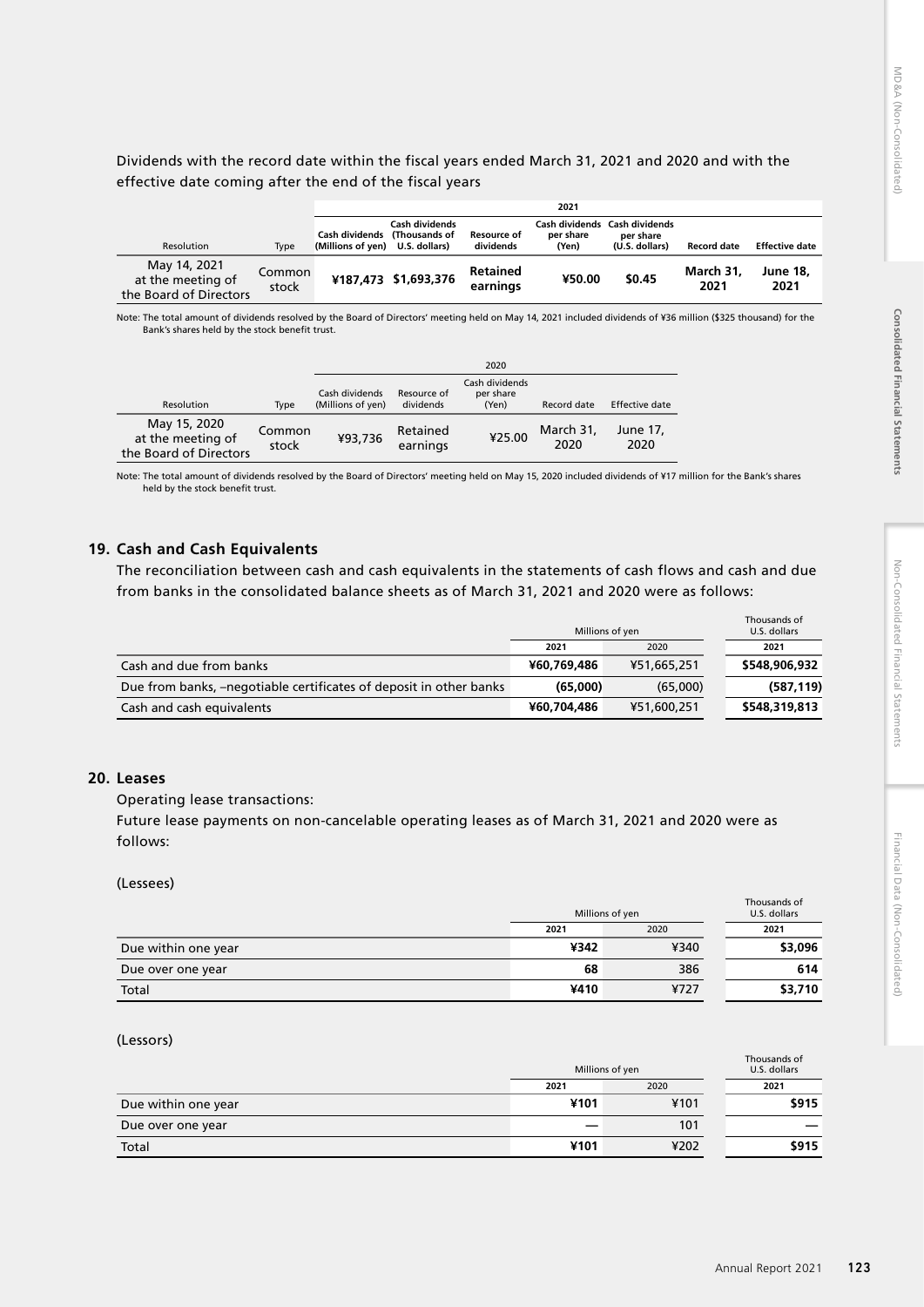#### **21. Securities**

Stocks and investments in capital of non-consolidated subsidiaries and affiliates as of March 31, 2021 and 2020 were as follows:

|                        | Millions of yen | Thousands of<br>U.S. dollars |         |
|------------------------|-----------------|------------------------------|---------|
|                        | 2021            | 2020                         | 2021    |
| <b>Stocks</b>          | ¥ 846           | ¥701                         | \$7,650 |
| Investments in capital | 1.477           |                              | 13,342  |

As of March 31, 2021 and 2020, Japanese government bonds in "Securities" include ¥2,070,129 million (\$18,698,667 thousand) and ¥1,939,840 million of unsecured and secured loaned securities for which borrowers have the right to sell or pledge (securities collateralized bond lending/borrowing transactions).

Of the securities that the Group had the right to sell or (re-)pledge without restrictions among those purchased under resale agreements, etc., the Group held ¥64,499 million of securities (re-)pledged as of March 31, 2020 and held ¥1,894,866 million (\$17,115,585 thousand) and ¥5,394,231 million of those neither sold nor pledged as of March 31, 2021 and 2020, respectively.

#### **22. Financial Instruments**

#### **a. Notes related to the conditions of financial instruments**

(1) Policy for handling financial instruments

The Group's operations comprise deposit-taking up to designated limits, syndicated loans and other lending, securities investment, domestic and foreign exchange, retail sales of Japanese government bonds, investment trusts, and insurance products, intermediary services including mortgages, and credit card operations.

The Group raises funds primarily through deposits from individuals, and subsequently manages those funds by investing in securities including Japanese bonds and foreign bonds as well as by making loans. Most of these financial assets and liabilities are subject to price fluctuations associated with market movements and other risks, making it necessary to manage them so that future interest rate and foreign exchange rate movements do not have a negative impact on the Group including affecting the stability of its earnings. The Group therefore strives to appropriately manage its earnings and risks using integrated asset-liability management (ALM), and as part of this, engages in derivative transactions including interest rate swaps, currency swaps and others.

Since its incorporation in October 2007, the Group has diversified its earnings sources through investment diversification and consequently the outstanding amount of financial assets with credit risk has steadily grown. However, these investments are made with careful regard to the securities in which the Group invests and the amount invested so that the occurrence of a credit risk event or other factors will not result in excessive losses.

#### (2) Details of financial instruments and associated risks

The financial assets held by the Group are securities including Japanese bonds and foreign bonds. These financial assets contain credit risk with regard to the issuer and risks associated with interest rate fluctuations, market price movements, and other factors. Financial assets also include loans and stock investments via money held in trust, but the amounts of these investments are less than those of bonds and other securities.

From the viewpoint of the Group's ALM, the Group utilizes interest rate swaps and others as hedging instruments for interest rate-related transactions to avoid the risks of changes in future economic values and interest rates (cash flows) of securities, loans, and time deposits on fluctuations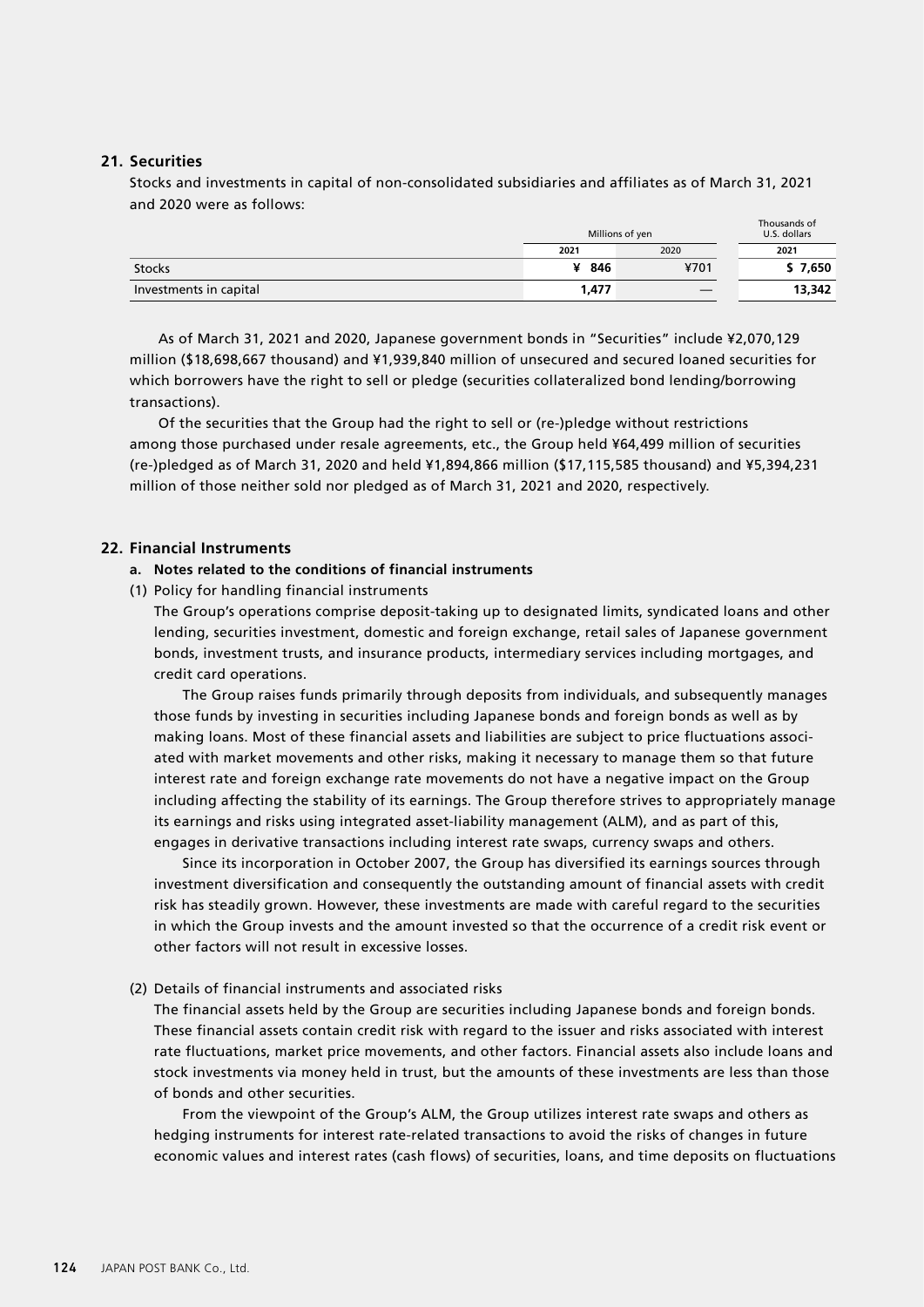of the yen interest rate. For currency-related transactions, the Group utilizes currency swaps and others as hedging instruments to avoid the risk of foreign exchange fluctuations in connection with the translation of foreign currency-denominated securities held by the Group and related yen translation amounts of redemption of principal and interest.

Derivative transactions which meet certain requirements are accounted for by the hedge accounting method to control the effect on financial accounting within a fixed range when utilizing derivatives for hedging purposes. The hedging instruments, the hedged items, the hedging policy, and the way to evaluate the effectiveness of hedges are included in the section "d. Accounting policies, (11) Derivatives and Hedging Activities" of Note 2. Significant accounting policies for preparing of consolidated financial statements.

#### (3) Risk management structure for financial instruments

#### a) Basic policy

The Executive Committee has established special advisory committees, the Risk Management Committee and the ALM Committee, to handle risk management responsibilities. These advisory committees submit risk management reports based on the nature of each risk and discuss risk management policies and measures.

b) Credit risk

The Group manages credit risk using Value at Risk (VaR: a statistical method that identifies the maximum loss possible based on designated probabilities in the financial assets and liabilities held) based on internal guidelines to quantitatively measure the amount of credit risk. The Group sets appropriate risk limits to reflect risk capital allocations and then ensures the amounts of credit risk do not exceed its limits based on its financial strength, which is driven by a number of factors including capital.

In order to control credit concentration, the Group has set upper limits of exposure for individual companies, corporate groups, countries and regions to monitor and manage such risk.

The Risk Management Department oversees credit risk management activities including credit risk measurement, management of credit concentration risk and the Group's internal credit rating system. The Credit Department assigns internal credit ratings, monitors borrower status, watches large borrowers, and judges individual loans.

The Risk Management Committee, the ALM Committee, and the Executive Committee regularly hold meetings to discuss matters related to the maintenance and management of the credit risk management structure, and matters related to the implementation of credit risk management. c) Market risk

As per the Group's ALM policy, the Group makes investments in instruments including Japanese and foreign bonds and equities as part of its banking operations, and these investments may therefore be affected by interest rate, exchange rate, stock price and other fluctuations. However, based on internal guidelines regarding market risk management, the Group measures the amount of market risk using the VaR statistical method. The Group sets appropriate risk limits to reflect risk capital allocations and then ensures the amounts of market risk do not exceed its limits based on its financial strength, which is driven by a number of factors including capital.

The main financial instruments held by the Group or transactions undertaken by the Group that are affected by changes in variable components of major market risk (interest rates, currency exchange rates, stock prices) are call loans, monetary claims bought, money held in trust, securities, loans, deposits and derivative transactions.

The Group measures and manages market risk using the VaR method. For its market risk measurement model, the Group uses a historical simulation method (holding period of 240 business days (one year); confidence interval of 99%; and observation period of 1,200 business days (five years)). For liability measurement, the Group uses its own internal model.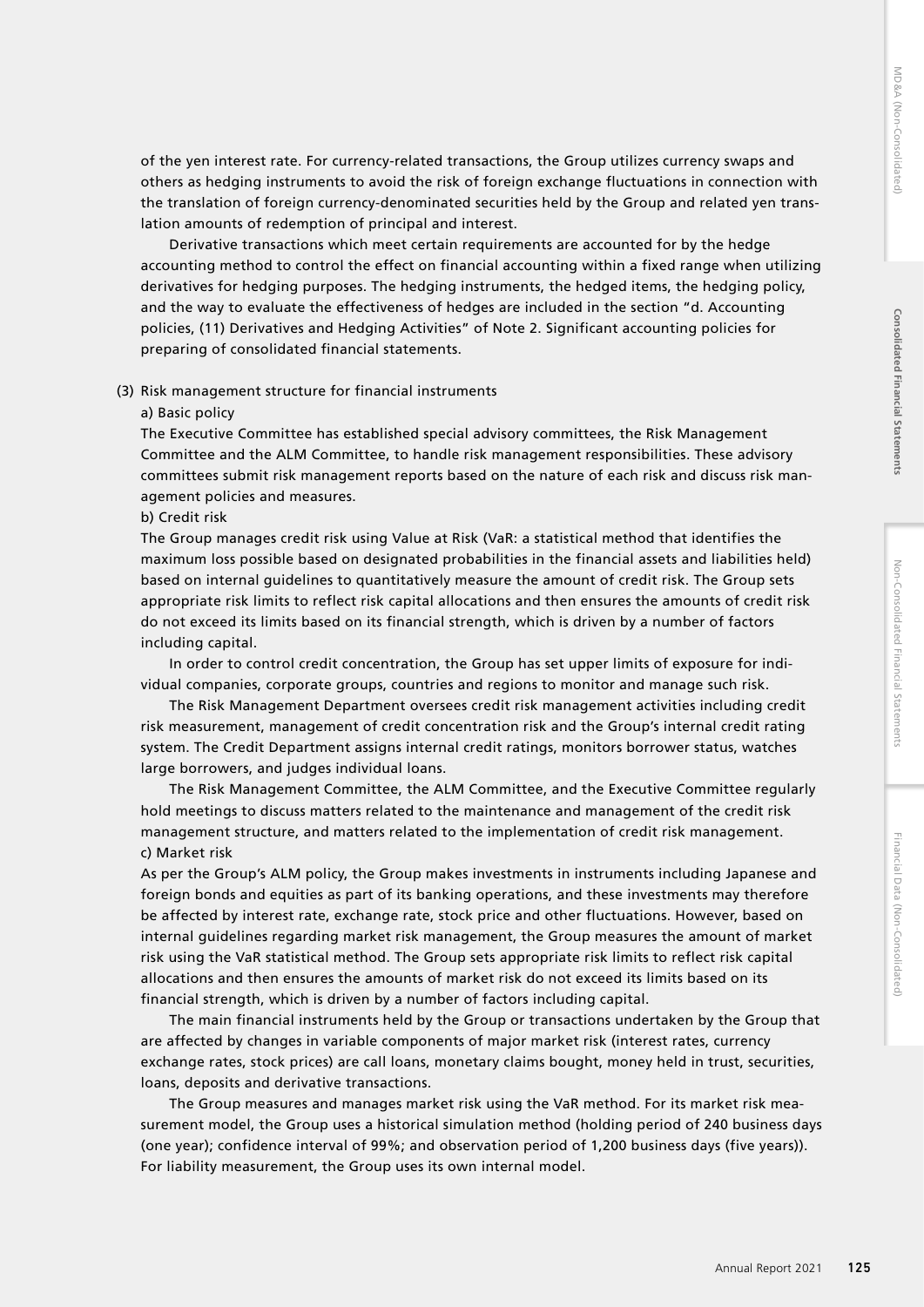As of March 31, 2021 and 2020, the Group calculates the amounts of its market risk volume (estimated potential losses from such risk) at ¥3,689,515 million (\$33,325,946 thousand) and ¥2,925,366 million, respectively. VaR provides the major market risk exposure which is statistically calculated under certain probability based on historical market fluctuations. Thus, it may not capture fully the risk stemming from extraordinary changes in the market environment that are normally considered improbable. To complement such risks, the Group conducts stress testing using a variety of scenarios.

The Risk Management Committee, the ALM Committee, and the Executive Committee regularly hold meetings to discuss matters related to the maintenance and management of the market risk management structure, and matters related to the implementation of market risk management.

In addition, the Group has a distinctive asset and liability structure, with Japanese government bonds, etc. accounting for the majority of its assets and TEIGAKU deposits for a majority of its liabilities. Recognizing the importance of the impact of interest rate risk on the Group's profit structure, the Group closely monitors and carefully controls interest rate risk by performing earnings simulations based on various market scenarios as part of its ALM.

Policy with regard to its ALM is discussed and determined at meetings of the Executive Committee, and the status of its implementation is reported to the ALM Committee and the Executive Committee.

The Group manages market risk that arises from derivative transactions by separating the responsibilities of executing transactions, evaluating the effectiveness of hedges and operational management, and by establishing an internal control structure, based on internal guidelines related to derivatives.

d) Funding liquidity risk

The Group's funding liquidity risk management consists primarily of closely monitoring funding conditions and taking timely and appropriate actions. It then maintains appropriate liquidity reserves for unexpected fund outflows.

Through these steps, the Group sets, monitors, and analyzes its funding liquidity indicators to ensure stable liquidity management.

The Risk Management Committee, the ALM Committee, and the Executive Committee regularly hold meetings to discuss matters related to the maintenance and management of the funding liquidity risk management structure and matters related to the implementation of funding liquidity risk management.

(4) Supplementary explanation of items related to the fair value of financial instruments The Group determines the fair value of financial instruments based on the market price, but could use a reasonably calculated prices in cases of no readily available market price. Various assumptions are used in these price estimates. Accordingly, the fair value may be changed if different assumptions and other factors are applied.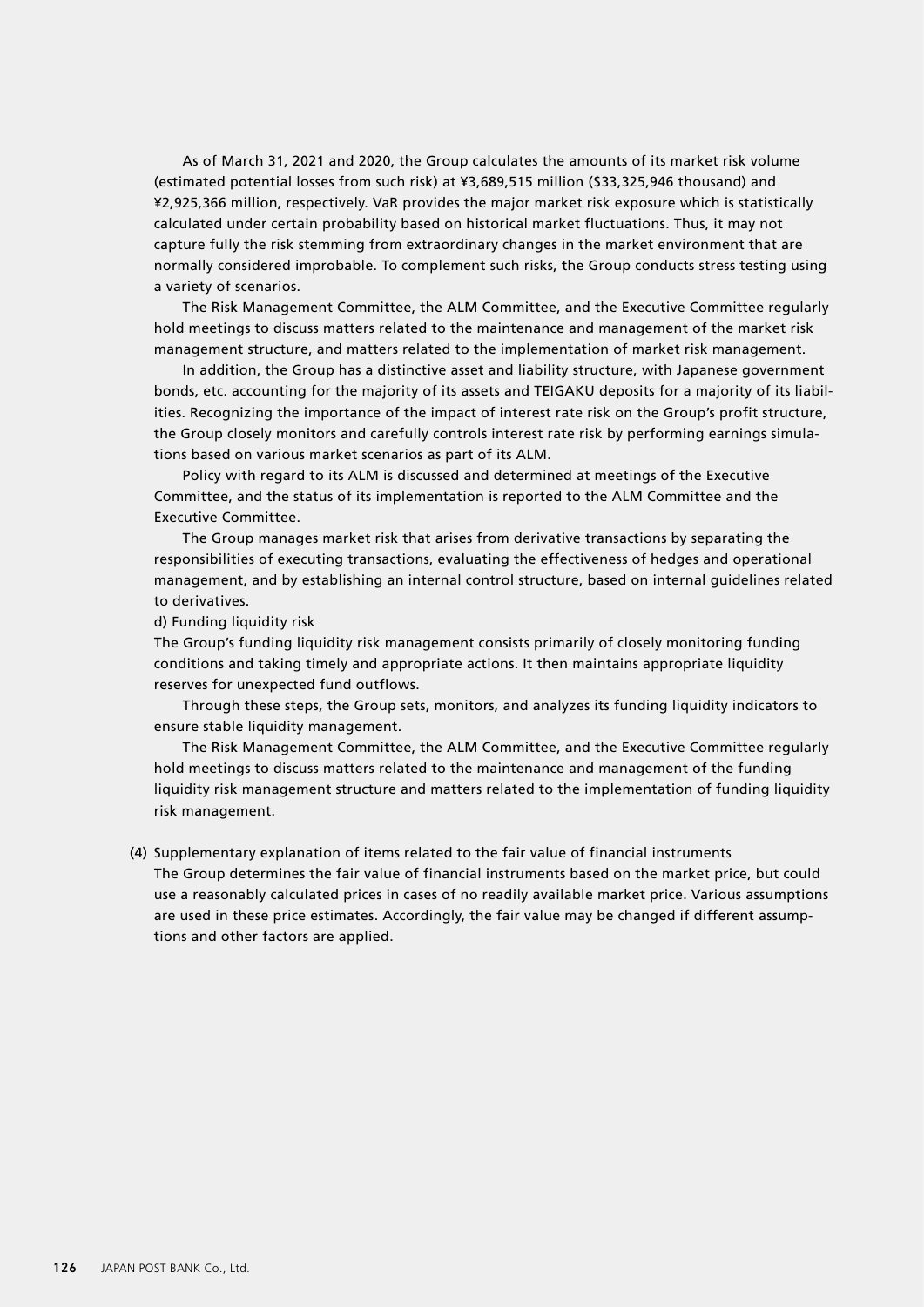#### **b. Notes related to the fair values of financial instruments**

The amounts on the consolidated balance sheets, the fair values, and the differences between the two as of March 31, 2021 and 2020 were as follows:

|                                                         | Millions of yen                                |                   |                   |  |  |  |
|---------------------------------------------------------|------------------------------------------------|-------------------|-------------------|--|--|--|
|                                                         |                                                | 2021              |                   |  |  |  |
|                                                         | Amount on<br>the consolidated<br>balance sheet | <b>Fair value</b> | <b>Difference</b> |  |  |  |
| (1) Cash and due from banks                             | ¥ 60,769,486                                   | ¥ 60,769,486      | ¥                 |  |  |  |
| (2) Call loans                                          | 1,390,000                                      | 1,390,000         |                   |  |  |  |
| (3) Receivables under resale agreements                 | 9,721,360                                      | 9,721,360         |                   |  |  |  |
| (4) Receivables under securities borrowing transactions |                                                |                   |                   |  |  |  |
| (5) Monetary claims bought                              | 362,212                                        | 362,212           |                   |  |  |  |
| (6) Trading account securities:                         |                                                |                   |                   |  |  |  |
| Securities classified as trading purposes               | 13                                             | 13                |                   |  |  |  |
| (7) Money held in trust                                 | 5,099,821                                      | 5,083,744         | (16,076)          |  |  |  |
| (8) Securities:                                         |                                                |                   |                   |  |  |  |
| Held-to-maturity securities                             | 25,178,079                                     | 25,416,257        | 238,178           |  |  |  |
| Available-for-sale securities                           | 110,713,723                                    | 110,713,723       |                   |  |  |  |
| $(9)$ Loans:                                            | 4,691,723                                      |                   |                   |  |  |  |
| Reserve for possible loan losses*                       | (145)                                          |                   |                   |  |  |  |
|                                                         | 4,691,577                                      | 4,710,098         | 18,520            |  |  |  |
| Total assets                                            | ¥217,926,276                                   | ¥218,166,898      | ¥240,621          |  |  |  |
| (1) Deposits                                            | ¥189,588,549                                   | ¥189,636,410      | ¥ 47,861          |  |  |  |
| (2) Payables under repurchase agreements                | 14,886,481                                     | 14,886,481        |                   |  |  |  |
| (3) Payables under securities lending transactions      | 1,504,543                                      | 1,504,543         |                   |  |  |  |
| (4) Borrowed money                                      | 3,917,500                                      | 3,917,500         |                   |  |  |  |
| <b>Total liabilities</b>                                | ¥209,897,073                                   | ¥209,944,935      | ¥ 47,861          |  |  |  |
| Derivative transactions**:                              |                                                |                   |                   |  |  |  |
| For which hedge accounting is not applied               | ¥<br>(6,066)                                   | (6,066)<br>¥      | ¥                 |  |  |  |
| For which hedge accounting is applied                   | (785, 271)                                     | (785, 271)        |                   |  |  |  |
| Total derivative transactions                           | (791, 337)<br>¥                                | (791, 337)<br>¥   | ¥                 |  |  |  |
|                                                         |                                                |                   |                   |  |  |  |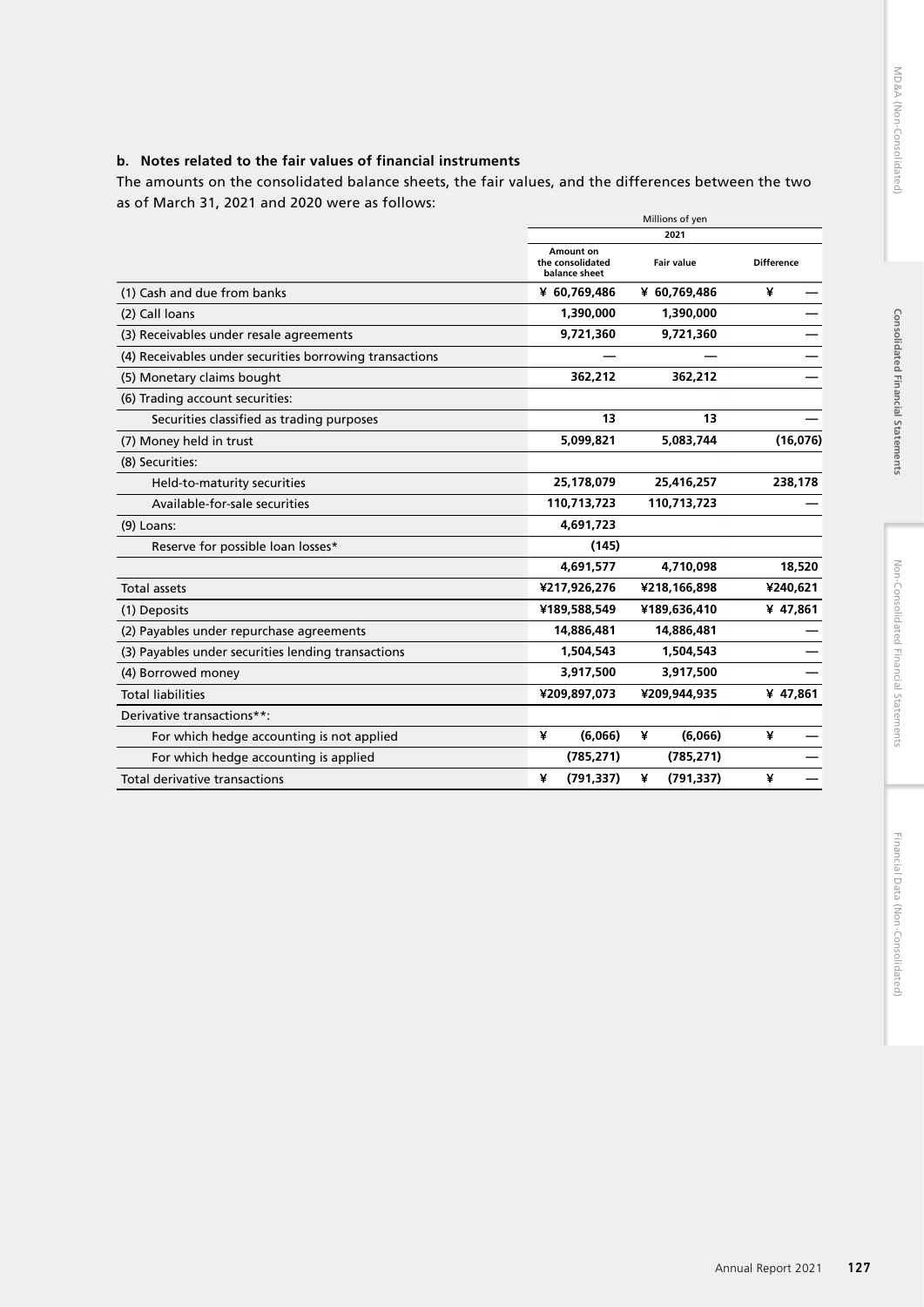|                                                         |                                                | Millions of yen |            |
|---------------------------------------------------------|------------------------------------------------|-----------------|------------|
|                                                         |                                                | 2020            |            |
|                                                         | Amount on<br>the consolidated<br>balance sheet | Fair value      | Difference |
| (1) Cash and due from banks                             | ¥ 51,665,251                                   | ¥ 51,665,251    | ¥          |
| (2) Call loans                                          | 1,040,000                                      | 1,040,000       |            |
| (3) Receivables under resale agreements                 | 9,731,897                                      | 9,731,897       |            |
| (4) Receivables under securities borrowing transactions | 112,491                                        | 112,491         |            |
| (5) Monetary claims bought                              | 315,812                                        | 315,812         |            |
| (6) Trading account securities:                         |                                                |                 |            |
| Securities classified as trading purposes               | 31                                             | 31              |            |
| (7) Money held in trust                                 | 4,181,926                                      | 4,179,289       | (2,637)    |
| (8) Securities:                                         |                                                |                 |            |
| Held-to-maturity securities                             | 24,170,708                                     | 24,661,546      | 490,838    |
| Available-for-sale securities                           | 109,282,514                                    | 109,282,514     |            |
| $(9)$ Loans:                                            | 4,961,733                                      |                 |            |
| Reserve for possible loan losses*                       | (104)                                          |                 |            |
|                                                         | 4,961,628                                      | 4,969,048       | 7,419      |
| <b>Total assets</b>                                     | ¥205,462,263                                   | ¥205,957,884    | ¥495,620   |
| (1) Deposits                                            | ¥183,001,984                                   | ¥183,046,848    | ¥ 44,863   |
| (2) Payables under repurchase agreements                | 14,855,624                                     | 14,855,624      |            |
| (3) Payables under securities lending transactions      | 2,219,384                                      | 2,219,384       |            |
| (4) Borrowed money                                      | 10,100                                         | 10,100          |            |
| <b>Total liabilities</b>                                | ¥200,087,094                                   | ¥200,131,957    | ¥ 44,863   |
| Derivative transactions**:                              |                                                |                 |            |
| For which hedge accounting is not applied               | 158<br>¥                                       | 158<br>¥        | ¥          |
| For which hedge accounting is applied                   | (542, 100)                                     | (542, 100)      |            |
| Total derivative transactions                           | ¥<br>(541, 942)                                | ¥<br>(541, 942) | ¥          |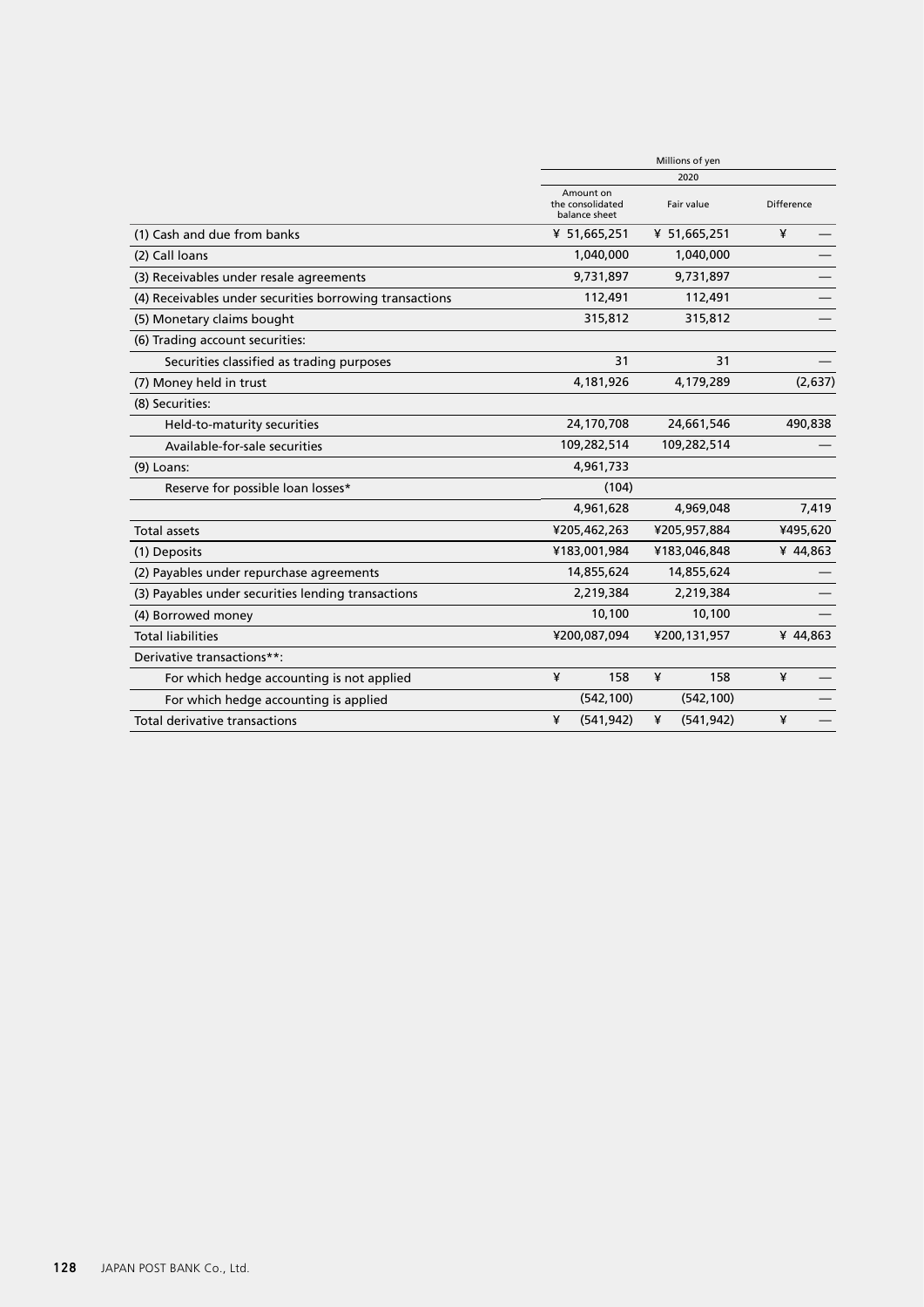|                                                         | Thousands of U.S. dollars                      |                     |                   |  |  |
|---------------------------------------------------------|------------------------------------------------|---------------------|-------------------|--|--|
|                                                         |                                                | 2021                |                   |  |  |
|                                                         | Amount on<br>the consolidated<br>balance sheet | <b>Fair value</b>   | <b>Difference</b> |  |  |
| (1) Cash and due from banks                             | \$548,906,932                                  | \$548,906,932       | \$                |  |  |
| (2) Call loans                                          | 12,555,324                                     | 12,555,324          |                   |  |  |
| (3) Receivables under resale agreements                 | 87,809,239                                     | 87,809,239          |                   |  |  |
| (4) Receivables under securities borrowing transactions |                                                |                     |                   |  |  |
| (5) Monetary claims bought                              | 3,271,727                                      | 3,271,727           |                   |  |  |
| (6) Trading account securities:                         |                                                |                     |                   |  |  |
| Securities classified as trading purposes               | 124                                            | 124                 |                   |  |  |
| (7) Money held in trust                                 | 46.064.686                                     | 45.919.471          | (145, 215)        |  |  |
| (8) Securities:                                         |                                                |                     |                   |  |  |
| Held-to-maturity securities                             | 227,423,716                                    | 229,575,085         | 2,151,368         |  |  |
| Available-for-sale securities                           | 1,000,033,632                                  | 1,000,033,632       |                   |  |  |
| $(9)$ Loans:                                            | 42,378,501                                     |                     |                   |  |  |
| Reserve for possible loan losses*                       | (1, 317)                                       |                     |                   |  |  |
|                                                         | 42,377,183                                     | 42,544,472          | 167,289           |  |  |
| <b>Total assets</b>                                     | \$1,968,442,568                                | \$1,970,616,011     | \$2,173,443       |  |  |
| (1) Deposits                                            | \$1,712,478,990                                | \$1,712,911,305     | \$432,314         |  |  |
| (2) Payables under repurchase agreements                | 134,463,743                                    | 134,463,743         |                   |  |  |
| (3) Payables under securities lending transactions      | 13,589,954                                     | 13,589,954          |                   |  |  |
| (4) Borrowed money                                      | 35,385,240                                     | 35,385,240          |                   |  |  |
| <b>Total liabilities</b>                                | \$1,895,917,929                                | \$1,896,350,244     | \$432,314         |  |  |
| Derivative transactions**:                              |                                                |                     |                   |  |  |
| For which hedge accounting is not applied               | \$<br>(54, 793)                                | \$<br>(54, 793)     | \$                |  |  |
| For which hedge accounting is applied                   | (7,093,047)                                    | (7,093,047)         |                   |  |  |
| <b>Total derivative transactions</b>                    | \$<br>(7, 147, 841)                            | \$<br>(7, 147, 841) | \$                |  |  |

\*Reserve for possible loan losses is the general reserve for possible loan losses corresponding to loans.

\*\*Figures are total derivative transactions recorded as other assets or other liabilities.

The net amount is shown for net claims and obligations arising from derivative transactions, with totals that are net obligations shown in parentheses.

#### Valuation methodology for financial instruments

Assets

(1) Cash and due from banks

The fair value of due from banks that do not have a maturity date is approximately the same as their book value, and therefore the Group uses the book value as the fair value. For due from banks that have a maturity date, their contract tenors are short term (within one year) and their fair value is approximately the same as the book value, and therefore the Group uses the book value as the fair value.

(2) Call loans, (3) Receivables under resale agreements, (4) Receivables under securities borrowing transactions

Contract tenors are short term (within one year) and the fair value is approximately the same as the book value, and therefore the Group uses the book value as the fair value.

(5) Monetary claims bought

The Group uses the price provided by a broker, etc., as the fair value.

(6) Trading account securities

The Group uses the purchase price provided by the Bank of Japan as the fair value.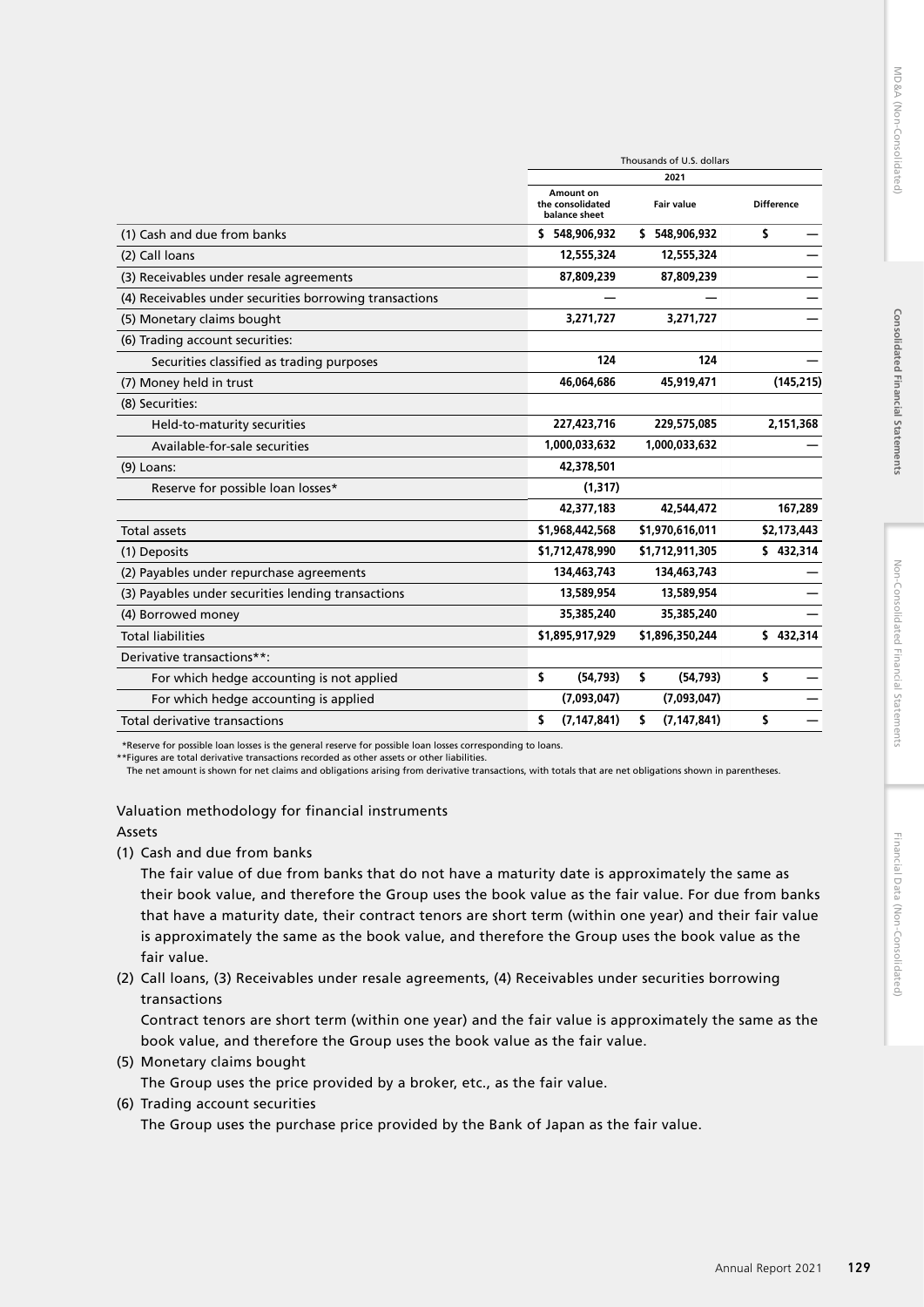#### (7) Money held in trust

For the securities representing trust assets in money held in trust, the Group uses the price at the exchange market for stocks and the Reference Statistical Prices (Yields) for OTC Bond Transactions published by the Japan Securities Dealers Association for bonds as the fair value. For derivative transactions, the Group uses prices, etc. quoted by information vendors as the fair value. For loans, the Group calculates the fair value for each loan based on total principal and interest amounts discounted at the interest rate that reflects the remaining tenor and credit risk of the borrower.

Notes pertaining to money held in trust by holding purpose are included in the below "g. Money held in trust" of Note 23. Fair Value Information.

#### (8) Securities

For bonds, the Group uses the price quoted on the securities exchange, the Reference Statistical Prices (Yields) for OTC Bond Transactions published by the Japan Securities Dealers Association, and the comparable price method, or the price provided by a broker, etc., as the fair value. The Group uses the funds' unit price for investment trust as the fair value.

Notes pertaining to securities by holding purpose are included in the below Note 23. Fair Value Information.

(9) Loans

Loans with floating interest rates reflect market interest rates within the short term. Unless a borrower's credit standing has changed significantly after the loan was originated, the fair value is approximately the same as the book value, and therefore the Group uses the book value as the fair value. For fixed-rate loans, the Group calculates the fair value for each loan based on total principal and interest amounts discounted at the interest rate that reflects the remaining tenor and credit risk of the borrower.

For loans that are limited to within a designated percentage of the amount of pledged assets, such as loans secured by deposit, the fair value is approximately the same as the book value based on the repayment period, interest rate conditions, etc., and therefore the Group uses the book value as the fair value.

#### Liabilities

(1) Deposits

For demand deposits including transfer deposits and ordinary deposits, the Group uses the amount that might be paid on demand at the consolidated balance sheet date (the book value) as the fair value.

For fixed-term deposits including time deposits and TEIGAKU deposits, the Group classifies the deposits by specified tenors and then calculates the present value by discounting the projected future cash flow. In addition, for TEIGAKU deposits, the projected future cash flow reflects an early cancellation rate calculated using historical results. The Group uses the interest rates on newly accepted fixed-term deposits as the discount rate.

- (2) Payables under repurchase agreements, (3) Payables under securities lending transactions Contract tenors are short term (within one year) and the fair value is approximately the same as the book value, and therefore the Group uses the book value as the fair value.
- (4) Borrowed money

The fair value of borrowed money is stated at its present value, which is calculated by discounting the projected future cash flow, using the refinancing rate applicable to a similar loan. The fair value of borrowed money on a short-term contract (due within one year) is approximately the same as the book value, and therefore the Group uses the book value as the fair value.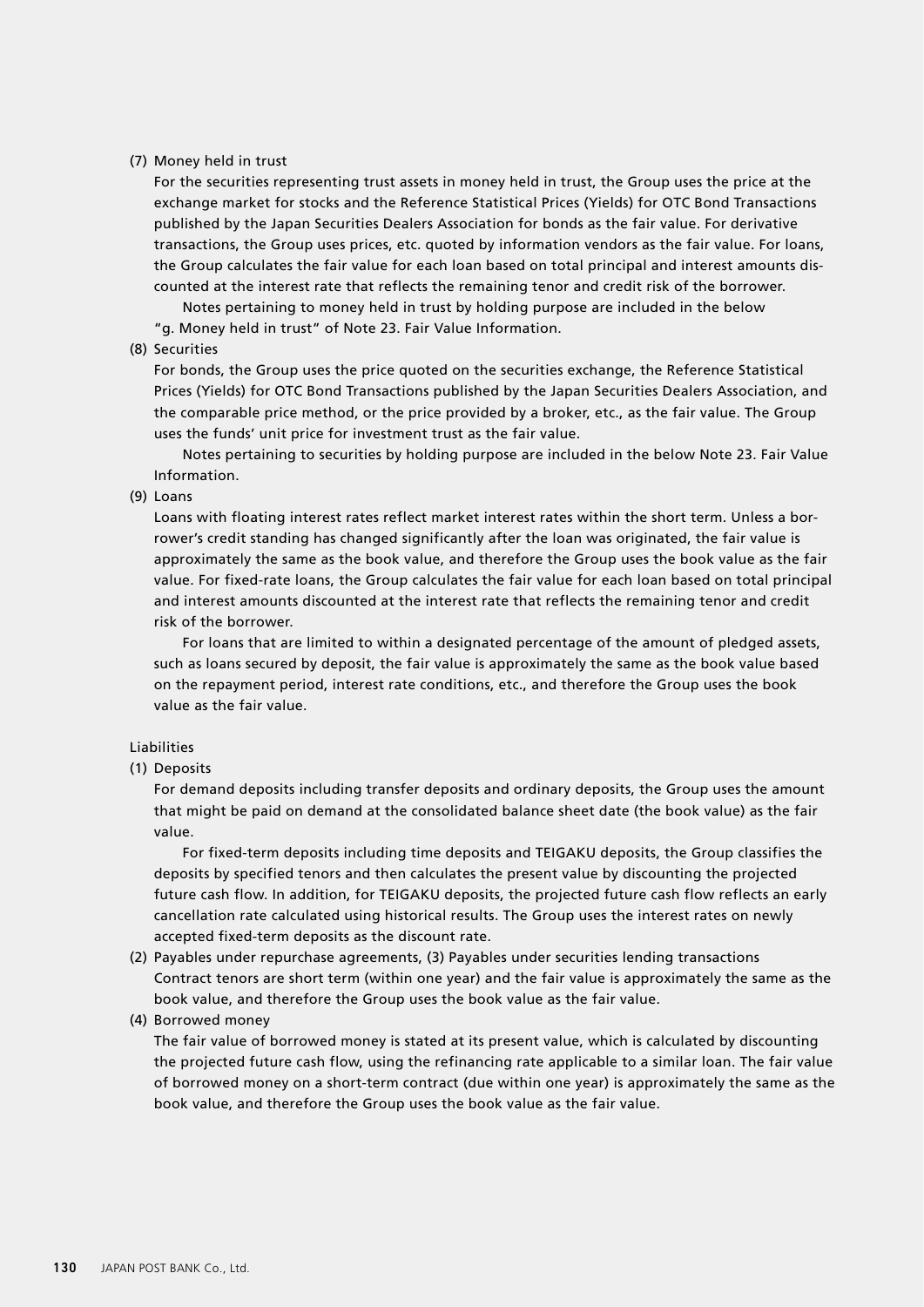#### Derivative transactions

Derivative transactions consist of interest rate-related transactions (interest rate swaps), currencyrelated transactions (foreign exchange forward contracts, currency swaps), stock-related transactions (stock index futures), bond-related transactions (bond futures), and credit derivative transactions (credit default swaps), etc., and the Group calculates the fair value using the price at the exchange market and the discounted present value, etc.

The amount on the consolidated balance sheets of financial instruments for which the Group deems it extremely difficult to determine a fair value as of March 31, 2021 and 2020 was as follows. The fair value information for these financial instruments is not included in "(7) Money held in trust" and "(8) Securities" in total assets.

|              | Thousands of<br>U.S. dollars |                 |
|--------------|------------------------------|-----------------|
| 2021         | 2020                         | 2021            |
| 447,752<br>¥ | 367,810<br>¥                 | \$4,044,373     |
|              |                              |                 |
| 24,170       | 10,654                       | 218,326         |
| 2,217,712    | 1,692,354                    | 20,031,724      |
| 70.176       | 48,333                       | 633,875         |
| 393          |                              | 3,557           |
| ¥2,760,205   | ¥2,119,152                   | \$24,931,856    |
|              |                              | Millions of yen |

 \* Money held in trust, within which the underlying investment assets were deemed to be extremely difficult to determine a fair value such as private REIT, is not included in the scope of fair value disclosures.

 \*\* Unlisted stocks are not included in the scope of fair value disclosures because they did not have a market price and they were deemed to be extremely difficult to determine a fair value.

\*\*\* Investment trusts, within which the underlying investment assets were deemed to be extremely difficult to determine a fair value such as unlisted stocks, are not included in the scope of fair value disclosures.

\*\*\*\* Investments in partnerships are not included in the scope of fair value disclosures because they consisted of partnership asset components such as unlisted stocks which were deemed to be extremely difficult to determine a fair value.

#### Scheduled redemption amounts of monetary claims and securities with a maturity date subsequent to the fiscal years ended March 31, 2021 and 2020 were as follows:

|                                                        | Millions of yen     |                                   |                                    |                                    |                                   |                          |  |  |
|--------------------------------------------------------|---------------------|-----------------------------------|------------------------------------|------------------------------------|-----------------------------------|--------------------------|--|--|
|                                                        |                     |                                   | 2021                               |                                    |                                   |                          |  |  |
|                                                        | One Year<br>or Less | $>$ One and<br>$\leq$ Three Years | $>$ Three and<br>$\leq$ Five Years | $>$ Five and<br>$\leq$ Seven Years | $>$ Seven and<br>$\leq$ Ten Years | Over<br><b>Ten Years</b> |  |  |
| Due from banks                                         | ¥60,465,645         | ¥                                 | ¥                                  | ¥                                  | ¥                                 | ¥                        |  |  |
| Call loans                                             | 1,390,000           |                                   |                                    |                                    |                                   |                          |  |  |
| Receivables under resale agreements                    | 9,721,360           |                                   |                                    |                                    |                                   |                          |  |  |
| Receivables under securities<br>borrowing transactions |                     |                                   |                                    |                                    |                                   |                          |  |  |
| Monetary claims bought                                 | 3,666               | 37,072                            | 32,159                             | 58,153                             | 81,957                            | 148,106                  |  |  |
| Securities:                                            | 15,047,017          | 29,271,851                        | 8,642,131                          | 9,805,391                          | 10,049,266                        | 18,294,298               |  |  |
| Held-to-maturity securities:                           | 6,362,407           | 11,507,925                        | 1,198,328                          | 822,487                            | 1,398,730                         | 3,878,818                |  |  |
| Japanese government bonds                              | 6,304,300           | 10,730,100                        |                                    |                                    |                                   | 3,550,000                |  |  |
| Japanese local government bonds                        | 42,607              | 174,212                           | 671,088                            | 138,904                            | 855,960                           |                          |  |  |
| Japanese corporate bonds                               | 15,500              | 603,613                           | 527,240                            | 683,583                            | 542,770                           | 328,818                  |  |  |
| Available-for-sale securities<br>(with maturity date): | 8,684,609           | 17,763,926                        | 7,443,802                          | 8,982,904                          | 8,650,536                         | 14,415,480               |  |  |
| Japanese government bonds                              | 2,328,274           | 9,359,310                         | 1,318,510                          | 4,374,471                          | 4,576,298                         | 6,952,100                |  |  |
| Japanese local government bonds                        | 694,718             | 1,380,556                         | 745,369                            | 636,989                            | 106,396                           |                          |  |  |
| Japanese corporate bonds                               | 2,863,568           | 1,805,356                         | 1,400,068                          | 761,350                            | 496,400                           | 926,570                  |  |  |
| Other securities                                       | 2,798,048           | 5,218,702                         | 3,979,854                          | 3,210,093                          | 3,471,441                         | 6,536,809                |  |  |
| Loans                                                  | 2,464,331           | 695,648                           | 549,390                            | 254,418                            | 386,697                           | 334,474                  |  |  |
| Total                                                  | ¥89,092,022         | ¥30,004,572                       | ¥9,223,680                         | ¥10,117,963                        | ¥10,517,920                       | ¥18,776,879              |  |  |

Annual Report 2021 131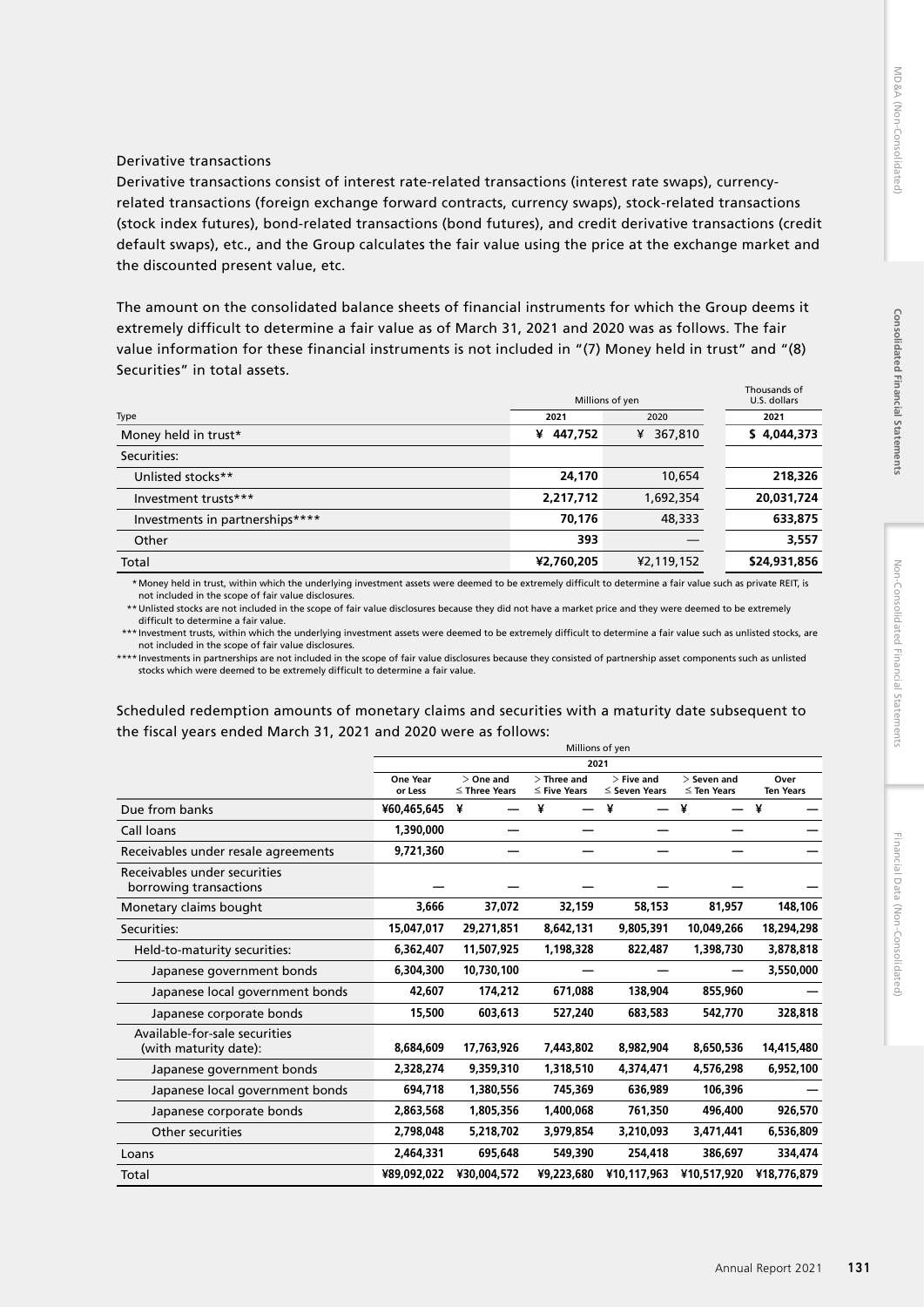|                                                        | Millions of yen     |                                   |                                    |                                    |                                   |                          |  |
|--------------------------------------------------------|---------------------|-----------------------------------|------------------------------------|------------------------------------|-----------------------------------|--------------------------|--|
|                                                        |                     |                                   | 2020                               |                                    |                                   |                          |  |
|                                                        | One Year<br>or Less | $>$ One and<br>$\leq$ Three Years | $>$ Three and<br>$\leq$ Five Years | $>$ Five and<br>$\leq$ Seven Years | $>$ Seven and<br>$\leq$ Ten Years | Over<br><b>Ten Years</b> |  |
| Due from banks                                         | ¥51,331,877         | ¥                                 | ¥                                  | ¥                                  | ¥                                 | ¥                        |  |
| Call loans                                             | 1,040,000           |                                   |                                    |                                    |                                   |                          |  |
| Receivables under resale agreements                    | 9,731,897           |                                   |                                    |                                    |                                   |                          |  |
| Receivables under securities<br>borrowing transactions | 112,491             |                                   |                                    |                                    |                                   |                          |  |
| Monetary claims bought                                 | 12,044              | 20,356                            | 23,836                             | 76,319                             | 34,107                            | 147,088                  |  |
| Securities:                                            | 14,590,455          | 30,762,339                        | 15,555,202                         | 6,699,997                          | 10,015,666                        | 15,367,944               |  |
| Held-to-maturity securities:                           | 2,753,916           | 15,129,805                        | 3,149,289                          | 252,456                            | 1,378,045                         | 1,500,061                |  |
| Japanese government bonds                              | 2,726,900           | 14,981,100                        | 2,053,300                          |                                    |                                   | 1,284,000                |  |
| Japanese local government bonds                        | 7,116               | 68,635                            | 383,573                            | 97,320                             | 583,371                           |                          |  |
| Japanese corporate bonds                               | 19,900              | 80,070                            | 712,415                            | 155,136                            | 794,673                           | 216,061                  |  |
| Available-for-sale securities                          |                     |                                   |                                    |                                    |                                   |                          |  |
| (with maturity date):                                  | 11,836,538          | 15,632,534                        | 12,405,913                         | 6,447,540                          | 8,637,620                         | 13,867,883               |  |
| Japanese government bonds                              | 4,874,417           | 7,346,387                         | 4,613,904                          | 3,327,341                          | 4,390,657                         | 6,792,700                |  |
| Japanese local government bonds                        | 1,182,344           | 1,410,522                         | 1,142,129                          | 594,633                            | 452,122                           |                          |  |
| Japanese corporate bonds                               | 2,079,210           | 1,956,271                         | 1,461,105                          | 820,646                            | 524,300                           | 1,035,111                |  |
| Other securities                                       | 3,700,566           | 4,919,353                         | 5,188,774                          | 1,704,919                          | 3,270,541                         | 6,040,072                |  |
| Loans                                                  | 3,155,471           | 616,403                           | 387,376                            | 237,915                            | 288,340                           | 270,443                  |  |
| Total                                                  | ¥79,974,238         | ¥31,399,099                       | ¥15,966,415                        | ¥7,014,232                         | ¥10,338,114                       | ¥15,785,477              |  |

|                                                        |                     |                                   | Thousands of U.S. dollars          |                                    |                          |               |
|--------------------------------------------------------|---------------------|-----------------------------------|------------------------------------|------------------------------------|--------------------------|---------------|
|                                                        |                     |                                   | 2021                               |                                    |                          |               |
|                                                        | One Year<br>or Less | $>$ One and<br>$\leq$ Three Years | $>$ Three and<br>$\leq$ Five Years | $>$ Five and<br>$\leq$ Seven Years | Over<br><b>Ten Years</b> |               |
| Due from banks                                         | \$546.162.455 \$    |                                   | \$                                 | \$                                 | \$                       | -S            |
| Call loans                                             | 12,555,324          |                                   |                                    |                                    |                          |               |
| Receivables under resale agreements                    | 87,809,239          |                                   |                                    |                                    |                          |               |
| Receivables under securities<br>borrowing transactions |                     |                                   |                                    |                                    |                          |               |
| Monetary claims bought                                 | 33,121              | 334,857                           | 290,482                            | 525,278                            | 740,286                  | 1,337,787     |
| Securities:                                            | 135,913,808         | 264,401,153                       | 78,060,979                         | 88,568,257                         | 90,771,084               | 165,245,223   |
| Held-to-maturity securities:                           | 57,469,134          | 103,946,577                       | 10,824,033                         | 7,429,209                          | 12,634,181               | 35,035,842    |
| Japanese government bonds                              | 56,944,268          | 96,920,784                        |                                    |                                    |                          | 32,065,757    |
| Japanese local government bonds                        | 384,860             | 1,573,593                         | 6.061.678                          | 1,254,666                          | 7,731,553                |               |
| Japanese corporate bonds                               | 140,005             | 5,452,199                         | 4,762,354                          | 6,174,542                          | 4,902,628                | 2.970.084     |
| Available-for-sale securities<br>(with maturity date): | 78,444,673          | 160,454,576                       | 67,236,946                         | 81,139,048                         | 78,136,902               | 130,209,381   |
| Japanese government bonds                              | 21,030,391          | 84,538,983                        | 11,909,586                         | 39,512,883                         | 41,335,911               | 62,795,592    |
| Japanese local government bonds                        | 6,275,119           | 12,470,029                        | 6,732,629                          | 5,753,673                          | 961,037                  |               |
| Japanese corporate bonds                               | 25,865,490          | 16,307,074                        | 12,646,265                         | 6,876,975                          | 4,483,786                | 8,369,350     |
| Other securities                                       | 25,273,672          | 47,138,488                        | 35,948,465                         | 28,995,516                         | 31,356,166               | 59,044,439    |
| Loans                                                  | 22,259,339          | 6,283,520                         | 4,962,428                          | 2,298,058                          | 3,492,882                | 3,021,175     |
| Total                                                  | \$804,733,289       | \$271,019,532                     | \$83,313,891                       | \$91,391,595                       | \$95,004,254             | \$169,604,186 |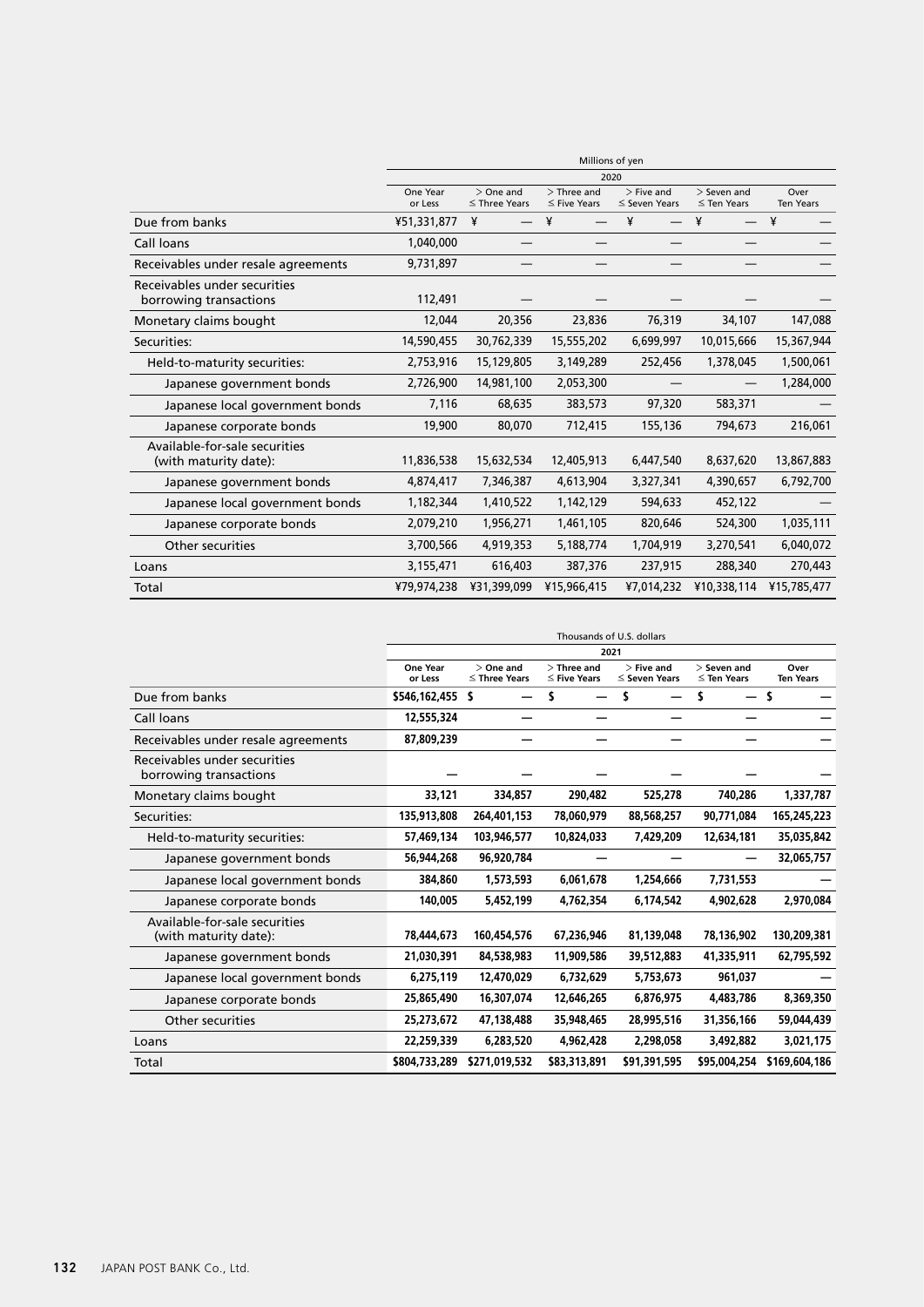Scheduled repayment amounts of interest-bearing liabilities subsequent to the fiscal years ended March 31, 2021 and 2020 were as follows:

|                                                   | Millions of yen     |                                   |                                    |                                    |                                   |                          |  |  |
|---------------------------------------------------|---------------------|-----------------------------------|------------------------------------|------------------------------------|-----------------------------------|--------------------------|--|--|
|                                                   |                     |                                   | 2021                               |                                    |                                   |                          |  |  |
|                                                   | One Year<br>or Less | $>$ One and<br>$\leq$ Three Years | $>$ Three and<br>$\leq$ Five Years | $>$ Five and<br>$\leq$ Seven Years | $>$ Seven and<br>$\leq$ Ten Years | Over<br><b>Ten Years</b> |  |  |
| Deposits*                                         | ¥117,631,529        | ¥11.086.454                       | ¥11,688,362                        | ¥21,295,472                        | ¥27,886,729                       | ¥—                       |  |  |
| Payables under repurchase agreements              | 14,886,481          |                                   |                                    |                                    |                                   |                          |  |  |
| Payables under securities lending<br>transactions | 1,504,543           |                                   |                                    |                                    |                                   |                          |  |  |
| Borrowed money                                    | 3.904.600           | 7.700                             | 5,200                              |                                    |                                   |                          |  |  |
| Total                                             | ¥137,927,154        | ¥11.094.154                       | ¥11,693,562                        | ¥21,295,472                        | ¥27,886,729                       | ¥—                       |  |  |

|                                                   | Millions of yen     |                                   |                                    |                                    |                                   |                   |  |
|---------------------------------------------------|---------------------|-----------------------------------|------------------------------------|------------------------------------|-----------------------------------|-------------------|--|
|                                                   |                     |                                   | 2020                               |                                    |                                   |                   |  |
|                                                   | One Year<br>or Less | $>$ One and<br>$\leq$ Three Years | $>$ Three and<br>$\leq$ Five Years | $>$ Five and<br>$\leq$ Seven Years | $>$ Seven and<br>$\leq$ Ten Years | Over<br>Ten Years |  |
| Deposits*                                         | ¥105,874,459        | ¥15,016,765                       | ¥13,244,338                        | ¥15,125,567                        | ¥33,740,852                       | ¥—                |  |
| Payables under repurchase agreements              | 14,855,624          |                                   |                                    |                                    |                                   |                   |  |
| Payables under securities lending<br>transactions | 2,219,384           |                                   |                                    |                                    |                                   |                   |  |
| Borrowed money                                    | 5,100               | 2,600                             | 2,400                              |                                    |                                   |                   |  |
| Total                                             | ¥122,954,569        | ¥15,019,365                       | ¥13,246,738                        | ¥15,125,567                        | ¥33,740,852                       | ¥—                |  |

|                                                   | Thousands of U.S. dollars  |                                   |                                    |                                    |                                   |                          |  |
|---------------------------------------------------|----------------------------|-----------------------------------|------------------------------------|------------------------------------|-----------------------------------|--------------------------|--|
|                                                   |                            | 2021                              |                                    |                                    |                                   |                          |  |
|                                                   | <b>One Year</b><br>or Less | $>$ One and<br>$\leq$ Three Years | $>$ Three and<br>$\leq$ Five Years | $>$ Five and<br>$\leq$ Seven Years | $>$ Seven and<br>$\leq$ Ten Years | Over<br><b>Ten Years</b> |  |
| Deposits*                                         | \$1,062,519,463            | \$100,139,595                     | \$105,576,392                      | \$192,353,651                      | \$251,889,887                     | s—                       |  |
| Payables under repurchase agreements              | 134,463,743                |                                   |                                    |                                    |                                   |                          |  |
| Payables under securities lending<br>transactions | 13,589,954                 |                                   |                                    |                                    |                                   |                          |  |
| Borrowed money                                    | 35,268,720                 | 69,551                            | 46.969                             |                                    |                                   |                          |  |
| Total                                             | \$1,245,841,881            | \$100.209.146                     | \$105.623.362                      | \$192,353,651                      | \$251,889,887                     |                          |  |

\*Demand deposits are included in "One Year or Less."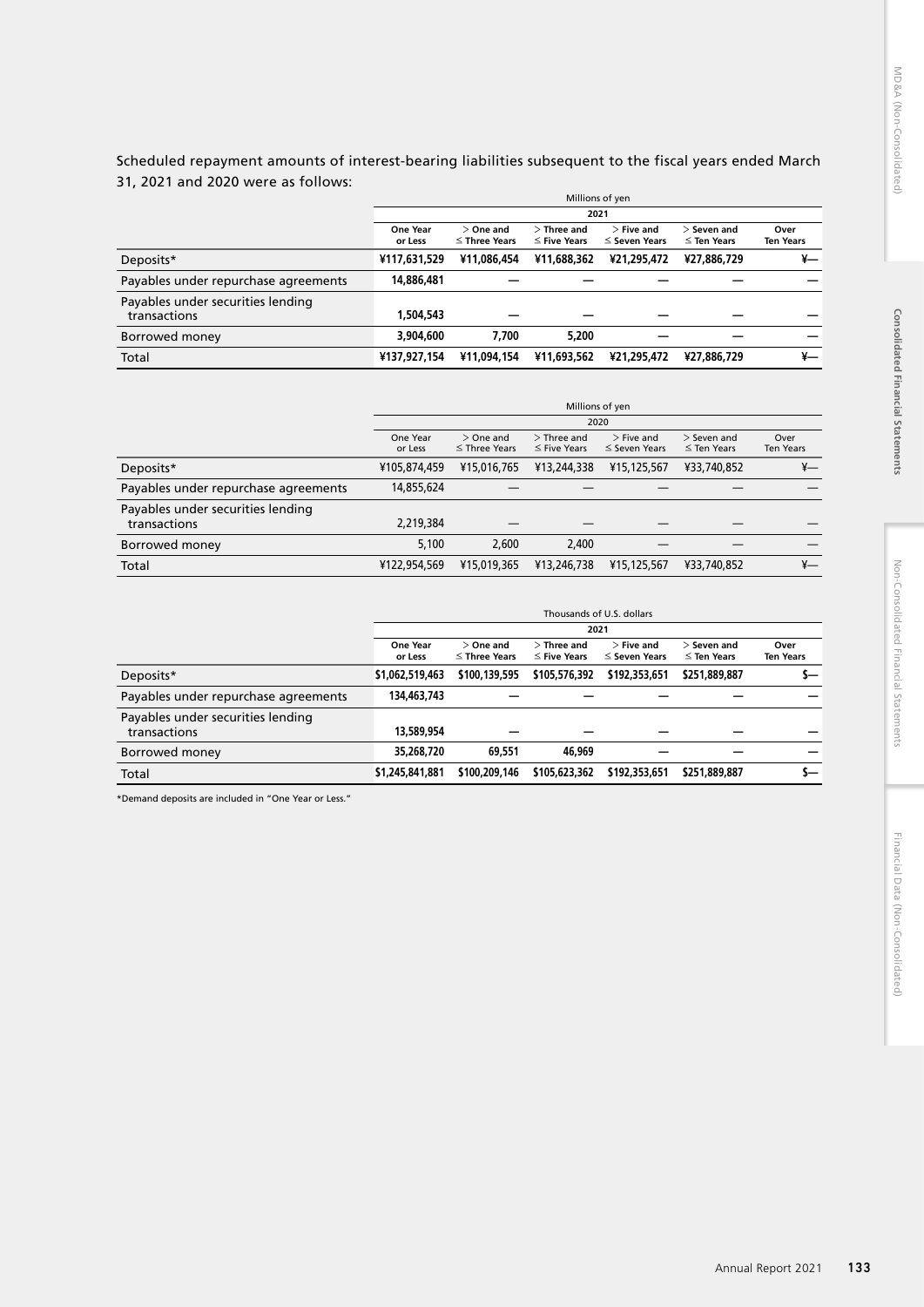#### **23. Fair Value Information**

The fair value information of securities was as follows.

Securities discussed here include trading account securities, negotiable certificates of deposit recorded under cash and due from banks, monetary claims bought, as well as securities listed on the consolidated balance sheets.

#### **a. Trading account securities**

There were no unrealized gains or losses from trading account securities included in the profit and loss recorded in the consolidated statements of income for the fiscal years ended March 31, 2021 and 2020.

#### **b. Held-to-maturity securities**

|                                                                    |                                 |                                                | Millions of yen   |                   |
|--------------------------------------------------------------------|---------------------------------|------------------------------------------------|-------------------|-------------------|
|                                                                    |                                 |                                                | 2021              |                   |
|                                                                    | Type                            | Amount on<br>the consolidated<br>balance sheet | <b>Fair value</b> | <b>Difference</b> |
| Those for which the fair value                                     | Japanese government bonds       | ¥18,677,079                                    | ¥18,933,328       | ¥256,249          |
| exceeds the amount on the<br>consolidated balance sheet            | Japanese local government bonds | 1,034,174                                      | 1,037,327         | 3,152             |
|                                                                    | Japanese corporate bonds        | 1,324,166                                      | 1,335,856         | 11,690            |
|                                                                    | Total                           | 21,035,420                                     | 21.306.512        | 271,092           |
| Those for which the fair value                                     | Japanese government bonds       | 1,899,303                                      | 1,873,734         | (25, 569)         |
| does not exceed the amount<br>on the consolidated balance<br>sheet | Japanese local government bonds | 857.086                                        | 855,539           | (1, 547)          |
|                                                                    | Japanese corporate bonds        | 1,386,269                                      | 1,380,471         | (5,797)           |
|                                                                    | Total                           | 4,142,659                                      | 4,109,745         | (32, 914)         |
| Total                                                              |                                 | ¥25,178,079                                    | ¥25,416,257       | ¥238,178          |

|                                                                    |                                 | Millions of yen                                |             |            |  |
|--------------------------------------------------------------------|---------------------------------|------------------------------------------------|-------------|------------|--|
|                                                                    |                                 | 2020                                           |             |            |  |
|                                                                    | Type                            | Amount on<br>the consolidated<br>balance sheet | Fair value  | Difference |  |
| Those for which the fair value                                     | Japanese government bonds       | ¥20,804,000                                    | ¥21,279,726 | ¥475,726   |  |
| exceeds the amount on the<br>consolidated balance sheet            | Japanese local government bonds | 546,335                                        | 549,334     | 2,998      |  |
|                                                                    | Japanese corporate bonds        | 1,250,441                                      | 1,267,850   | 17,409     |  |
|                                                                    | Total                           | 22,600,777                                     | 23,096,911  | 496,134    |  |
| Those for which the fair value                                     | Japanese government bonds       | 234,148                                        | 233,940     | (208)      |  |
| does not exceed the amount<br>on the consolidated balance<br>sheet | Japanese local government bonds | 600,452                                        | 599,119     | (1, 332)   |  |
|                                                                    | Japanese corporate bonds        | 735,330                                        | 731,575     | (3,754)    |  |
|                                                                    | Total                           | 1,569,931                                      | 1,564,634   | (5, 296)   |  |
| Total                                                              |                                 | ¥24,170,708                                    | ¥24,661,546 | ¥490,838   |  |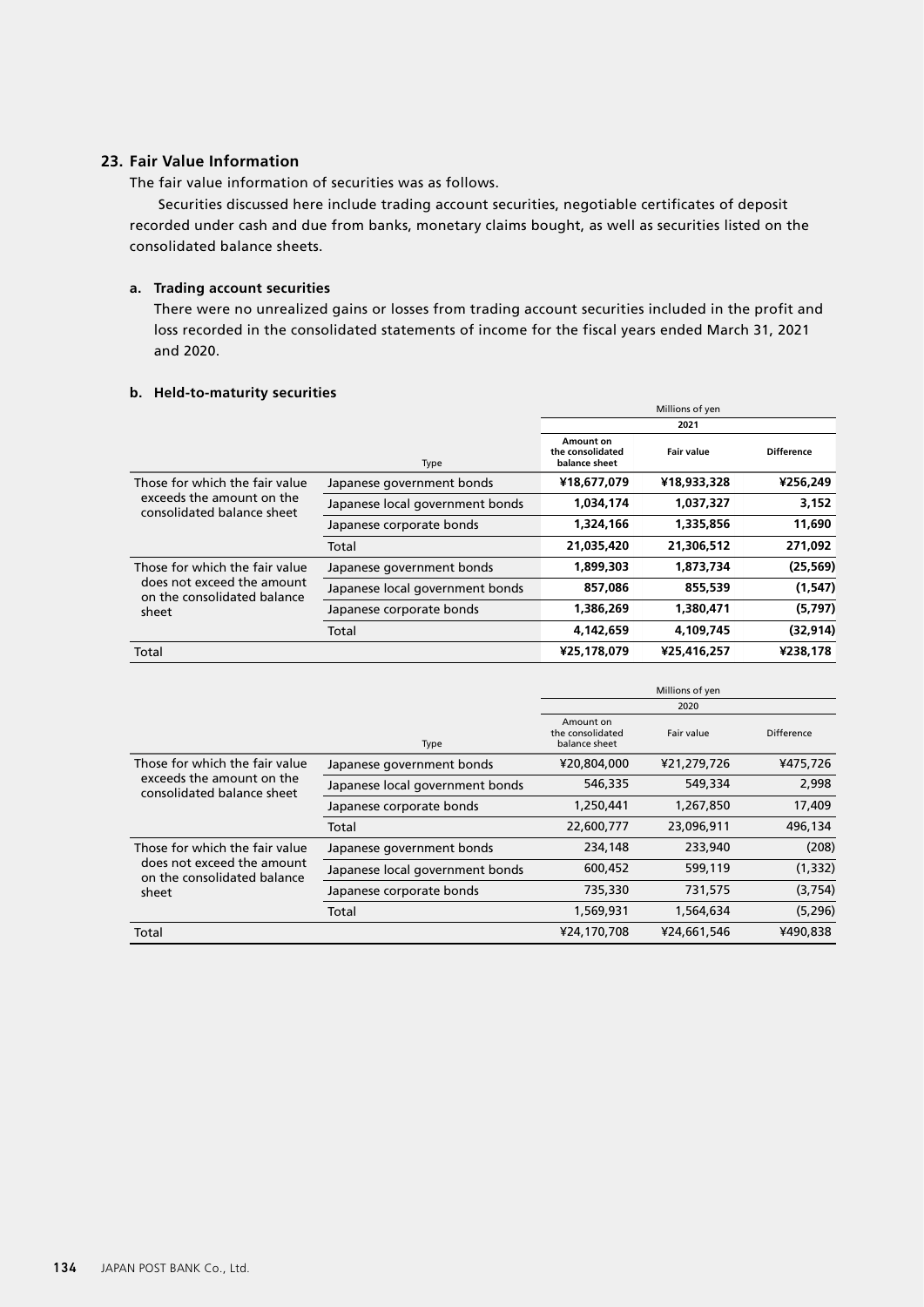|                                                                    |                                 | Thousands of U.S. dollars                      |                   |                   |  |  |
|--------------------------------------------------------------------|---------------------------------|------------------------------------------------|-------------------|-------------------|--|--|
|                                                                    |                                 |                                                | 2021              |                   |  |  |
|                                                                    | Type                            | Amount on<br>the consolidated<br>balance sheet | <b>Fair value</b> | <b>Difference</b> |  |  |
| Those for which the fair value                                     | Japanese government bonds       | \$168,702,732                                  | \$171,017,331     | \$2,314,599       |  |  |
| exceeds the amount on the<br>consolidated balance sheet            | Japanese local government bonds | 9.341.294                                      | 9.369.771         | 28,476            |  |  |
|                                                                    | Japanese corporate bonds        | 11,960,672                                     | 12,066,265        | 105,592           |  |  |
|                                                                    | Total                           | 190,004,699                                    | 192,453,368       | 2,448,668         |  |  |
| Those for which the fair value                                     | Japanese government bonds       | 17,155,662                                     | 16,924,706        | (230, 956)        |  |  |
| does not exceed the amount<br>on the consolidated balance<br>sheet | Japanese local government bonds | 7,741,725                                      | 7,727,751         | (13, 974)         |  |  |
|                                                                    | Japanese corporate bonds        | 12,521,628                                     | 12.469.259        | (52, 369)         |  |  |
|                                                                    | Total                           | 37,419,016                                     | 37.121.716        | (297, 299)        |  |  |
| Total                                                              |                                 | \$227,423,716                                  | \$229,575,085     | \$2,151,368       |  |  |

#### **c. Available-for-sale securities whose fair value is available**

|                                                              |                                 | Millions of yen                                |                         |                               |  |  |
|--------------------------------------------------------------|---------------------------------|------------------------------------------------|-------------------------|-------------------------------|--|--|
|                                                              |                                 | 2021                                           |                         |                               |  |  |
|                                                              | Type                            | Amount on<br>the consolidated<br>balance sheet | <b>Acquisition cost</b> | <b>Difference</b><br>(Note 1) |  |  |
| Those for which the amount                                   | Bonds:                          | ¥ 31,908,997                                   | ¥ 31,257,734            | ¥ 651,262                     |  |  |
| on the consolidated balance<br>sheet exceeds the acquisition | Japanese government bonds       | 23,640,387                                     | 23,047,518              | 592,868                       |  |  |
| cost                                                         | Japanese local government bonds | 3,277,504                                      | 3,260,034               | 17,470                        |  |  |
|                                                              | Japanese corporate bonds        | 4,991,105                                      | 4,950,182               | 40,923                        |  |  |
|                                                              | Others:                         | 62,306,084                                     | 60,291,563              | 2,014,520                     |  |  |
|                                                              | Foreign bonds                   | 19,267,470                                     | 18,156,915              | 1,110,554                     |  |  |
|                                                              | Investment trusts (Note 2)      | 42,831,251                                     | 41,928,585              | 902,666                       |  |  |
|                                                              | Total                           | 94,215,081                                     | 91,549,298              | 2,665,783                     |  |  |
| Those for which the amount                                   | Bonds:                          | 9,915,164                                      | 9,968,604               | (53, 440)                     |  |  |
| on the consolidated balance<br>sheet does not exceed the     | Japanese government bonds       | 6,276,707                                      | 6,326,778               | (50,070)                      |  |  |
| acquisition cost                                             | Japanese local government bonds | 325,048                                        | 325,346                 | (297)                         |  |  |
|                                                              | Japanese corporate bonds        | 3,313,408                                      | 3,316,480               | (3,072)                       |  |  |
|                                                              | Others:                         | 7,010,689                                      | 7,216,565               | (205, 875)                    |  |  |
|                                                              | Foreign bonds                   | 4,237,646                                      | 4,316,801               | (79, 155)                     |  |  |
|                                                              | Investment trusts (Note 2)      | 2,553,193                                      | 2,679,643               | (126, 450)                    |  |  |
|                                                              | Total                           | 16,925,854                                     | 17,185,170              | (259, 316)                    |  |  |
| Total                                                        |                                 | ¥111,140,936                                   | ¥108,734,468            | ¥2,406.467                    |  |  |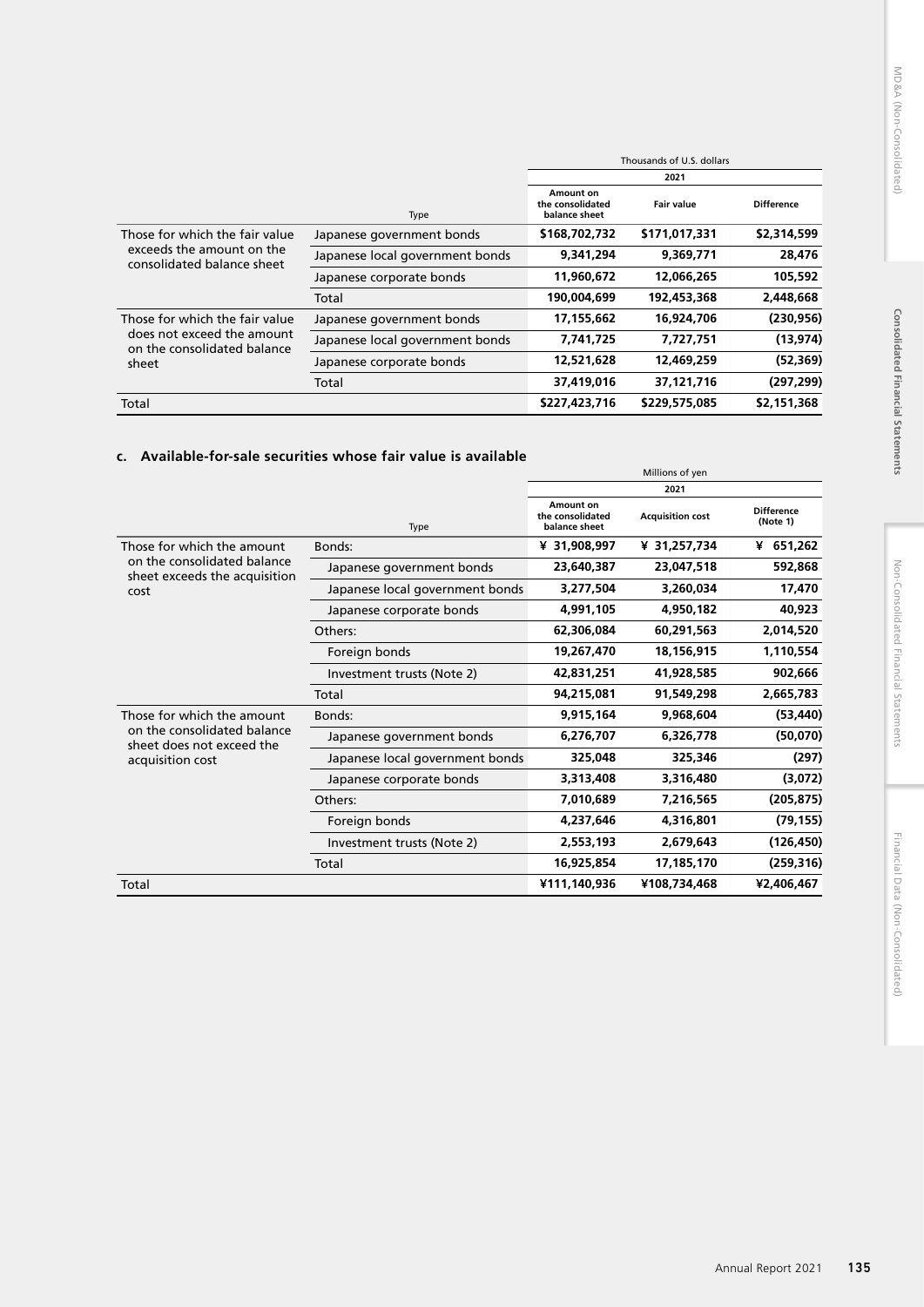|                                                              |                                 |                                                | Millions of yen                   |                        |
|--------------------------------------------------------------|---------------------------------|------------------------------------------------|-----------------------------------|------------------------|
|                                                              |                                 |                                                | 2020                              |                        |
|                                                              | Type                            | Amount on<br>the consolidated<br>balance sheet | Acquisition cost                  | Difference<br>(Note 1) |
| Those for which the amount                                   | Bonds:                          | ¥ 38,512,761                                   | ¥ 37,607,986                      | 904,775<br>¥           |
| on the consolidated balance<br>sheet exceeds the acquisition | Japanese government bonds       | 30,054,591                                     | 29,222,557                        | 832,033                |
| cost                                                         | Japanese local government bonds | 4,060,016                                      | 4,033,405                         | 26,611                 |
|                                                              | Japanese corporate bonds        | 4,398,154                                      | 4,352,023                         | 46,130                 |
|                                                              | Others:                         | 17,336,223                                     | 16,087,226                        | 1,248,996              |
|                                                              | Foreign bonds                   | 13,386,880                                     | 12,368,771                        | 1,018,109              |
|                                                              | Investment trusts (Note 2)      | 3,758,275                                      | 3,529,533                         | 228,742                |
|                                                              | Total                           | 55,848,985                                     | 53,695,213                        | 2,153,772              |
| Those for which the amount                                   | Bonds:                          | 6,854,219                                      | 6,901,858                         | (47, 638)              |
| on the consolidated balance<br>sheet does not exceed the     | Japanese government bonds       | 2,543,373                                      | 2,581,183                         | (37, 810)              |
| acquisition cost                                             | Japanese local government bonds | 779,544                                        | 780,480                           | (935)                  |
|                                                              | Japanese corporate bonds        | 3,531,301                                      | 3,540,194                         | (8, 892)               |
|                                                              | Others:                         | 46,960,122                                     | 49,818,126                        | (2,858,003)            |
|                                                              | Foreign bonds                   | 10,319,989                                     | 10,908,673                        | (588, 683)             |
|                                                              | Investment trusts (Note 2)      | 36,450,387                                     | 38,719,545                        | (2, 269, 158)          |
|                                                              | Total                           | 53,814,342                                     | 56,719,984                        | (2,905,642)            |
| Total                                                        |                                 | ¥109,663,327                                   | ¥110,415,197                      | (751, 869)<br>¥        |
|                                                              |                                 |                                                |                                   |                        |
|                                                              |                                 |                                                | Thousands of U.S. dollars<br>3034 |                        |

|                                                              |                                 |                                                | 2021                    |                               |
|--------------------------------------------------------------|---------------------------------|------------------------------------------------|-------------------------|-------------------------------|
|                                                              | Type                            | Amount on<br>the consolidated<br>balance sheet | <b>Acquisition cost</b> | <b>Difference</b><br>(Note 1) |
| Those for which the amount                                   | Bonds:                          | 288,221,456<br>s                               | \$282,338,856           | \$5,882,600                   |
| on the consolidated balance<br>sheet exceeds the acquisition | Japanese government bonds       | 213,534,342                                    | 208,179,190             | 5,355,152                     |
| cost                                                         | Japanese local government bonds | 29,604,416                                     | 29,446,612              | 157,804                       |
|                                                              | Japanese corporate bonds        | 45,082,697                                     | 44,713,054              | 369,643                       |
|                                                              | Others:                         | 562,786,419                                    | 544,590,041             | 18,196,377                    |
|                                                              | Foreign bonds                   | 174,035,498                                    | 164,004,299             | 10,031,198                    |
|                                                              | Investment trusts (Note 2)      | 386,877,892                                    | 378,724,462             | 8,153,430                     |
|                                                              | Total                           | 851,007,876                                    | 826,928,898             | 24,078,977                    |
| Those for which the amount                                   | Bonds:                          | 89,559,792                                     | 90,042,498              | (482, 705)                    |
| on the consolidated balance<br>sheet does not exceed the     | Japanese government bonds       | 56,695,039                                     | 57,147,305              | (452, 265)                    |
| acquisition cost                                             | Japanese local government bonds | 2,936,033                                      | 2,938,723               | (2,690)                       |
|                                                              | Japanese corporate bonds        | 29,928,718                                     | 29,956,469              | (27, 750)                     |
|                                                              | Others:                         | 63,324,810                                     | 65,184,405              | (1,859,594)                   |
|                                                              | Foreign bonds                   | 38,276,995                                     | 38,991,971              | (714, 976)                    |
|                                                              | Investment trusts (Note 2)      | 23,061,996                                     | 24,204,172              | (1, 142, 175)                 |
|                                                              | Total                           | 152,884,603                                    | 155,226,903             | (2,342,300)                   |
| Total                                                        |                                 | \$1,003,892,479                                | \$982,155,802           | \$21,736,677                  |

Notes: 1. Of the difference shown above, ¥173,512 million (\$1,567,271 thousand) profit and ¥308,341 million losses were included in the consolidated statements<br>of income for the fiscal years ended March 31, 2021 and 2020,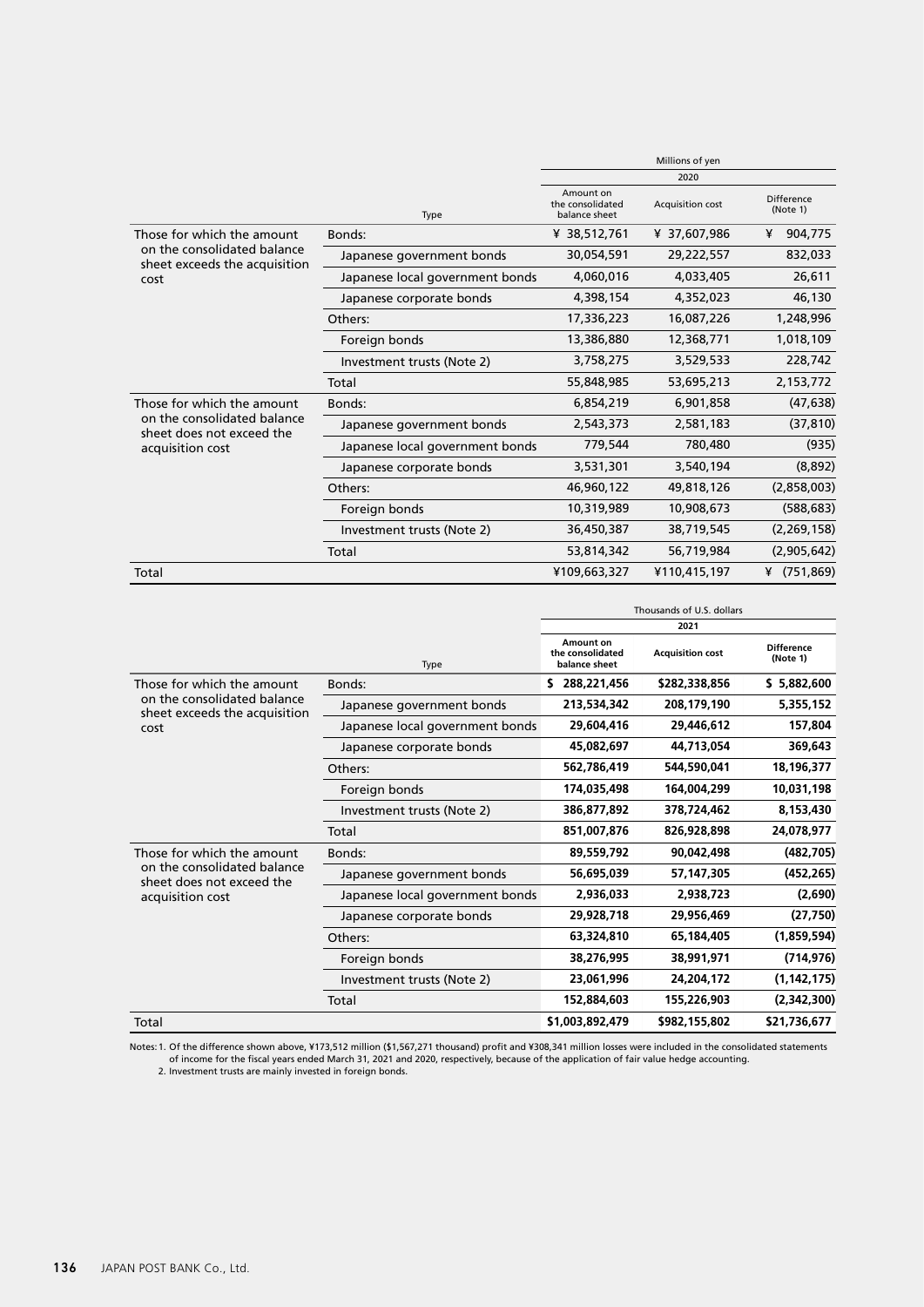Financial Data (Non-Consolidated)

3. Available-for-sale securities that are deemed to be extremely difficult to determine a fair value as of March 31, 2021 and 2020 were as follows:

|                             |                                                | Millions of yen                                | Thousands of<br>U.S. dollars                   |  |
|-----------------------------|------------------------------------------------|------------------------------------------------|------------------------------------------------|--|
|                             | 2021                                           | 2020                                           | 2021                                           |  |
|                             | Amount on<br>the consolidated<br>balance sheet | Amount on<br>the consolidated<br>balance sheet | Amount on<br>the consolidated<br>balance sheet |  |
| Japanese stocks             | ¥<br>23,323                                    | ¥<br>9,953                                     | 210,675<br>S                                   |  |
| Investment trusts           | 2,217,712                                      | 1,692,354                                      | 20,031,724                                     |  |
| Investments in partnerships | 68,699                                         | 48,333                                         | 620,533                                        |  |
| Other                       | 393                                            |                                                | 3,557                                          |  |
| Total                       | ¥2,310,129                                     | ¥1,750,640                                     | \$20,866,491                                   |  |

Since these securities did not have a market price and they were extremely difficult to determine a fair value, they are not included in "Available-for-sale securities whose fair value is available" shown above.

#### **d. Held-to-maturity securities sold during the fiscal year**

 There were no held-to-maturity securities sold during the fiscal years ended March 31, 2021 and 2020.

#### **e. Available-for-sale securities sold during the fiscal year**

Available-for-sale securities sold during the fiscal years ended March 31, 2021 and 2020 consisted of the following:

|                           | Millions of yen |                                |                          |  |  |
|---------------------------|-----------------|--------------------------------|--------------------------|--|--|
|                           | 2021            |                                |                          |  |  |
| Type                      | Sales proceeds  | <b>Total</b><br>realized gains | Total<br>realized losses |  |  |
| Japanese stocks           | ¥               | ¥                              | ¥                        |  |  |
| Bonds:                    | 1,672,266       | 2,846                          | (44, 514)                |  |  |
| Japanese government bonds | 1,671,527       | 2,846                          | (44, 505)                |  |  |
| Japanese corporate bonds  | 738             |                                | (9)                      |  |  |
| Others:                   | 3,266,139       | 44,312                         | (217, 105)               |  |  |
| Foreign bonds             | 2,503,750       | 35,657                         | (19, 969)                |  |  |
| Investment trusts         | 762,388         | 8,654                          | (197, 135)               |  |  |
| Total                     | ¥4,938,406      | ¥47,158                        | $*(261, 619)$            |  |  |

|                           | Millions of yen |                |                         |                          |
|---------------------------|-----------------|----------------|-------------------------|--------------------------|
|                           |                 |                | 2020                    |                          |
| Type                      |                 | Sales proceeds | Total<br>realized gains | Total<br>realized losses |
| Japanese stocks           | ¥               | 98,055         | ¥ 8,143                 | ¥ $(1,868)$              |
| Bonds:                    |                 | 988,246        | 6,217                   | (2,651)                  |
| Japanese government bonds |                 | 985,609        | 6,217                   | (2, 578)                 |
| Japanese corporate bonds  |                 | 2,637          |                         | (72)                     |
| Others:                   |                 | 1,148,749      | 19,518                  | (9, 427)                 |
| Foreign bonds             |                 | 341,093        | 4,531                   |                          |
| Investment trusts         |                 | 807,655        | 14,987                  | (9, 427)                 |
| Total                     |                 | ¥2,235,051     | ¥33,879                 | $*(13,946)$              |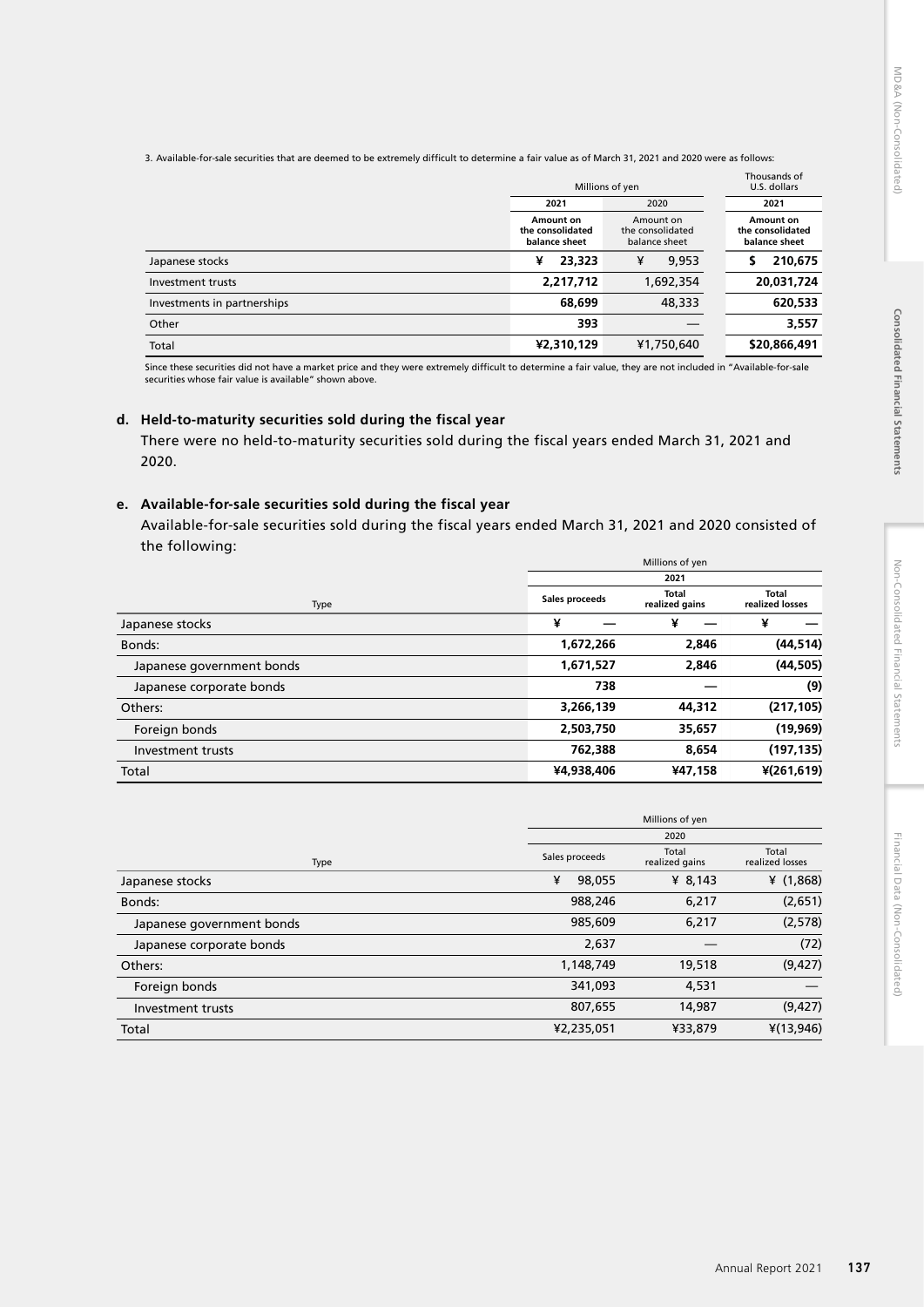|                           | Thousands of U.S. dollars |                         |                                 |  |  |
|---------------------------|---------------------------|-------------------------|---------------------------------|--|--|
|                           |                           | 2021                    |                                 |  |  |
| Type                      | Sales proceeds            | Total<br>realized gains | <b>Total</b><br>realized losses |  |  |
| Japanese stocks           | \$                        | S                       | S                               |  |  |
| Bonds:                    | 15,104,931                | 25,713                  | (402, 082)                      |  |  |
| Japanese government bonds | 15,098,256                | 25,713                  | (402,000)                       |  |  |
| Japanese corporate bonds  | 6.674                     |                         | (82)                            |  |  |
| Others:                   | 29,501,753                | 400,253                 | (1,961,025)                     |  |  |
| Foreign bonds             | 22,615,396                | 322.077                 | (180, 376)                      |  |  |
| Investment trusts         | 6,886,357                 | 78.176                  | (1,780,648)                     |  |  |
| Total                     | \$44,606,684              | \$425,967               | \$(2,363,108)                   |  |  |

#### **f. Securities for which accounting for impairment was applied**

For securities (excluding trading securities) with market quotations, whose fair value shows a substantial decline from their acquisition cost and is not judged to recover to their acquisition cost, the Group reduces its book value of securities to fair value on the consolidated balance sheet and charges valuation differences to income (hereafter "impairment losses") in the fiscal year in which they are recognized. No impairment losses were recognized for the fiscal year ended March 31, 2021. Impairment losses for the fiscal year ended March 31, 2020 amounted to ¥20 million.

The criteria for determining if a security's fair value shows a "substantial decline," as a general principle, are as follows:

- a) Bonds and bonds equivalent
	- Securities whose fair value is 70% or less than the acquisition cost
- b) Securities other than a)
	- Securities whose fair value is 50% or less than the acquisition cost, or
	- Securities whose fair value is 70% or less but over 50% of the acquisition cost and the market price continues to be less than a certain level

#### **g. Money held in trust**

The fair value information of money held in trust was as follows.

The Group did not hold money held in trust for the purpose of trading as of March 31, 2021 and 2020.

The Group did not hold money held in trust for the purpose of held-to-maturity as of March 31, 2021 and 2020.

Money held in trust (excluding trading and held-to-maturity purposes) as of March 31, 2021 and 2020 were as follows:

|                                                          |                                                |                         | Millions of yen   |                                                                                                          |                                                                                                                  |
|----------------------------------------------------------|------------------------------------------------|-------------------------|-------------------|----------------------------------------------------------------------------------------------------------|------------------------------------------------------------------------------------------------------------------|
|                                                          |                                                |                         | 2021              |                                                                                                          |                                                                                                                  |
|                                                          | Amount on<br>the consolidated<br>balance sheet | <b>Acquisition cost</b> | <b>Difference</b> | Those for which<br>the amount on<br>the consolidated<br>balance sheet<br>exceeds the<br>acquisition cost | Those for which<br>the amount on<br>the consolidated<br>balance sheet<br>does not exceed<br>the acquisition cost |
| Money held in trust classified as:<br>Available-for-sale | ¥5,099,821                                     | ¥3,744,714              | ¥1,355,107        | ¥1.375.644                                                                                               | Y(20,537)                                                                                                        |
|                                                          |                                                |                         |                   |                                                                                                          |                                                                                                                  |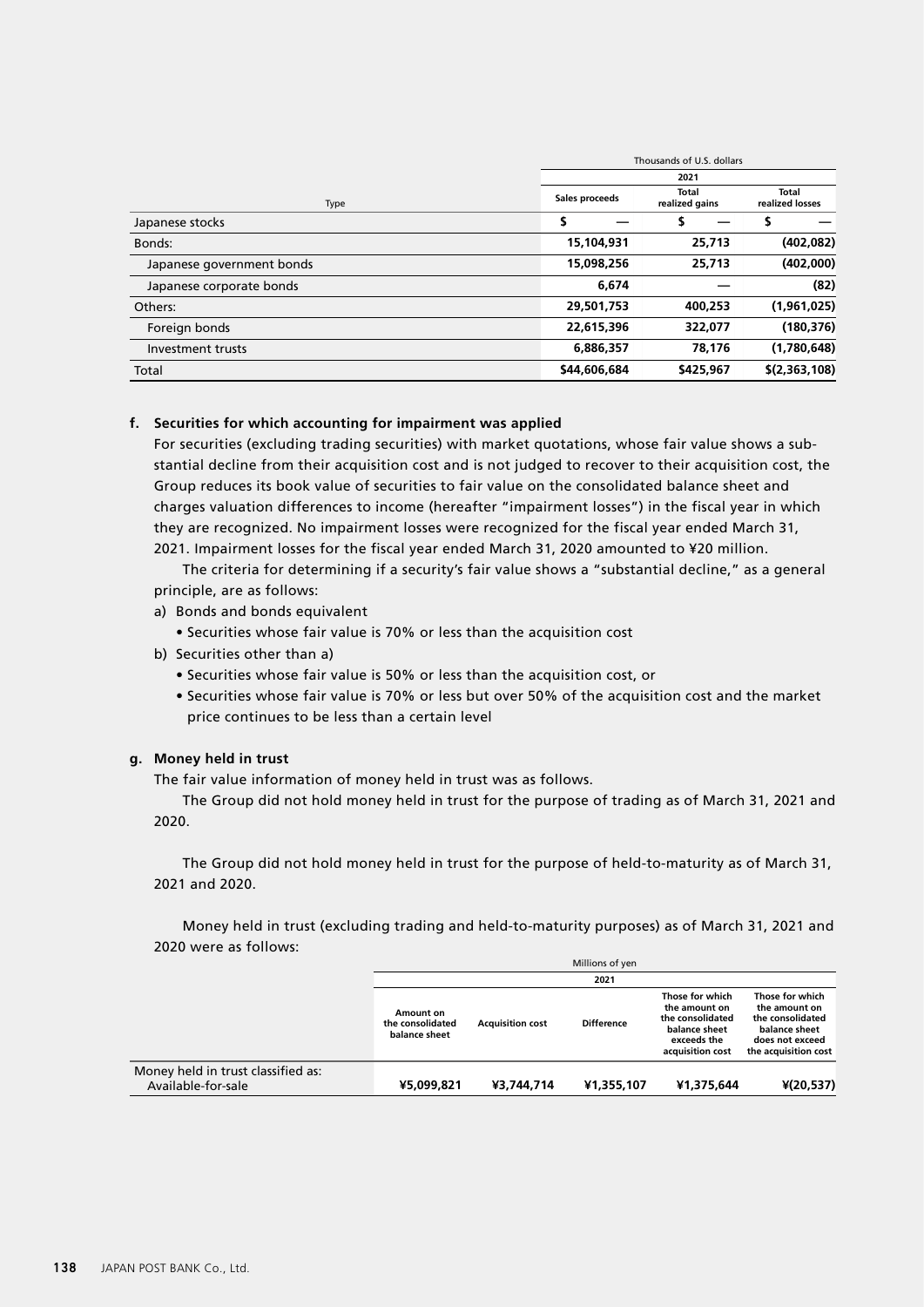|                                                          |                                                |                  | Millions of yen |                                                                                                          |                                                                                                                  |
|----------------------------------------------------------|------------------------------------------------|------------------|-----------------|----------------------------------------------------------------------------------------------------------|------------------------------------------------------------------------------------------------------------------|
|                                                          |                                                |                  | 2020            |                                                                                                          |                                                                                                                  |
|                                                          | Amount on<br>the consolidated<br>balance sheet | Acquisition cost | Difference      | Those for which<br>the amount on<br>the consolidated<br>balance sheet<br>exceeds the<br>acquisition cost | Those for which<br>the amount on<br>the consolidated<br>balance sheet<br>does not exceed<br>the acquisition cost |
| Money held in trust classified as:<br>Available-for-sale | ¥4,181,926                                     | ¥3,366,562       | ¥815,364        | ¥869,238                                                                                                 | $*(53, 874)$                                                                                                     |
|                                                          |                                                |                  |                 |                                                                                                          |                                                                                                                  |

|                                                          |                                                |                         | Thousands of U.S. dollars |                                                                                                          |                                                                                                                  |
|----------------------------------------------------------|------------------------------------------------|-------------------------|---------------------------|----------------------------------------------------------------------------------------------------------|------------------------------------------------------------------------------------------------------------------|
|                                                          |                                                |                         | 2021                      |                                                                                                          |                                                                                                                  |
|                                                          | Amount on<br>the consolidated<br>balance sheet | <b>Acquisition cost</b> | <b>Difference</b>         | Those for which<br>the amount on<br>the consolidated<br>balance sheet<br>exceeds the<br>acquisition cost | Those for which<br>the amount on<br>the consolidated<br>balance sheet<br>does not exceed<br>the acquisition cost |
| Money held in trust classified as:<br>Available-for-sale | \$46.064.686                                   | \$33,824,536            | \$12,240,150              | \$12,425,654                                                                                             | \$(185, 504)                                                                                                     |

Notes:1. "Those for which the amount on the consolidated balance sheet exceeds the acquisition cost" and "Those for which the amount on the consolidated

balance sheet does not exceed the acquisition cost" represent the breakdown of the "Difference" for the respective items.

2. Money held in trust classified as available-for-sale that is deemed to be extremely difficult to determine a fair value as of March 31, 2021 and 2020 were as follows:

|                                    |                                                       | Millions of yen                                |                                                |  |
|------------------------------------|-------------------------------------------------------|------------------------------------------------|------------------------------------------------|--|
|                                    | 2021                                                  | 2020                                           |                                                |  |
|                                    | <b>Amount on</b><br>the consolidated<br>balance sheet | Amount on<br>the consolidated<br>balance sheet | Amount on<br>the consolidated<br>balance sheet |  |
| Money held in trust classified as: |                                                       |                                                |                                                |  |
| Available-for-sale                 | ¥447,752                                              | ¥367,810                                       | \$4,044,373                                    |  |
|                                    |                                                       |                                                |                                                |  |

Since these money held in trust did not have a market price and they were extremely difficult to determine a fair value, they are not included in "Money held in trust (excluding trading and held-to-maturity purposes)" shown above.

#### **h. Money held in trust for which accounting for impairment was applied**

For securities with market quotations invested in the money held in trust (excluding money held in trust for the purpose of trading), whose fair value shows a substantial decline from their acquisition cost and is not judged to recover to their acquisition cost, the Group reduces its book value of securities to fair value on the consolidated balance sheet and charges valuation differences to income (hereafter "impairment losses") in the fiscal year in which they are recognized. Impairment losses for the fiscal years ended March 31, 2021 and 2020 amounted to ¥5,528 million (\$49,935 thousand) and ¥9,212 million, respectively.

The criteria for determining if a security's fair value shows a "substantial decline," as a general principle, are as follows:

- a) Bonds and bonds equivalent
	- Securities whose fair value is 70% or less than the acquisition cost
- b) Securities other than a)
	- Securities whose fair value is 50% or less than the acquisition cost, or
	- Securities whose fair value is 70% or less but over 50% of the acquisition cost and the market price continues to be less than a certain level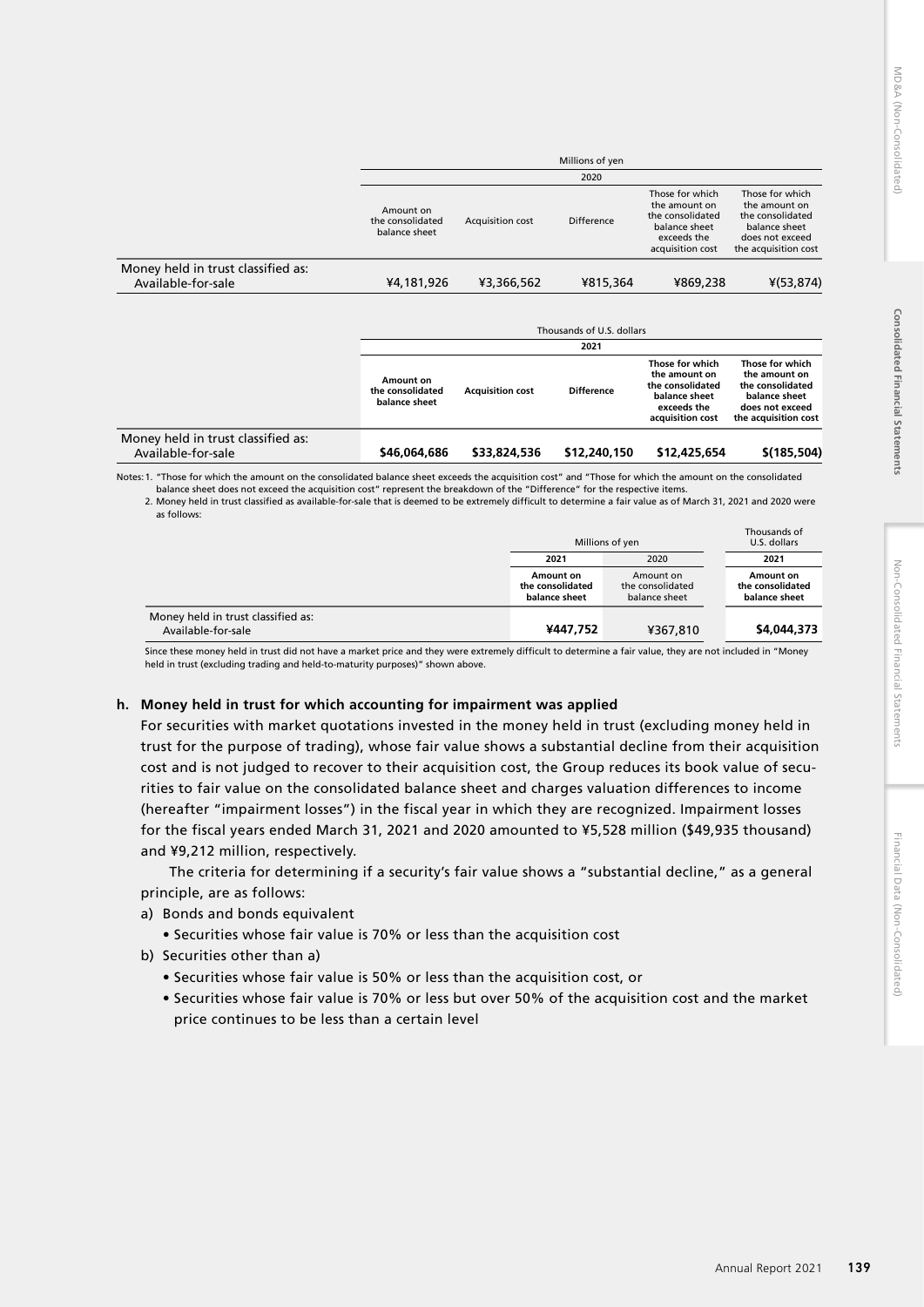#### **i. Unrealized gains (losses) on available-for-sale securities**

 Unrealized gains (losses) on available-for-sale securities as of March 31, 2021 and 2020 consisted of the following:

|                                                                                                                                                             |             | Millions of yen |              |  |
|-------------------------------------------------------------------------------------------------------------------------------------------------------------|-------------|-----------------|--------------|--|
|                                                                                                                                                             | 2021        | 2020            | 2021         |  |
| Valuation differences:                                                                                                                                      | ¥3,588,270  | ¥ 370,090       | \$32,411,436 |  |
| Available-for-sale securities                                                                                                                               | 2,235,145   | (443, 761)      | 20,189,194   |  |
| Money held in trust classified as:<br>Available-for-sale                                                                                                    | 1,353,124   | 813,852         | 12,222,242   |  |
| Deferred tax assets (liabilities)                                                                                                                           | (1,098,729) | (113, 393)      | (9,924,394)  |  |
| Unrealized gains (losses) on available-for-sale securities<br>(before adjustment)                                                                           | 2,489,540   | 256,696         | 22,487,042   |  |
| Amount corresponding to non-controlling interests                                                                                                           | (558)       | 177             | (5,040)      |  |
| Amount corresponding to net unrealized gains (losses) on<br>available-for-sale securities owned by affiliated company,<br>which is attributable to the Bank |             | 0               |              |  |
| Unrealized gains (losses) on available-for-sale securities                                                                                                  | ¥ 2,488,982 | ¥ 256,874       | \$22,482,002 |  |

Notes:1. In addition to the difference shown above, ¥173,512 million (\$1,567,271 thousand) profit and ¥308,341 million losses were included in the consolidated statements of income for the fiscal years ended March 31, 2021 and 2020, respectively, because of the application of fair value hedge accounting.

2. "Valuation differences" for the fiscal years ended March 31, 2021 and 2020 included the following: • Foreign currency translation adjustment related to available-for-sale securities denominated in foreign currencies that are deemed to be extremely difficult to determine the fair value and valuation differences related to available-for-sale securities which comprised partnership asset components: ¥2,190 million (\$19,788 thousand) profit

Valuation differences related to available-for-sale securities which comprised partnership asset components: ¥232 million losses

 • Foreign currency translation adjustment related to available-for-sale securities denominated in foreign currencies included in the underlying investment assets of money held in trust classified as available-for-sale that is deemed to be extremely difficult to determine a fair value: ¥1,982 million (\$17,908 thousand) losses and ¥1,511 million losses

#### **24. Derivatives**

#### **a. Derivatives for which hedge accounting is not applied as of March 31, 2021 and 2020**

For derivative transactions for which hedge accounting is not applied, the contract amounts at the balance sheet date for each type of underlying instrument, the principal equivalent amount stipulated in the contract, the fair value, unrealized gains or losses, and the valuation method are as follows. The amount shown as the contract amount, etc., does not show market risk related to the derivative transactions.

#### (1) Interest rate-related derivatives

There was no interest rate-related derivatives as of March 31, 2021.

|            |                                                                             | Millions of yen          |                                                          |                        |                            |  |
|------------|-----------------------------------------------------------------------------|--------------------------|----------------------------------------------------------|------------------------|----------------------------|--|
|            |                                                                             |                          | 2020                                                     |                        |                            |  |
| Category   | Type                                                                        | Contract<br>amount, etc. | Portion of contract<br>amount, etc.,<br>exceeding 1 year | Fair value<br>(Note 2) | Unrealized<br>gains/losses |  |
| <b>OTC</b> | Interest rate swap transactions:<br>Pay floating swaps, receive fixed swaps | ¥146,267                 | ¥127,766                                                 | ¥ 34.182               | ¥34,182                    |  |
|            | Interest rate swap transactions:<br>Pay fixed swaps, receive floating swaps | 162,156                  | 141,370                                                  | (34.764)               | (34, 764)                  |  |
| Total      |                                                                             |                          |                                                          | (582)<br>¥             | (582)<br>¥                 |  |

Notes:1. The above transactions are stated at fair value and unrealized gains (losses) are charged to income or expenses in the consolidated statements of income. 2. The fair value is determined using the discounted cash flows.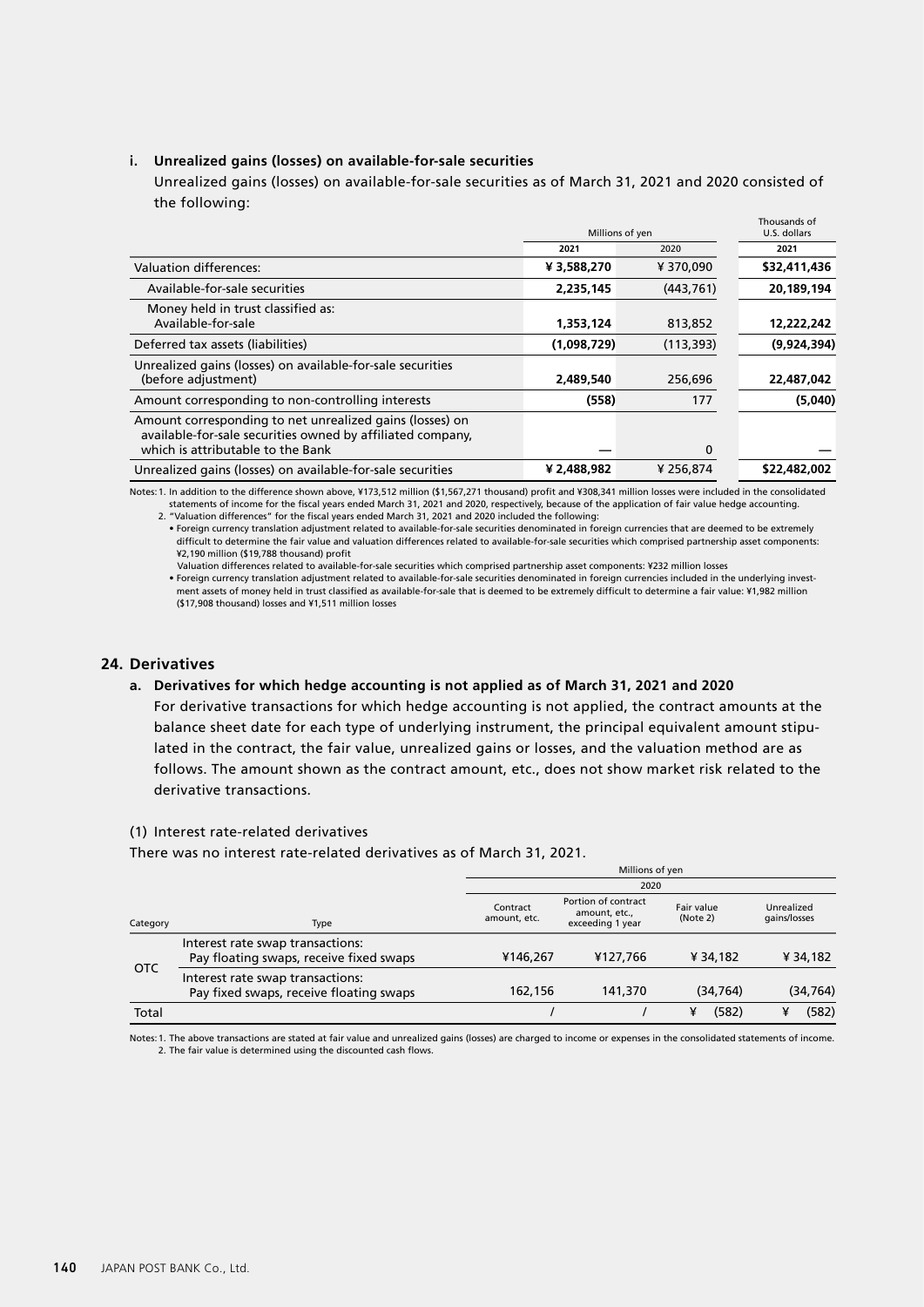#### (2) Currency-related derivatives

|            |                                           | Millions of yen          |                                                                 |                               |                            |
|------------|-------------------------------------------|--------------------------|-----------------------------------------------------------------|-------------------------------|----------------------------|
|            |                                           |                          | 2021                                                            |                               |                            |
| Category   | Type                                      | Contract<br>amount, etc. | <b>Portion of contract</b><br>amount, etc.,<br>exceeding 1 year | <b>Fair value</b><br>(Note 2) | Unrealized<br>gains/losses |
| <b>OTC</b> | Foreign exchange forward contracts-sold   | ¥574,082                 | ¥—                                                              | 4(17,612)                     | $*(17,612)$                |
|            | Foreign exchange forward contracts—bought | 559,872                  |                                                                 | 11.117                        | 11,117                     |
| Total      |                                           |                          |                                                                 | ¥ $(6, 495)$                  | ¥ $(6, 495)$               |

|            |                                           | Millions of yen          |                                                          |                        |                            |
|------------|-------------------------------------------|--------------------------|----------------------------------------------------------|------------------------|----------------------------|
|            | 2020                                      |                          |                                                          |                        |                            |
| Category   | Type                                      | Contract<br>amount, etc. | Portion of contract<br>amount, etc.,<br>exceeding 1 year | Fair value<br>(Note 2) | Unrealized<br>gains/losses |
| <b>OTC</b> | Foreign exchange forward contracts-sold   | ¥285,497                 |                                                          | $*(1,302)$             | $*(1,302)$                 |
|            | Foreign exchange forward contracts-bought | 148,351                  |                                                          | 289                    | 289                        |
| Total      |                                           |                          |                                                          | $*(1,013)$             | $*(1,013)$                 |

|            |                                           | Thousands of U.S. dollars |                                                                 |                               |                                   |
|------------|-------------------------------------------|---------------------------|-----------------------------------------------------------------|-------------------------------|-----------------------------------|
|            |                                           |                           | 2021                                                            |                               |                                   |
| Category   | Type                                      | Contract<br>amount, etc.  | <b>Portion of contract</b><br>amount, etc.,<br>exceeding 1 year | <b>Fair value</b><br>(Note 2) | <b>Unrealized</b><br>gains/losses |
| <b>OTC</b> | Foreign exchange forward contracts-sold   | \$5,185,459               |                                                                 | \$(159,083)                   | \$(159,083)                       |
|            | Foreign exchange forward contracts-bought | 5,057,107                 |                                                                 | 100,416                       | 100,416                           |
| Total      |                                           |                           |                                                                 | \$ (58,667)                   | \$ (58,667)                       |

Notes: 1. The above transactions are stated at fair value and unrealized gains (losses) are charged to income or expenses in the consolidated statements of income.<br>2. The fair value is determined using the discounted cash

#### (3) Equity-related derivatives

#### There was no equity-related derivatives as of March 31, 2021.

|          |                                 | Millions of yen          |                                                          |                        |                            |  |
|----------|---------------------------------|--------------------------|----------------------------------------------------------|------------------------|----------------------------|--|
|          |                                 | 2020                     |                                                          |                        |                            |  |
| Category | Type                            | Contract<br>amount, etc. | Portion of contract<br>amount, etc.,<br>exceeding 1 year | Fair value<br>(Note 2) | Unrealized<br>gains/losses |  |
| Listed   | Equity price index futures-sold | ¥35,773                  |                                                          | ¥698                   | ¥698                       |  |
| Total    |                                 |                          |                                                          | ¥698                   | ¥698                       |  |

Notes:1. The above transactions are stated at fair value and unrealized gains (losses) are charged to income or expenses in the consolidated statements of income. 2. The fair value is determined using the closing price of OSAKA Exchange.

#### (4) Bond-related derivatives

|          |                   | Millions of yen          |                                                                 |                               |                                   |
|----------|-------------------|--------------------------|-----------------------------------------------------------------|-------------------------------|-----------------------------------|
|          |                   | 2021                     |                                                                 |                               |                                   |
| Category | Type              | Contract<br>amount, etc. | <b>Portion of contract</b><br>amount, etc.,<br>exceeding 1 year | <b>Fair value</b><br>(Note 2) | <b>Unrealized</b><br>gains/losses |
| Listed   | Bond futures-sold | ¥19,470                  | $\frac{1}{2}$                                                   | Y(147)                        | Y(147)                            |
| Total    |                   |                          |                                                                 | $*(147)$                      | Y(147)                            |

|          |                   | Millions of yen          |                                                          |                        |                            |
|----------|-------------------|--------------------------|----------------------------------------------------------|------------------------|----------------------------|
|          |                   | 2020                     |                                                          |                        |                            |
| Category | Type              | Contract<br>amount, etc. | Portion of contract<br>amount, etc.,<br>exceeding 1 year | Fair value<br>(Note 2) | Unrealized<br>gains/losses |
| Listed   | Bond futures-sold | ¥17,932                  |                                                          | ¥403                   | ¥403                       |
| Total    |                   |                          |                                                          | ¥403                   | ¥403                       |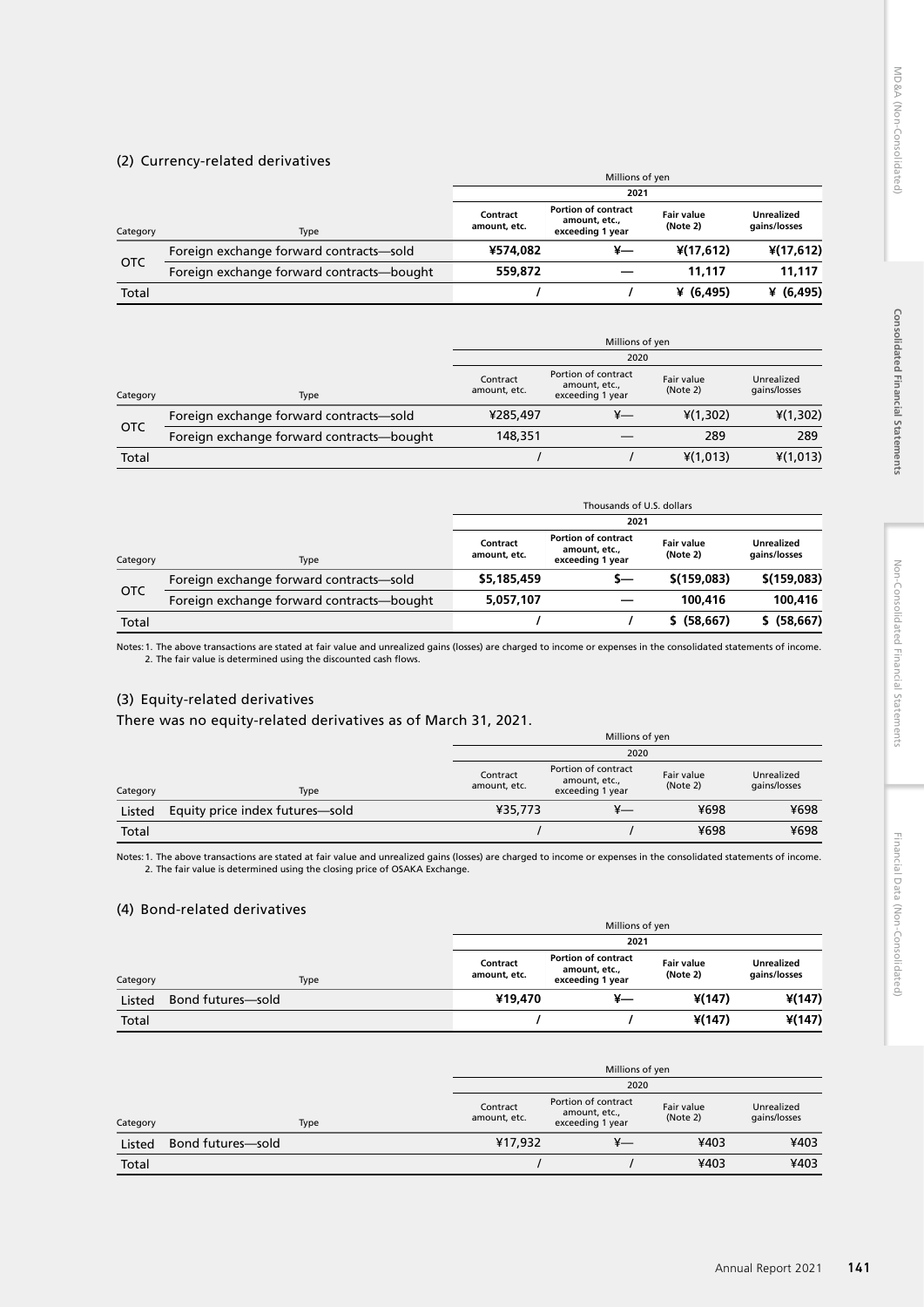|          |                   | Thousands of U.S. dollars |                                                                 |                               |                                   |  |
|----------|-------------------|---------------------------|-----------------------------------------------------------------|-------------------------------|-----------------------------------|--|
|          |                   |                           | 2021                                                            |                               |                                   |  |
| Category | Type              | Contract<br>amount, etc.  | <b>Portion of contract</b><br>amount, etc.,<br>exceeding 1 year | <b>Fair value</b><br>(Note 2) | <b>Unrealized</b><br>gains/losses |  |
| Listed   | Bond futures-sold | \$175,864                 |                                                                 | \$(1,336)                     | \$(1,336)                         |  |
| Total    |                   |                           |                                                                 | \$(1,336)                     | \$(1,336)                         |  |

Notes:1. The above transactions are stated at fair value and unrealized gains (losses) are charged to income or expenses in the consolidated statements of income. 2. The fair value is determined using the closing price of Eurex Exchange.

#### (5) Commodity-related derivatives: None as of March 31, 2021 and 2020

#### (6) Credit derivatives

|            |                           | Millions of yen          |                                                                 |                               |                                   |  |
|------------|---------------------------|--------------------------|-----------------------------------------------------------------|-------------------------------|-----------------------------------|--|
|            |                           | 2021                     |                                                                 |                               |                                   |  |
| Category   | Type                      | Contract<br>amount, etc. | <b>Portion of contract</b><br>amount, etc.,<br>exceeding 1 year | <b>Fair value</b><br>(Note 2) | <b>Unrealized</b><br>gains/losses |  |
| <b>OTC</b> | Credit default swaps-sold | ¥28.107                  | ¥28,107                                                         | ¥576                          | ¥576                              |  |
| Total      |                           |                          |                                                                 | ¥576                          | ¥576                              |  |

|            |                           | Millions of yen          |                                                          |                        |                            |
|------------|---------------------------|--------------------------|----------------------------------------------------------|------------------------|----------------------------|
|            |                           | 2020                     |                                                          |                        |                            |
| Category   | Type                      | Contract<br>amount, etc. | Portion of contract<br>amount, etc.,<br>exceeding 1 year | Fair value<br>(Note 2) | Unrealized<br>gains/losses |
| <b>OTC</b> | Credit default swaps-sold | ¥28,088                  | ¥28,088                                                  | ¥651                   | ¥651                       |
| Total      |                           |                          |                                                          | ¥651                   | ¥651                       |

|            |                           | Thousands of U.S. dollars |                                                                 |                               |                                   |
|------------|---------------------------|---------------------------|-----------------------------------------------------------------|-------------------------------|-----------------------------------|
|            |                           |                           | 2021                                                            |                               |                                   |
| Category   | Type                      | Contract<br>amount, etc.  | <b>Portion of contract</b><br>amount, etc.,<br>exceeding 1 year | <b>Fair value</b><br>(Note 2) | <b>Unrealized</b><br>gains/losses |
| <b>OTC</b> | Credit default swaps-sold | \$253,880                 | \$253,880                                                       | \$5,209                       | \$5,209                           |
| Total      |                           |                           |                                                                 | \$5,209                       | \$5,209                           |

Notes:1. The above transactions are stated at fair value and unrealized gains (losses) are charged to income or expenses in the consolidated statements of income. 2. The fair value is determined using the discounted cash flows.

3. "Sold" represents transactions in which the credit risk is accepted.

#### **b. Derivatives for which hedge accounting is applied as of March 31, 2021 and 2020**

For derivative transactions for which hedge accounting is applied, the contract amount at the balance sheet date for each type of underlying instruments for each hedge accounting method, the principal equivalent amount stipulated in the contract, the fair value, and the valuation method are as follows. The amount shown as the contract amount, etc., does not show market risk related to the derivative transactions.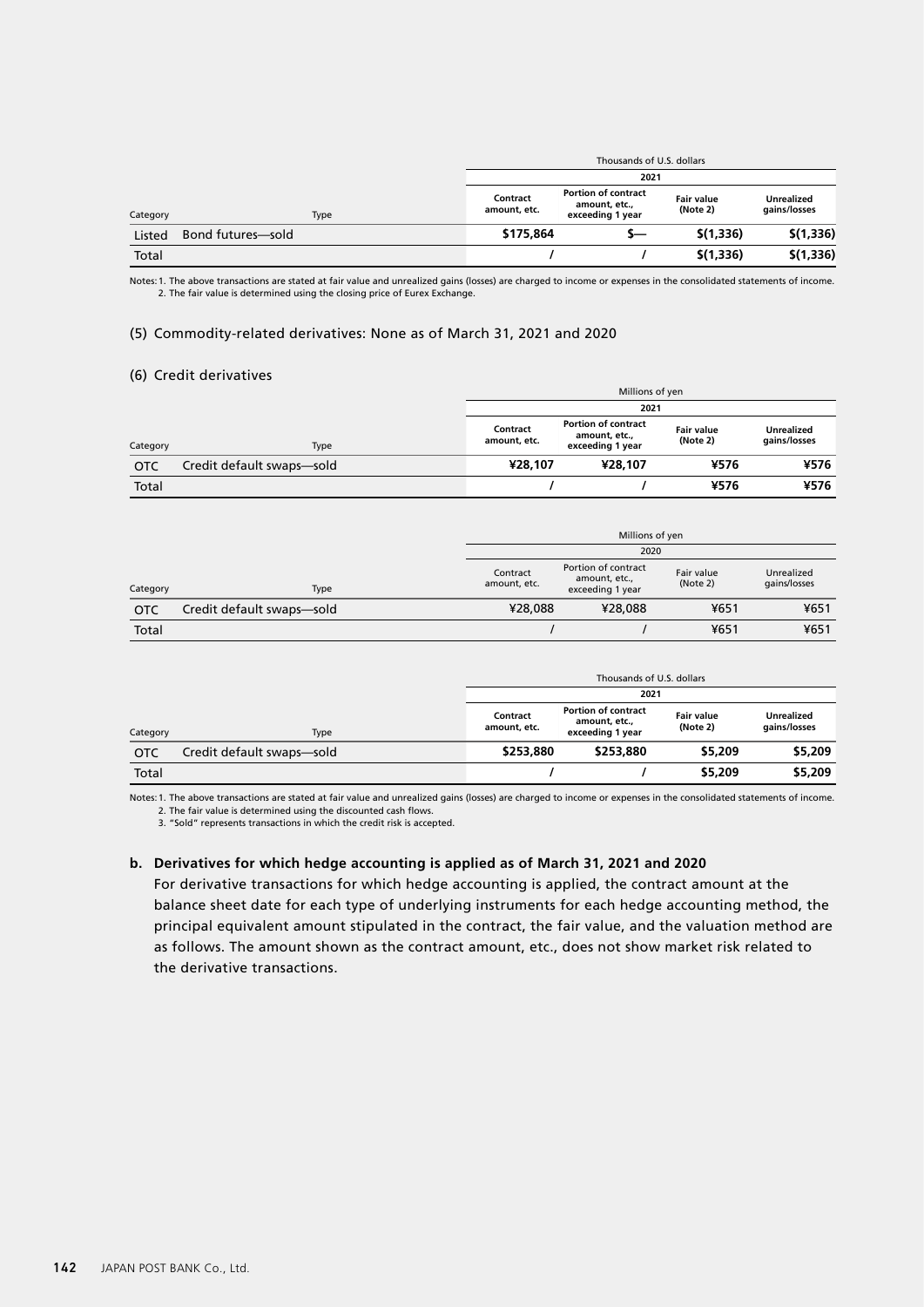#### (1) Interest rate-related derivatives

|                            |                                                                                                                                                                     |                                                                           |                          | Millions of yen                                                                     |                               |
|----------------------------|---------------------------------------------------------------------------------------------------------------------------------------------------------------------|---------------------------------------------------------------------------|--------------------------|-------------------------------------------------------------------------------------|-------------------------------|
|                            |                                                                                                                                                                     |                                                                           |                          | 2021                                                                                |                               |
| Hedge accounting<br>method | Type                                                                                                                                                                | Primary hedged instrument                                                 | Contract<br>amount, etc. | <b>Portion of contract</b><br>amount, etc.,<br>exceeding 1 year                     | <b>Fair value</b><br>(Note 2) |
|                            | Standard treatment Interest rate swap transactions: Available-for-sale securities<br>Pay floating swaps, receive<br>fixed swaps                                     | (Japanese government bonds<br>and foreign securities),                    | ¥3,400,000               | ¥3,400,000                                                                          | ¥ 40.662                      |
|                            | Interest rate swap transactions:<br>Pay fixed swaps, receive<br>floating swaps                                                                                      | <b>Deposits</b>                                                           | 4,736,647                | 3,574,948                                                                           | (233, 971)                    |
| Total                      |                                                                                                                                                                     |                                                                           | $\prime$                 | I                                                                                   | $*(193,308)$                  |
| Hedge accounting<br>method | Type                                                                                                                                                                | Primary hedged instrument                                                 | Contract<br>amount, etc. | Millions of yen<br>2020<br>Portion of contract<br>amount, etc.,<br>exceeding 1 year | Fair value<br>(Note 2)        |
|                            | Standard treatment Interest rate swap transactions: Available-for-sale securities<br>Pay floating swaps, receive<br>fixed swaps                                     | (Japanese government bonds<br>and foreign securities),                    | ¥3,400,000               | ¥3,400,000                                                                          | ¥ 59,751                      |
|                            | Interest rate swap transactions:<br>Pay fixed swaps, receive<br>floating swaps                                                                                      | <b>Deposits</b>                                                           | 5,513,409                | 4,894,995                                                                           | (525, 138)                    |
| Total                      |                                                                                                                                                                     |                                                                           | $\prime$                 | $\prime$                                                                            | $*(465,386)$                  |
|                            |                                                                                                                                                                     |                                                                           | Contract                 | Thousands of U.S. dollars<br>2021<br><b>Portion of contract</b>                     | <b>Fair value</b>             |
| Hedge accounting<br>method | Type                                                                                                                                                                | Primary hedged instrument                                                 | amount, etc.             | amount, etc.,<br>exceeding 1 year                                                   | (Note 2)                      |
|                            | Standard treatment Interest rate swap transactions: Available-for-sale securities<br>Pay floating swaps, receive<br>fixed swaps<br>Interest rate swap transactions: | (Japanese government bonds<br>and foreign securities),<br><b>Deposits</b> | \$30,710,866             | \$30,710,866 \$                                                                     | 367,292                       |
|                            | Pay fixed swaps, receive<br>floating swaps                                                                                                                          |                                                                           | 42,784,277               | 32,291,103                                                                          | (2, 113, 372)                 |
| Total                      |                                                                                                                                                                     |                                                                           | $\prime$                 |                                                                                     | \$(1,746,080)                 |

Notes:1. The deferred hedge accounting method is applied as the hedge accounting method for interest rate risks arising from financial assets and liabilities. 2. The fair value is determined using the discounted cash flows.

#### (2) Currency-related derivatives

|                                                 |                                            |                                                       | Millions of yen          |                                                                 |                               |
|-------------------------------------------------|--------------------------------------------|-------------------------------------------------------|--------------------------|-----------------------------------------------------------------|-------------------------------|
|                                                 |                                            |                                                       |                          | 2021                                                            |                               |
| Hedge accounting<br>method                      | Type                                       | Primary hedged instrument                             | Contract<br>amount, etc. | <b>Portion of contract</b><br>amount, etc.,<br>exceeding 1 year | <b>Fair value</b><br>(Note 2) |
| Standard treatment                              | Currency swap                              | Available-for-sale securities<br>(Foreign securities) | ¥8,073,418               | ¥7,167,516                                                      | $*(409,961)$                  |
| Accounting method for                           | Currency swap                              | Available-for-sale securities                         | 911.908                  | 532,259                                                         | (39,259)                      |
| recognizing gains and<br>losses on hedged items | Foreign exchange forward<br>contracts-sold | (Foreign securities)                                  | 3,096,033                |                                                                 | (142, 741)                    |
| Total                                           |                                            |                                                       |                          |                                                                 | $*(591, 962)$                 |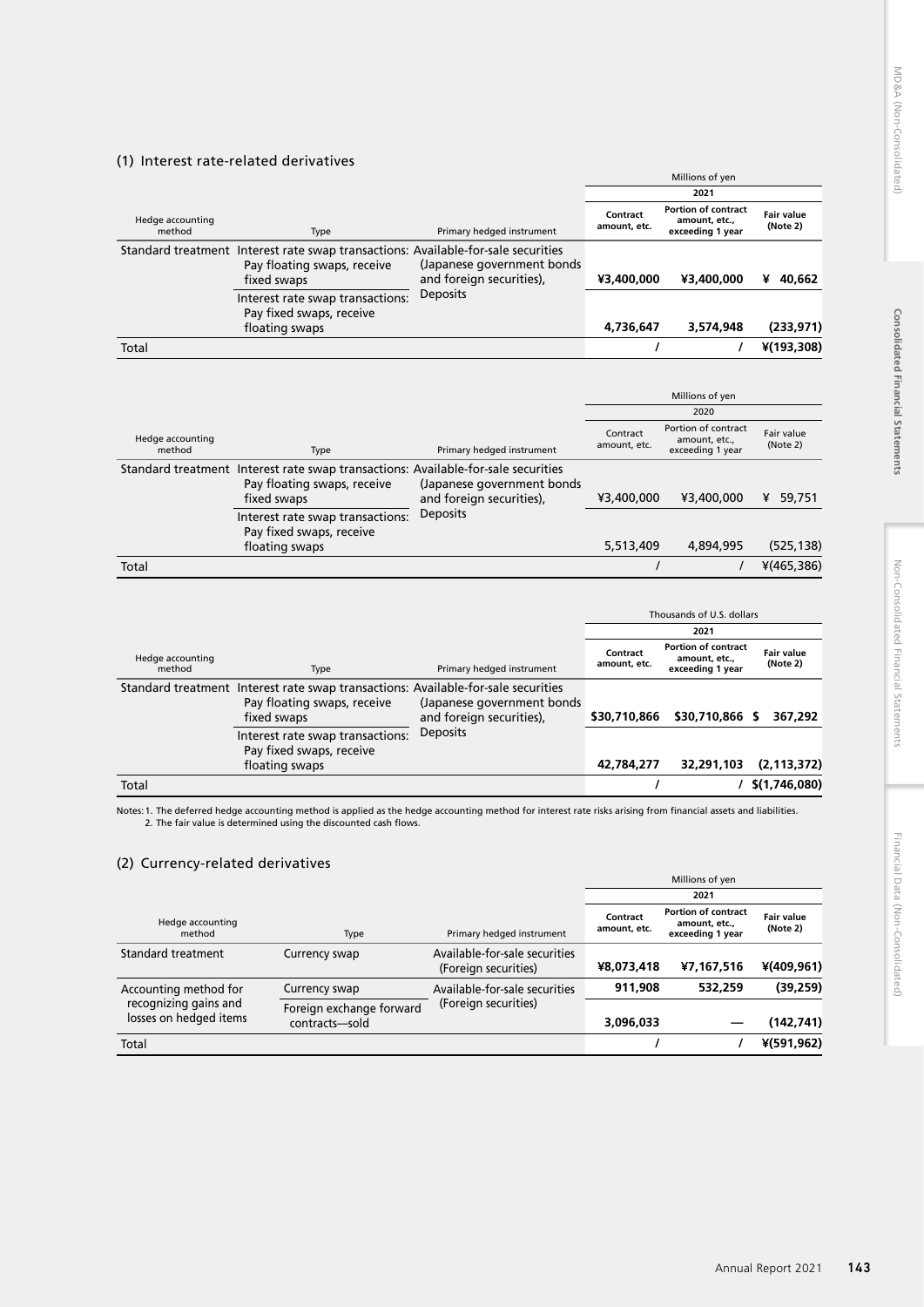|                                                 |                                            |                                                       |                          | Millions of yen                                          |                        |
|-------------------------------------------------|--------------------------------------------|-------------------------------------------------------|--------------------------|----------------------------------------------------------|------------------------|
|                                                 |                                            |                                                       |                          | 2020                                                     |                        |
| Hedge accounting<br>method                      | Type                                       | Primary hedged instrument                             | Contract<br>amount, etc. | Portion of contract<br>amount, etc.,<br>exceeding 1 year | Fair value<br>(Note 2) |
| Standard treatment                              | Currency swap                              | Available-for-sale securities<br>(Foreign securities) | ¥7,426,920               | ¥6,585,868                                               | $*(80, 233)$           |
| Accounting method for                           | Currency swap                              | Available-for-sale securities                         | 411,296                  | 411,296                                                  | (5,989)                |
| recognizing gains and<br>losses on hedged items | Foreign exchange forward<br>contracts-sold | (Foreign securities)                                  | 2,722,207                |                                                          | 9,509                  |
| Total                                           |                                            |                                                       |                          |                                                          | $*(76, 713)$           |

|                                                 |                                            |                                                       | Thousands of U.S. dollars |                                                                 |                               |
|-------------------------------------------------|--------------------------------------------|-------------------------------------------------------|---------------------------|-----------------------------------------------------------------|-------------------------------|
|                                                 |                                            |                                                       |                           | 2021                                                            |                               |
| Hedge accounting<br>method                      | Type                                       | Primary hedged instrument                             | Contract<br>amount, etc.  | <b>Portion of contract</b><br>amount, etc.,<br>exceeding 1 year | <b>Fair value</b><br>(Note 2) |
| Standard treatment                              | Currency swap                              | Available-for-sale securities<br>(Foreign securities) | \$72,924,022              |                                                                 | \$64,741,368 \$(3,703,021)    |
| Accounting method for                           | Currency swap                              | Available-for-sale securities<br>(Foreign securities) | 8,236,908                 | 4,807,693                                                       | (354, 616)                    |
| recognizing gains and<br>losses on hedged items | Foreign exchange forward<br>contracts-sold |                                                       | 27,965,253                |                                                                 | (1,289,329)                   |
| Total                                           |                                            |                                                       |                           |                                                                 | $/$ \$(5,346,967)             |

Notes:1. The deferred hedge accounting method is primarily used to hedge the risk from market exchange rate fluctuations for foreign currency-denominated securities.

2. The fair value is determined using the discounted cash flows.

(3) Equity-related derivatives: None as of March 31, 2021 and 2020

(4) Bond-related derivatives: None as of March 31, 2021 and 2020

#### **25. Loans**

There were no loans to bankrupt borrowers, past-due loans for three months or more, and restructured loans as of March 31, 2021 and 2020.

Loans to bankrupt borrowers refer to loans for which accrued interest is not recognized upon determination that collection or repayment of principal or interest is unlikely due to a delay in payment of principal or interest over a considerable period or for some other reasons (excluding the portion written down, hereinafter "non-accrual loans") which satisfy the conditions stipulated in Article 96, Paragraph 1, Item 3, (a) through (e) of the Order for Enforcement of the Corporation Tax Act (Cabinet Order No. 97 of 1965) or Item 4 of the same Paragraph.

Past-due loans for three months or more refer to loans with principal or interest unpaid for three months or more after the day following the due date, excluding loans to bankrupt borrowers and nonaccrual delinquent loans.

Restructured loans refer to loans of which terms and conditions have been amended in favor of the borrowers, such as by a reduction of the original interest rate, deferral of interest payments, extension of principal repayments or debt forgiveness, with the objective of restructuring businesses of the borrowers or supporting them, excluding the loans to bankrupt borrowers, non-accrual delinquent loans and past-due loans for three months or more.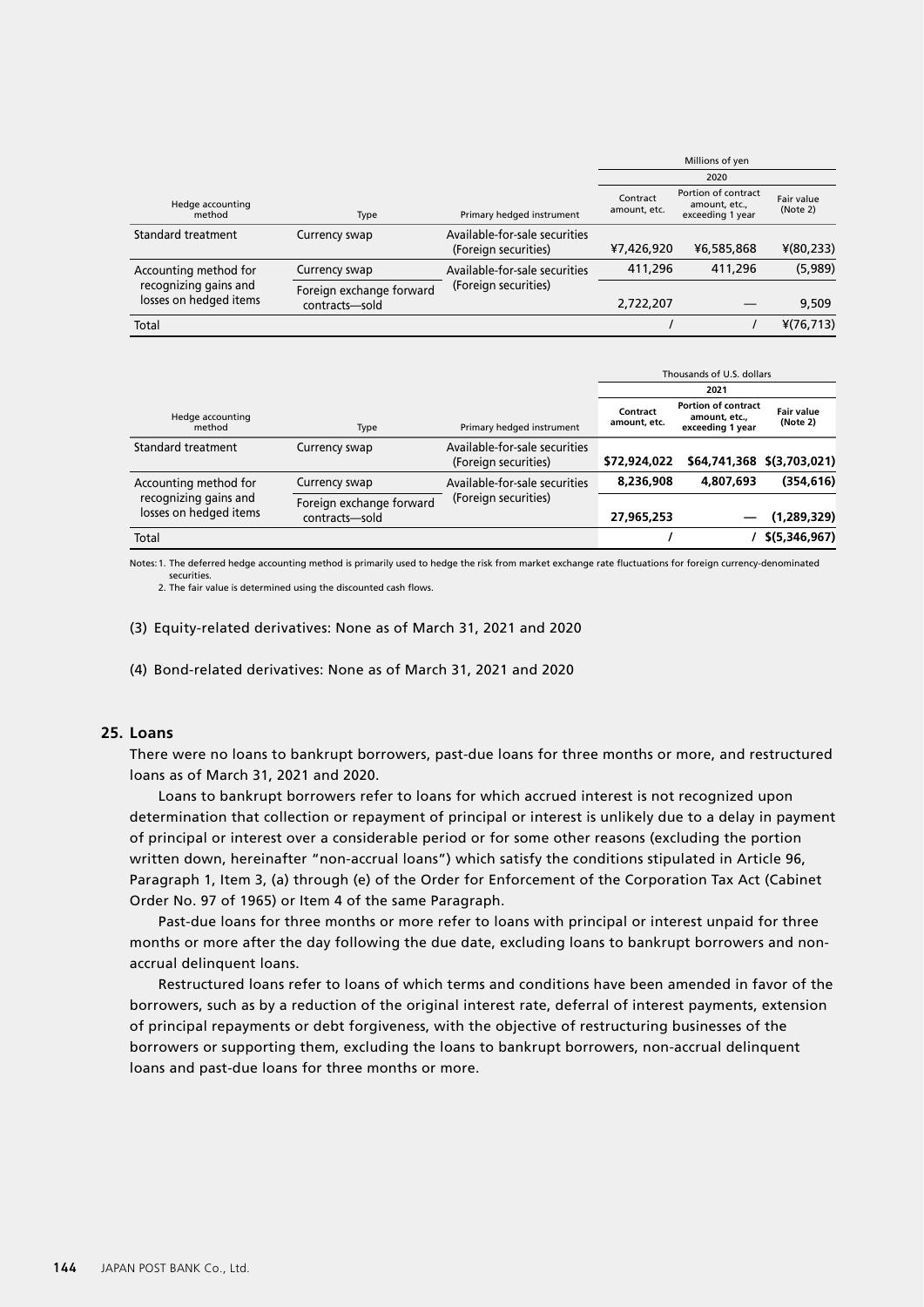There were no loans to non-accrual delinquent loans as of March 31, 2021. Non-accrual delinquent loans, before reserved, were ¥0 million as of March 31, 2020. Non-accrual delinquent loans refer to non-accrual loans other than the loans to bankrupt borrowers and the loans for which interest payments are deferred with the objective of restructuring businesses of the borrowers or supporting them.

There were no loans to bankrupt borrowers, non-accrual delinquent loans, past-due loans for three months or more, and restructured loans as of March 31, 2021. The total amount of loans to bankrupt borrowers, non-accrual delinquent loans, past-due loans for three months or more, and restructured loans were, before reserved, ¥0 million as of March 31, 2020.

Contracts of overdraft facilities and loan commitments are contracts with customers to lend funds up to a certain limit agreed in advance. The Group will make the loans upon the request of an obligor to draw down funds under such loan agreements, unless any terms or conditions stipulated in the relevant loan agreement are violated.

The amount of unused commitment balance relating to these loan agreements as of March 31, 2021 and 2020 were as follows:

|         | Thousands of<br>U.S. dollars |                            |
|---------|------------------------------|----------------------------|
| 2021    | 2020                         | 2021                       |
| ¥68.149 | ¥49,700                      | \$615,568                  |
|         |                              | \$320.657                  |
|         | ¥35,500                      | Millions of yen<br>¥20,000 |

In many cases, the term of the agreement runs its course without the loan ever being drawn down. Therefore, the unused amount will not necessarily affect future cash flows of the Group. Conditions are included in certain loan agreements that allow the Group to decline the request for a loan draw-down when there is due cause to do so, such as when there is a change in financial condition or when it is necessary to protect the Group's credit. At the inception of contracts, the Group has the obligor pledge collateral to the Group in the form of real estate, securities, etc., if considered to be necessary. Subsequently, the Group reviews the obligor's financial condition in accordance with the Group's established internal procedures and takes necessary measures to protect the Group's credit.

#### **26. Retirement Benefits**

An outline of employees' retirement benefits as of March 31, 2021 and 2020 was as follows:

#### **a. Outline of employees' retirement benefit plans adopted by the Group**

The Group has a lump-sum retirement payment plan for employees based on its retirement benefit rule.

In addition, started from October 1, 2015, the new retirement pension plan has been applied to the Bank. The plan is based on the "Act for Partial Amendment of the Act on National Public Officers' Retirement Allowance, etc., for the Purpose of Review over the Levels of the Retirement Benefits for National Public Officers (Act No. 96 of 2012)," which was introduced as a new pension system to replace the discontinued occupational portion (third-tier portion) of the mutual pension.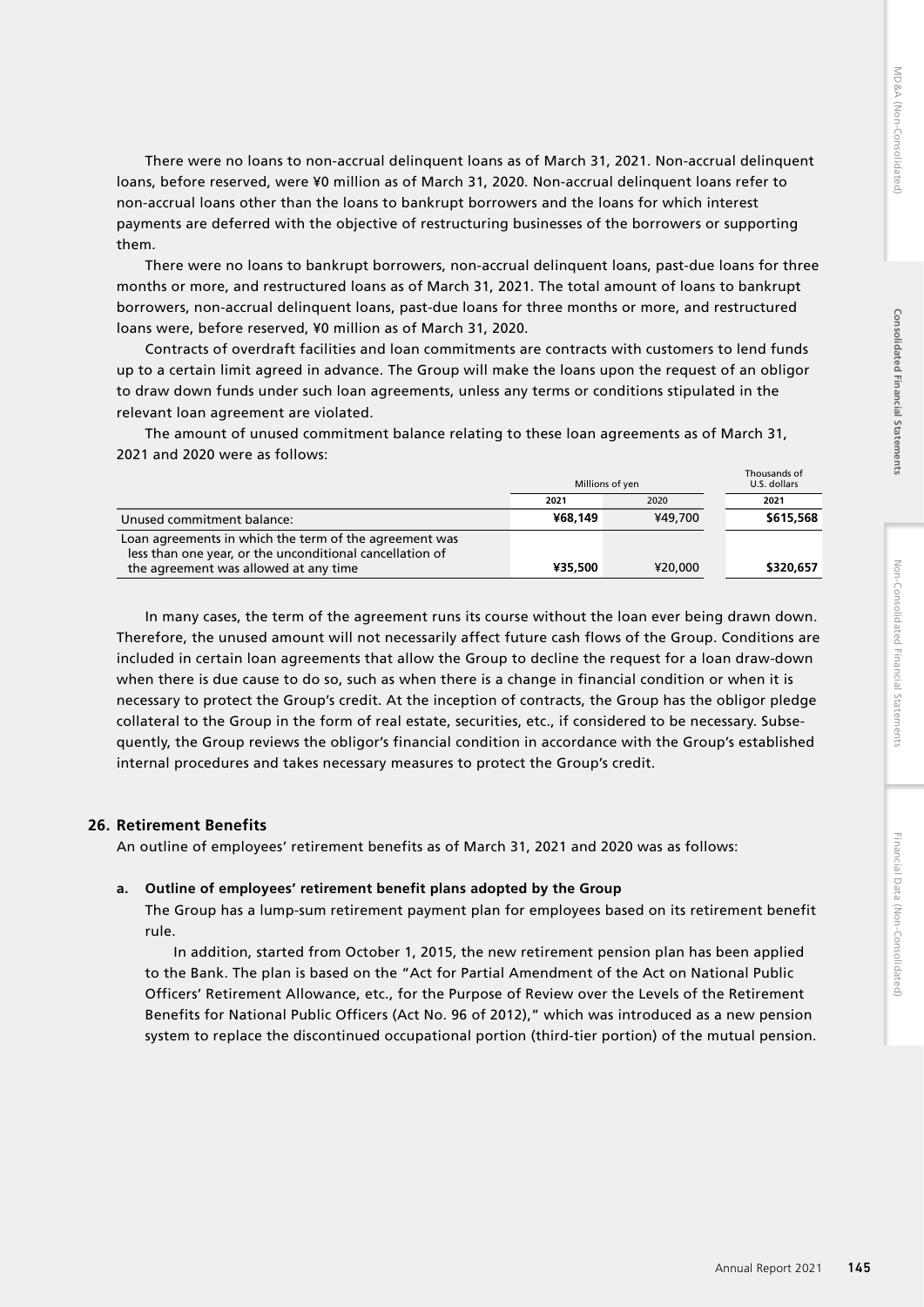#### **b. Defined-benefit plan**

(1) Reconciliations of the projected benefit obligation at the beginning and the end of the fiscal years

|                                                                  | Millions of yen | Thousands of<br>U.S. dollars |             |
|------------------------------------------------------------------|-----------------|------------------------------|-------------|
|                                                                  | 2021            | 2020                         | 2021        |
| Projected benefit obligation at the beginning of the fiscal year | ¥134,232        | ¥134,837                     | \$1,212,473 |
| Service cost                                                     | 6,851           | 7,113                        | 61,886      |
| Interest cost on projected benefit obligation                    | 935             | 943                          | 8,449       |
| Net actuarial (gains) losses arising during the fiscal year      | (351)           | 13                           | (3, 178)    |
| Retirement benefits paid                                         | (5, 443)        | (8, 512)                     | (49, 168)   |
| Prior service cost arising during the fiscal year                | (2, 542)        |                              | (22, 962)   |
| Other                                                            | (139)           | (163)                        | (1, 258)    |
| Projected benefit obligation at the end of the fiscal year       | ¥133,542        | ¥134,232                     | \$1,206,241 |

Note: Since the Group revised the lump-sum retirement payment plan due to the extension of the retirement age from 60 to 65, prior service cost was incurred for the fiscal year ended March 31, 2021.

#### (2) Reconciliations of the projected benefit obligation at the end of the fiscal years and the liability for retirement benefits recorded on the consolidated balance sheets

|                                                                                     | Millions of yen |          | Thousands of<br>U.S. dollars |
|-------------------------------------------------------------------------------------|-----------------|----------|------------------------------|
|                                                                                     | 2021            | 2020     | 2021                         |
| Unfunded projected benefit obligation                                               | ¥133,542        | ¥134,232 | \$1,206,241                  |
| The liability for retirement benefits recorded on the consolidated<br>balance sheet | ¥133,542        | ¥134,232 | \$1,206,241                  |

#### (3) Total retirement benefit costs and components

|                                                                    | Millions of yen |           | Thousands of<br>U.S. dollars |  |
|--------------------------------------------------------------------|-----------------|-----------|------------------------------|--|
|                                                                    | 2021            | 2020      | 2021                         |  |
| Service cost                                                       | ¥ 6,851         | ¥ $7.113$ | \$61,886                     |  |
| Interest cost on projected benefit obligation                      | 935             | 943       | 8,449                        |  |
| Amortization of net actuarial (gains) losses                       | (761)           | (782)     | (6, 875)                     |  |
| Amortization of prior service cost                                 | (1,330)         | (1, 161)  | (12,019)                     |  |
| Other                                                              | 32              | 77        | 297                          |  |
| Total retirement benefit costs related to the defined-benefit plan | ¥ 5,727         | ¥ $6.191$ | \$51,738                     |  |

#### (4) Adjustments for retirement benefits (before tax effect)

|                              | Millions of yen |            | Thousands of<br>U.S. dollars |
|------------------------------|-----------------|------------|------------------------------|
|                              | 2021            | 2020       | 2021                         |
| Prior service cost           | ¥1,211          | ¥(1,161)   | \$10,943                     |
| Net actuarial (gains) losses | (409)           | (795)      | (3,696)                      |
| Total                        | ¥ 802           | $*(1,956)$ | \$7,246                      |

#### (5) Accumulated adjustments for retirement benefits (before tax effect)

|                                           | Millions of yen |        | Thousands of<br>U.S. dollars |
|-------------------------------------------|-----------------|--------|------------------------------|
|                                           | 2021            | 2020   | 2021                         |
| Unrecognized prior service cost           | ¥6.920          | ¥5,709 | \$62,513                     |
| Unrecognized net actuarial gains (losses) | 1.277           | 1,686  | 11,540                       |
| Total                                     | ¥8,198          | ¥7,396 | \$74,053                     |

#### (6) The major assumptions used in the calculation of projected benefit obligation

|                  | 2021                                                  | 2020 |
|------------------|-------------------------------------------------------|------|
| Discount<br>rate | 70/<br>"∕o<br>$\mathbf{u} \cdot \mathbf{v}$<br>$\sim$ | 0.7% |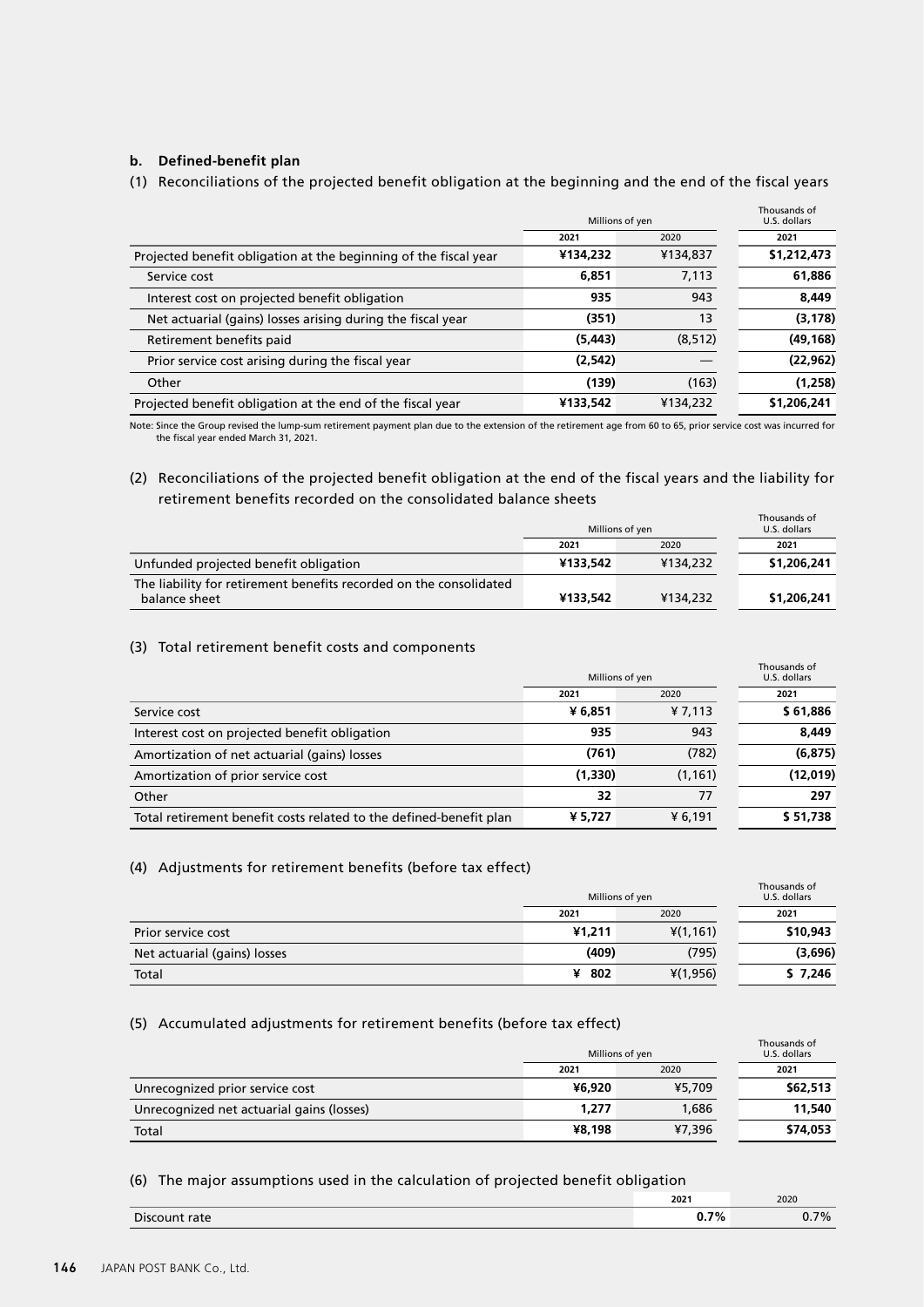#### **27. Deferred Tax Assets/Liabilities**

Income taxes, which consist of corporation, inhabitants', and enterprise taxes, are calculated based on taxable income.

#### **a. The tax effects of significant temporary differences that resulted in deferred tax assets and liabilities as of March 31, 2021 and 2020 were as follows:**

|                                                       | Millions of yen   |                     | Thousands of<br>U.S. dollars |  |
|-------------------------------------------------------|-------------------|---------------------|------------------------------|--|
|                                                       | 2021              | 2020                | 2021                         |  |
| Deferred tax assets:                                  |                   |                     |                              |  |
| Reserve for possible loan losses                      | ¥<br>$\mathbf{0}$ | $\overline{7}$<br>¥ | \$<br>3                      |  |
| Liability for retirement benefits                     | 40,900            | 41,108              | 369,441                      |  |
| Accrued enterprise taxes                              | 5,036             | 3,228               | 45,491                       |  |
| Net deferred losses on hedges                         | 167,565           | 144,765             | 1,513,557                    |  |
| Reserve for reimbursement of deposits                 | 22,610            | 24,599              | 204,229                      |  |
| Depreciation                                          | 7,762             | 8,775               | 70,113                       |  |
| Unrealized losses of money held in trust              | 3,123             | 1,680               | 28,214                       |  |
| Other                                                 | 32,076            | 22,429              | 289,735                      |  |
| Subtotal deferred tax assets                          | 279,076           | 246,593             | 2,520,785                    |  |
| Valuation allowance                                   | (21)              | (20)                | (194)                        |  |
| Total deferred tax assets                             | 279,054           | 246,572             | 2,520,590                    |  |
| Deferred tax liabilities:                             |                   |                     |                              |  |
| Net unrealized gains on available-for-sale securities | (1,098,729)       | (113, 393)          | (9,924,394)                  |  |
| Other                                                 | (6, 411)          | (7,709)             | (57, 908)                    |  |
| Total deferred tax liabilities                        | (1, 105, 140)     | (121, 103)          | (9,982,302)                  |  |
| Net deferred tax assets (liabilities)                 | (826,086)<br>¥    | ¥125,468            | \$(7,461,711)                |  |

#### **b. The reconciliation of the effective statutory tax rate of the Group to the effective income tax rate for the fiscal years ended March 31, 2021 and 2020 was as follows:**

|                                                       | 2021   | 2020   |
|-------------------------------------------------------|--------|--------|
| Effective statutory tax rate                          | 30.62% | 30.62% |
| Adjustments for:                                      |        |        |
| Permanent differences (e.g., Entertainment expenses)  | 0.00   | 0.00   |
| Permanent differences (e.g., Cash dividends received) | (0.80) | (0.92) |
| Per capita inhabitants' taxes, etc.                   | 0.07   | 0.07   |
| Income tax credit                                     | (2.28) | (2.45) |
| Other                                                 | 1.20   | 0.58   |
| Effective income tax rate                             | 28.81% | 27.91% |

#### **28. Segment Information**

Segment information is omitted since the Group comprises of only one segment, which is defined as banking service.

#### **Related Information**

#### **a. Information about services**

Information about services is omitted since income from securities investment accounted for more than 90% of the total income in the consolidated statement of income for the fiscal years ended March 31, 2021 and 2020.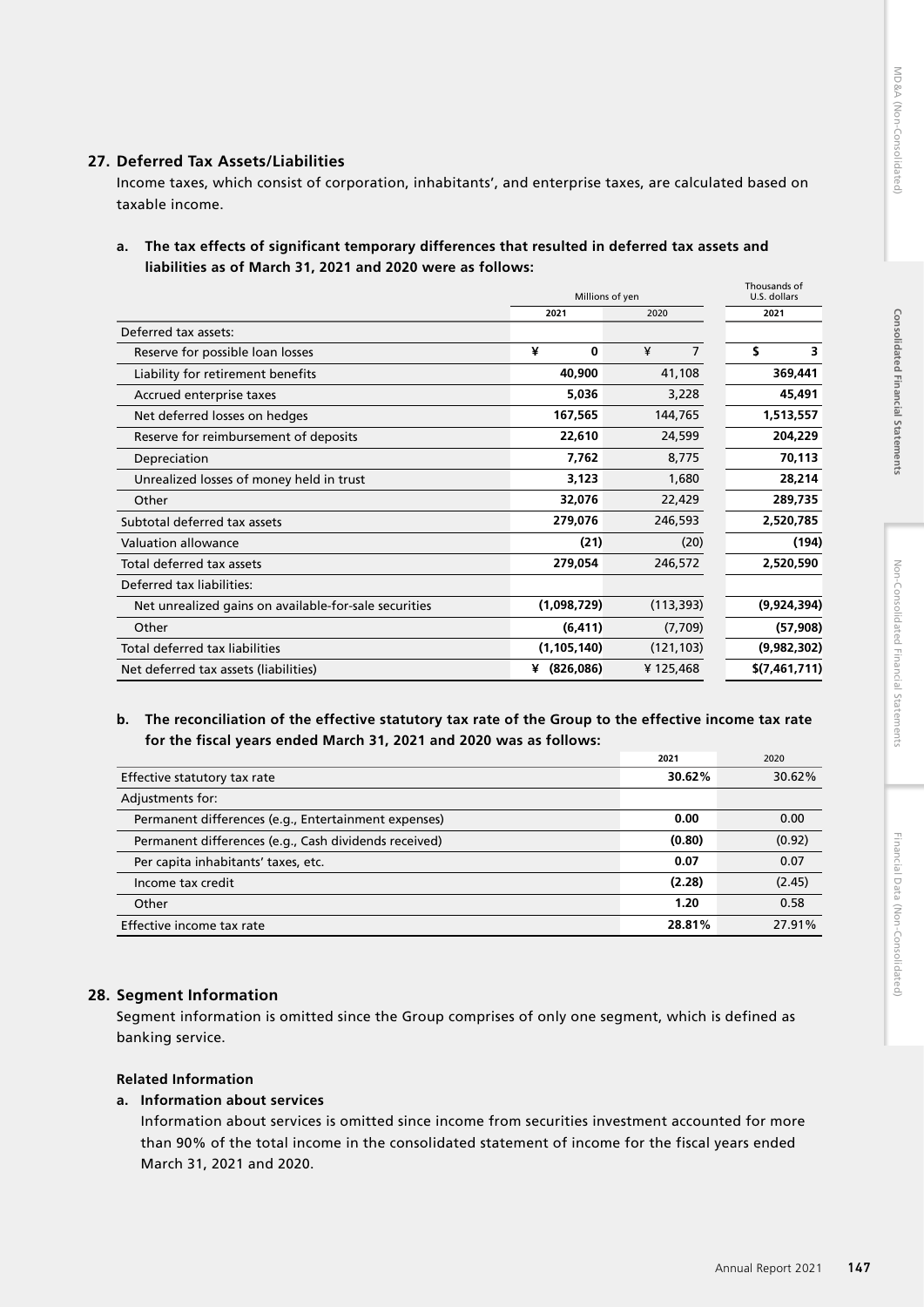#### **b. Information about geographical areas**

#### (1) Income

Information about income by geographical area is omitted as income from external customers in Japan accounted for more than 90% of the total income in the consolidated statements of income for the fiscal years ended March 31, 2021 and 2020.

#### (2) Tangible fixed assets

Information about tangible fixed assets by geographical areas is omitted as related assets located in Japan accounted for more than 90% of the tangible fixed assets in the consolidated balance sheets as of March 31, 2021 and 2020.

#### **c. Information about major customers**

Information about major customers is omitted as there was no single external customer that accounted for 10% or more of the total income in the consolidated statements of income for the fiscal years ended March 31, 2021 and 2020.

#### **Information about losses on impairment of fixed assets by reported segments**

The related information is omitted as the Group comprises of only one segment, which is defined as banking service.

#### **Information about amortization of goodwill and unamortized balance by reported segments** None

#### **Information about recognized gain on negative goodwill by reported segments**

None for the fiscal year ended March 31, 2021

The related information is omitted as the Group comprises of only one segment, which is defined as banking service, for the fiscal year ended March 31, 2020.

#### **29. Related Party Transactions**

#### **a. Transactions with related parties**

Transactions between the Group and related parties for the fiscal years ended March 31, 2021 and 2020 were as follows:

(1) Transactions between the Group and the parent company, or major corporate shareholders:

| Ownership of voting rights held                      | 89.00% of the Bank's shares (Direct)                                                                                                               |                                       |  |
|------------------------------------------------------|----------------------------------------------------------------------------------------------------------------------------------------------------|---------------------------------------|--|
| Capital                                              | ¥3,500,000 million (\$31,614,126 thousand)                                                                                                         |                                       |  |
| Nature of transactions                               | <b>Management of JAPAN POST GROUP</b><br>Concurrent holding of positions by executive management directors<br>Contract for using IT system service |                                       |  |
| Details of transactions                              | Payment of brand royalty fees*                                                                                                                     | Payment of IT system service charge** |  |
| <b>Transaction amount</b>                            | ¥4,210 million (\$38,027 thousand)                                                                                                                 | ¥8,372 million (\$75,626 thousand)    |  |
| Account                                              | <b>Other liabilities</b>                                                                                                                           | <b>Other liabilities</b>              |  |
| Outstanding balance at<br>the end of the fiscal year | ¥385 million<br>$($ \$3,485 thousand $)$                                                                                                           | ¥1,616 million<br>(\$14,598 thousand) |  |

#### For the fiscal year ended March 31, 2021 JAPAN POST HOLDINGS Co., Ltd. (Parent company)

Transaction conditions and policies on determining transaction conditions, etc.

\*The Bank belongs to JAPAN POST GROUP and receives benefits from the brand value of JAPAN POST GROUP that reflects the Bank's performance, and pays brand royalty fees calculated at a certain rate of the average deposit balance for the previous fiscal year, which is considered as the representative performance metric.

\*\*Payment is made for IT system service within JAPAN POST GROUP at rates determined based on arm's length principle.

Note: Transaction amount is exclusive of consumption taxes. Year-end balance includes consumption taxes.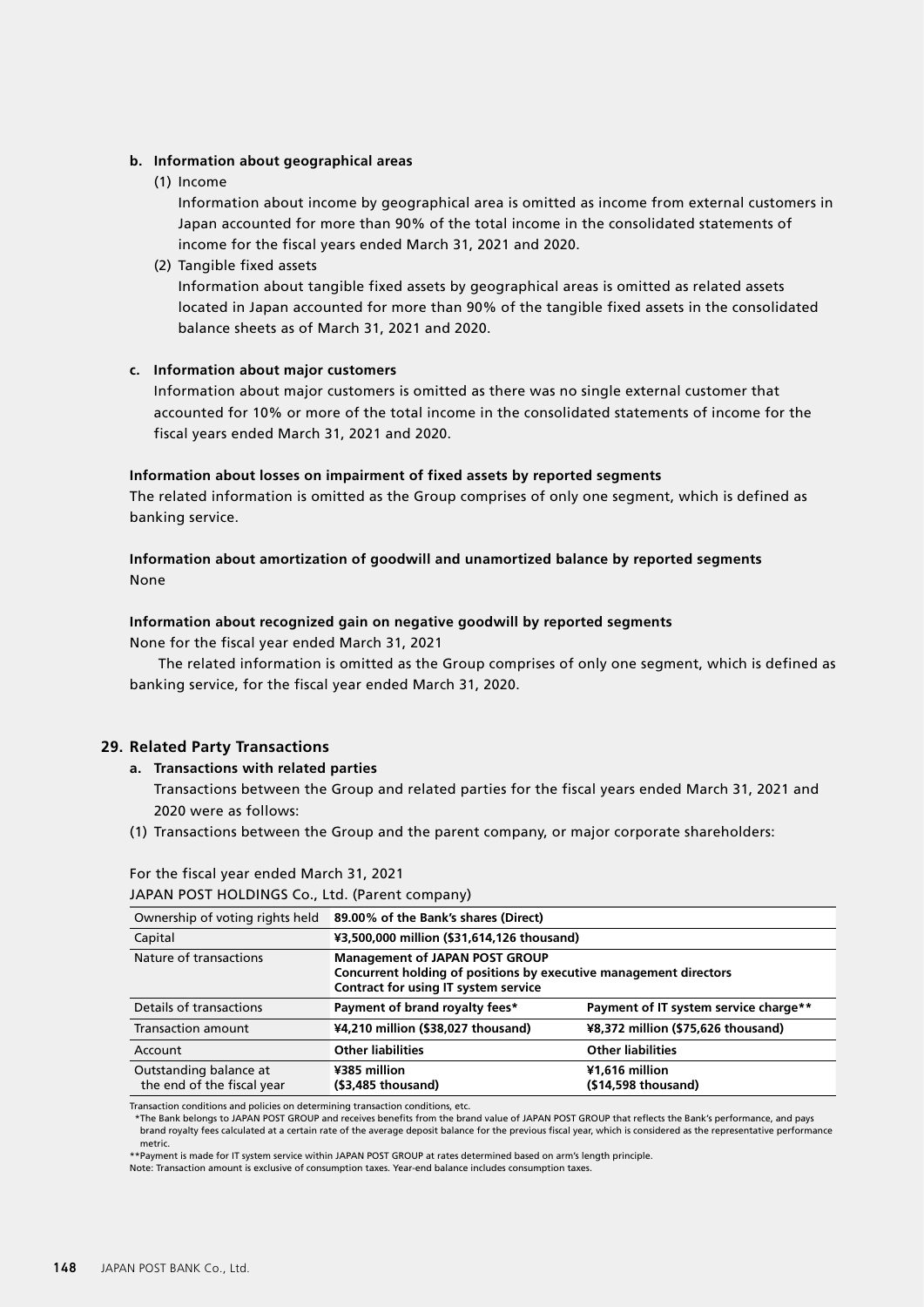# Financial Data (Non-Consolidated)

#### For the fiscal year ended March 31, 2020

#### JAPAN POST HOLDINGS Co., Ltd. (Parent company)

| Ownership of voting rights held                      | 89.00% of the Bank's shares (Direct)                                                                                                        |                                       |  |
|------------------------------------------------------|---------------------------------------------------------------------------------------------------------------------------------------------|---------------------------------------|--|
| Capital                                              | ¥3,500,000 million                                                                                                                          |                                       |  |
| Nature of transactions                               | Management of JAPAN POST GROUP<br>Concurrent holding of positions by executive management directors<br>Contract for using IT system service |                                       |  |
| Details of transactions                              | Payment of brand royalty fees*                                                                                                              | Payment of IT system service charge** |  |
| <b>Transaction amount</b>                            | ¥4,169 million                                                                                                                              | ¥2,002 million                        |  |
| Account                                              | <b>Other liabilities</b>                                                                                                                    | <b>Other liabilities</b>              |  |
| Outstanding balance at<br>the end of the fiscal year | ¥382 million                                                                                                                                | ¥454 million                          |  |

Transaction conditions and policies on determining transaction conditions, etc.

\*The Bank belongs to JAPAN POST GROUP and receives benefits from the brand value of JAPAN POST GROUP that reflects the Bank's performance, and pays brand royalty fees calculated at a certain rate of the average deposit balance for the previous fiscal year, which is considered as the representative performance metric.

\*\*Payment is made for IT system service within JAPAN POST GROUP at rates determined based on arm's length principle.

Note: Transaction amount is exclusive of consumption taxes. Year-end balance includes consumption taxes.

#### (2) Transactions between the Group and unconsolidated subsidiaries or affiliates: None for the fiscal years ended March 31, 2021 and 2020

(3) Transactions between the Group and companies with the same parent or subsidiaries of the Group's affiliates:

#### For the fiscal year ended March 31, 2021

JAPAN POST Co., Ltd. (Subsidiary of parent company)

| Ownership of voting rights held                      | . Nil                                                                                                                                                                                               |                                                                 |                                        |                                                             |                                 |
|------------------------------------------------------|-----------------------------------------------------------------------------------------------------------------------------------------------------------------------------------------------------|-----------------------------------------------------------------|----------------------------------------|-------------------------------------------------------------|---------------------------------|
| Capital                                              | ¥400,000 million (\$3,613,043 thousand)                                                                                                                                                             |                                                                 |                                        |                                                             |                                 |
| Nature of transactions                               | Concurrent holding of positions by executive management directors, Commissions on bank agency services, etc.,<br>Bank counter services agreement and Consignment contracts for logistics operations |                                                                 |                                        |                                                             |                                 |
| Details of transactions                              | <b>Payment of commis-</b><br>sions on bank agency<br>services, etc.*                                                                                                                                | Receipt and payment of funds related to bank<br>agency services |                                        | Payment of consignment fees for<br>logistics operations**** |                                 |
| Transaction amount                                   | ¥366,358 million<br>(\$3,309,170 thousand)                                                                                                                                                          | ¥962.904 million<br>(\$8,697,535 thousand)                      | $-***$                                 | ¥2.866 million<br>$(525,889$ thousand)                      |                                 |
| Account                                              | <b>Other liabilities</b>                                                                                                                                                                            | Other assets**                                                  | Other assets***                        | <b>Other liabilities</b>                                    | <b>Accrued expenses</b>         |
| Outstanding balance at<br>the end of the fiscal year | ¥36.516 million<br>(\$329,835 thousand)                                                                                                                                                             | ¥810,000 million<br>(\$7,316,412 thousand)                      | ¥10.279 million<br>(\$92,853 thousand) | ¥306 million<br>$(52,765$ thousand)                         | ¥50 million<br>(\$453 thousand) |

Transaction conditions and policies on determining transaction conditions, etc.

\*The figures are determined based on costs, etc., incurred in connection with commissions on bank agency services, etc.

\*\*The figures represent advance payments of funds necessary for delivery of deposits in bank agency services. The transaction amounts are presented on an average balance basis for the fiscal year ended March 31, 2021.

\*\*\*The figures represent the unsettled amount between the Bank and JAPAN POST Co., Ltd. in connection with receipt/payment operations with customers in bank agency services. Transaction amounts are not presented because, being settlement transactions, these amounts are substantial.

\*\*\*\*Payment is made for consigned operations, such as loading and unloading, storage, and delivery of articles at rates determined based on arm's length principle.

Notes:1. Transaction amount is exclusive of consumption taxes. Year-end balance includes consumption taxes.

2. In addition to the above transactions, pursuant to the Act on Organization for Postal Savings, Postal Life Insurance and Post Office Network, from the fiscal year ended March 31, 2020, of the costs necessary to maintain the post office network, the costs that are indispensable for securing the universal services (except for those incurred by JAPAN POST Co., Ltd.) are covered by the subsidy from the Organization for Postal Savings, Postal Life Insurance and Post Office Network granted to JAPAN POST Co., Ltd. The subsidy has been funded by contributions from the Bank and JAPAN POST INSURANCE Co., Ltd. The contribution made by the Bank for the fiscal year ended March 31, 2021 was ¥237,439 million (\$2,144,695 thousand).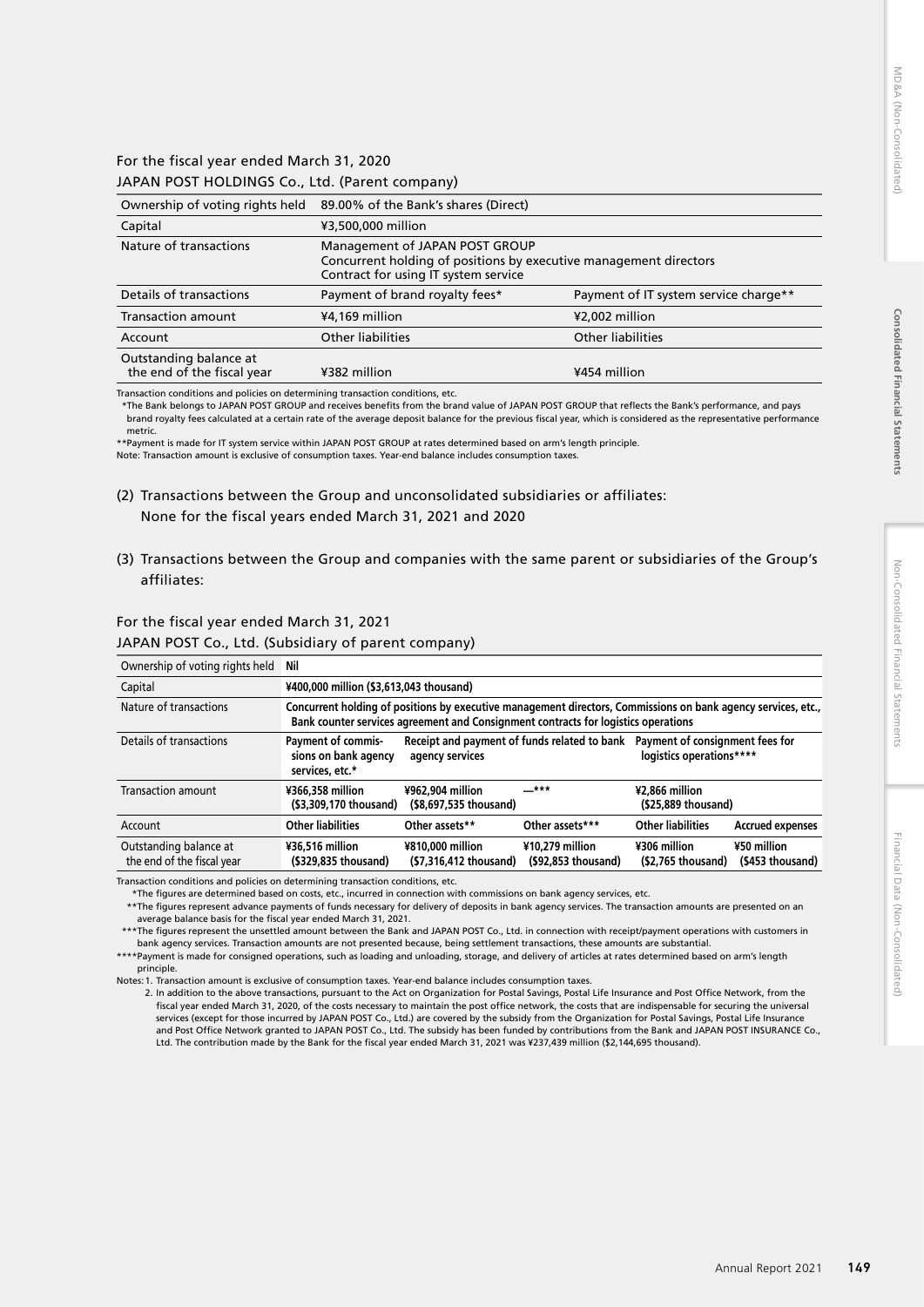| Japan Post Information Technology Co., Ltd. (Subsidiary of parent company) |
|----------------------------------------------------------------------------|
|----------------------------------------------------------------------------|

| Ownership of voting rights held                   | Nil                                                                                                              |
|---------------------------------------------------|------------------------------------------------------------------------------------------------------------------|
| Capital                                           | ¥3,150 million (\$28,452 thousand)                                                                               |
| Nature of transactions                            | Concurrent holding of positions by executive management directors<br><b>Contract for using IT system service</b> |
| Details of transactions                           | Payment of IT system service charge*                                                                             |
| <b>Transaction amount</b>                         | ¥9,945 million (\$89,829 thousand)                                                                               |
| Account                                           | <b>Accrued expenses</b>                                                                                          |
| Outstanding balance at the end of the fiscal year | ¥11 million (\$106 thousand)                                                                                     |

Transaction conditions and policies on determining transaction conditions, etc.

\*Payment is made for IT system service within JAPAN POST GROUP at rates determined based on arm's length principle.

Note: Transaction amount is exclusive of consumption taxes. Year-end balance includes consumption taxes.

#### For the fiscal year ended March 31, 2020

#### JAPAN POST Co., Ltd. (Subsidiary of parent company)

| Ownership of voting rights held                      | Nil                                                                                                                                                                                                 |                                                                 |                 |                                                             |                  |
|------------------------------------------------------|-----------------------------------------------------------------------------------------------------------------------------------------------------------------------------------------------------|-----------------------------------------------------------------|-----------------|-------------------------------------------------------------|------------------|
| Capital                                              | ¥400,000 million                                                                                                                                                                                    |                                                                 |                 |                                                             |                  |
| Nature of transactions                               | Concurrent holding of positions by executive management directors, Commissions on bank agency services, etc.,<br>Bank counter services agreement and Consignment contracts for logistics operations |                                                                 |                 |                                                             |                  |
| Details of transactions                              | Payment of commis-<br>sions on bank agency<br>services, etc.*                                                                                                                                       | Receipt and payment of funds related to bank<br>agency services |                 | Payment of consignment fees for<br>logistics operations**** |                  |
| Transaction amount                                   | ¥369,716 million                                                                                                                                                                                    | ¥868,934 million                                                | $***$           | ¥3,156 million                                              |                  |
| Account                                              | Other liabilities                                                                                                                                                                                   | Other assets**                                                  | Other assets*** | Other liabilities                                           | Accrued expenses |
| Outstanding balance at<br>the end of the fiscal year | ¥34,555 million                                                                                                                                                                                     | ¥810,000 million                                                | ¥3,160 million  | ¥315 million                                                | ¥89 million      |

Transaction conditions and policies on determining transaction conditions, etc.

\*The figures are determined based on costs, etc., incurred in connection with commissions on bank agency services, etc.

\*\*The figures represent advance payments of funds necessary for delivery of deposits in bank agency services. The transaction amounts are presented on an average balance basis for the fiscal year ended March 31, 2020.

\*\*\*The figures represent the unsettled amount between the Bank and JAPAN POST Co., Ltd. in connection with receipt/payment operations with customers in bank agency services. Transaction amounts are not presented because, being settlement transactions, these amounts are substantial.

\*\*\*\*Payment is made for consigned operations, such as loading and unloading, storage, and delivery of articles at rates determined based on arm's length principle.

Notes:1. Transaction amount is exclusive of consumption taxes. Year-end balance includes consumption taxes.

2. In addition to the above transactions, pursuant to the Act on Organization for Postal Savings, Postal Life Insurance and Post Office Network, from the fiscal year ended March 31, 2020, of the costs necessary to maintain the post office network, the costs that are indispensable for securing the universal services (except for those incurred by JAPAN POST Co., Ltd.) are covered by the subsidy from the Organization for Postal Savings, Postal Life Insurance and Post Office Network granted to JAPAN POST Co., Ltd. The subsidy has been funded by contributions from the Bank and JAPAN POST INSURANCE Co., Ltd. The contribution made by the Bank for the fiscal year ended March 31, 2020 was ¥237,820 million.

#### Japan Post Information Technology Co., Ltd. (Subsidiary of parent company)

| Ownership of voting rights held                   | Nil                                                                                                       |
|---------------------------------------------------|-----------------------------------------------------------------------------------------------------------|
| Capital                                           | ¥3,150 million                                                                                            |
| Nature of transactions                            | Concurrent holding of positions by executive management directors<br>Contract for using IT system service |
| Details of transactions                           | Payment of IT system service charge*                                                                      |
| <b>Transaction amount</b>                         | ¥16,814 million                                                                                           |
| Account                                           | <b>Accrued expenses</b>                                                                                   |
| Outstanding balance at the end of the fiscal year | ¥1,241 million                                                                                            |

Transaction conditions and policies on determining transaction conditions, etc.

\*Payment is made for IT system service within JAPAN POST GROUP at rates determined based on arm's length principle.

Note: Transaction amount is exclusive of consumption taxes. Year-end balance includes consumption taxes.

#### (4) Transactions between the Group and directors and/or executive officers, or major individual shareholders:

None for the fiscal years ended March 31, 2021 and 2020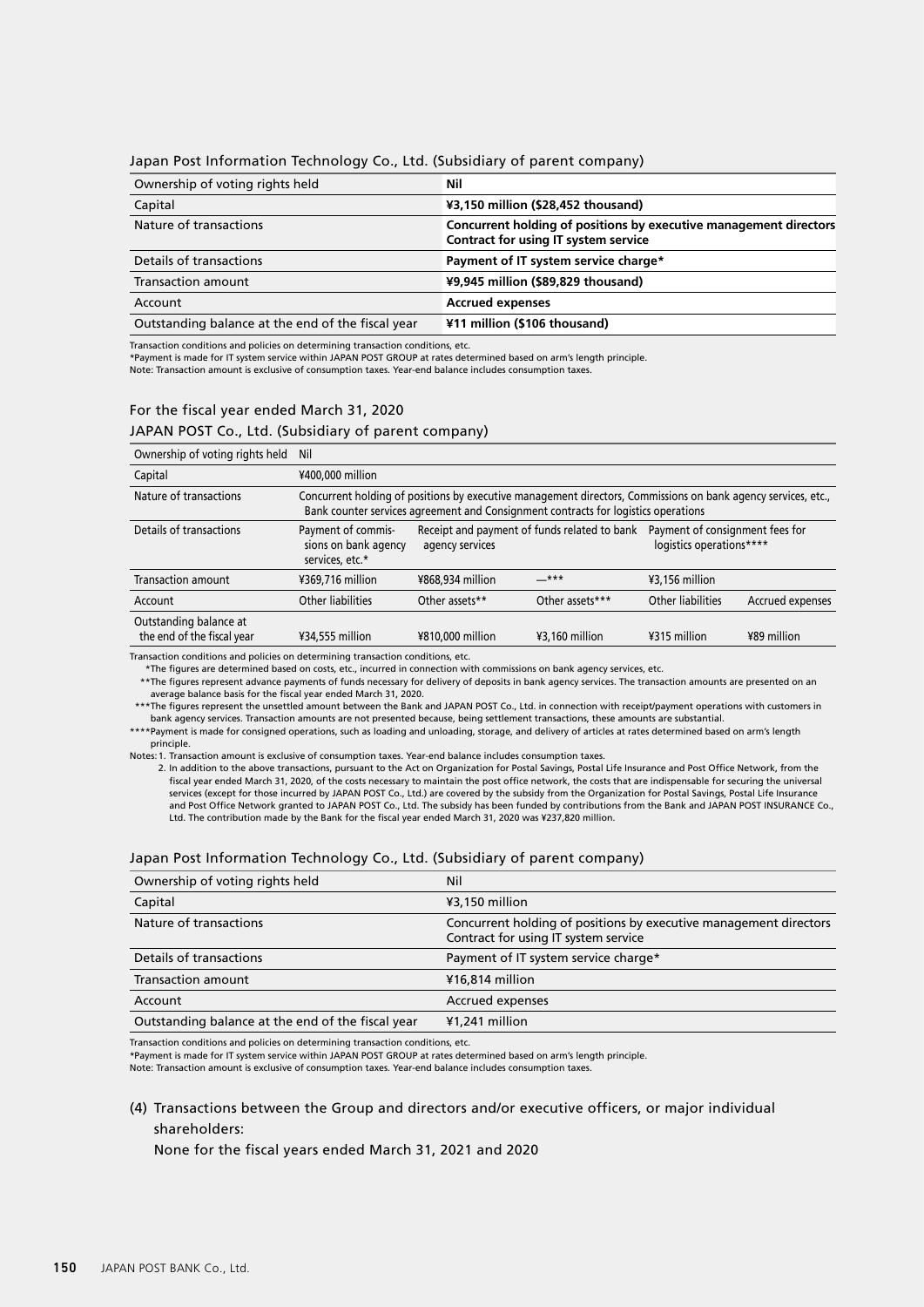#### **b. Notes related to the parent company and/or significant affiliates**

(1) Information on the parent company JAPAN POST HOLDINGS Co., Ltd. (Listed on Tokyo Stock Exchange)

(2) Information on significant affiliates None

#### **30. Per Share Data**

Net assets per share as of March 31, 2021 and 2020 and net income per share for the fiscal years then ended were as follows:

|                      | Yen       |           | U.S. dollars |
|----------------------|-----------|-----------|--------------|
|                      | 2021      | 2020      | 2021         |
| Net assets per share | ¥3.033.03 | ¥2,398.98 | \$27.39      |
| Net income per share | 74.72     | 72.94     | 0.67         |

Notes:1. Diluted net income per share is not presented since there has been no potential dilution for the fiscal years ended March 31, 2021 and 2020. 2. Net assets per share as of March 31, 2021 and 2020 were calculated based on the following:

|                                                                                                                            | Millions of yen |            | Thousands of<br>U.S. dollars |
|----------------------------------------------------------------------------------------------------------------------------|-----------------|------------|------------------------------|
|                                                                                                                            | 2021            | 2020       | 2021                         |
| Net assets                                                                                                                 | ¥11,394,827     | ¥9,003,256 | \$102,925,008                |
| Amounts deducted from net assets                                                                                           | 24.739          | 9.945      | 223,462                      |
| Non-controlling interests                                                                                                  | 24.739          | 9.945      | 223,462                      |
| Net assets attributable to common stock at the end of the fiscal year                                                      | 11,370,088      | 8,993,310  | 102,701,545                  |
| Number of common stock at the end of the fiscal year used<br>for the calculation of net assets per share (thousand shares) | 3,748,753       | 3,748,792  |                              |

3. Net income per share data for the fiscal years ended March 31, 2021 and 2020 was calculated based on the following:

|                                                                                        | Millions of yen |           | Thousands of<br>U.S. dollars |
|----------------------------------------------------------------------------------------|-----------------|-----------|------------------------------|
|                                                                                        | 2021            | 2020      | 2021                         |
| Net income attributable to owners of parent                                            | 280.130<br>¥    | ¥ 273,435 | \$2,530,310                  |
| Amount not attributable to common shareholders                                         |                 |           |                              |
| Net income attributable to owners of parent attributable to<br>common stock            | 280.130         | 273,435   | 2,530,310                    |
| Average number of common stock outstanding during the fiscal year<br>(thousand shares) | 3,748,730       | 3,748,764 |                              |

4. To calculate net assets per share, the treasury stock deducted from the number of common stock outstanding as of March 31, 2021 and 2020 included 721 thousand shares and 682 thousand shares of treasury stock held by the stock benefit trust, respectively. To calculate net income per share, the treasury stock deducted to calculate the average number of outstanding shares for the fiscal years ended March 31, 2021 and 2020 included 744<br>thousand shares and 710 thousand shares of treasury stock held by the stock bene

#### **31. Significant Subsequent Event**

None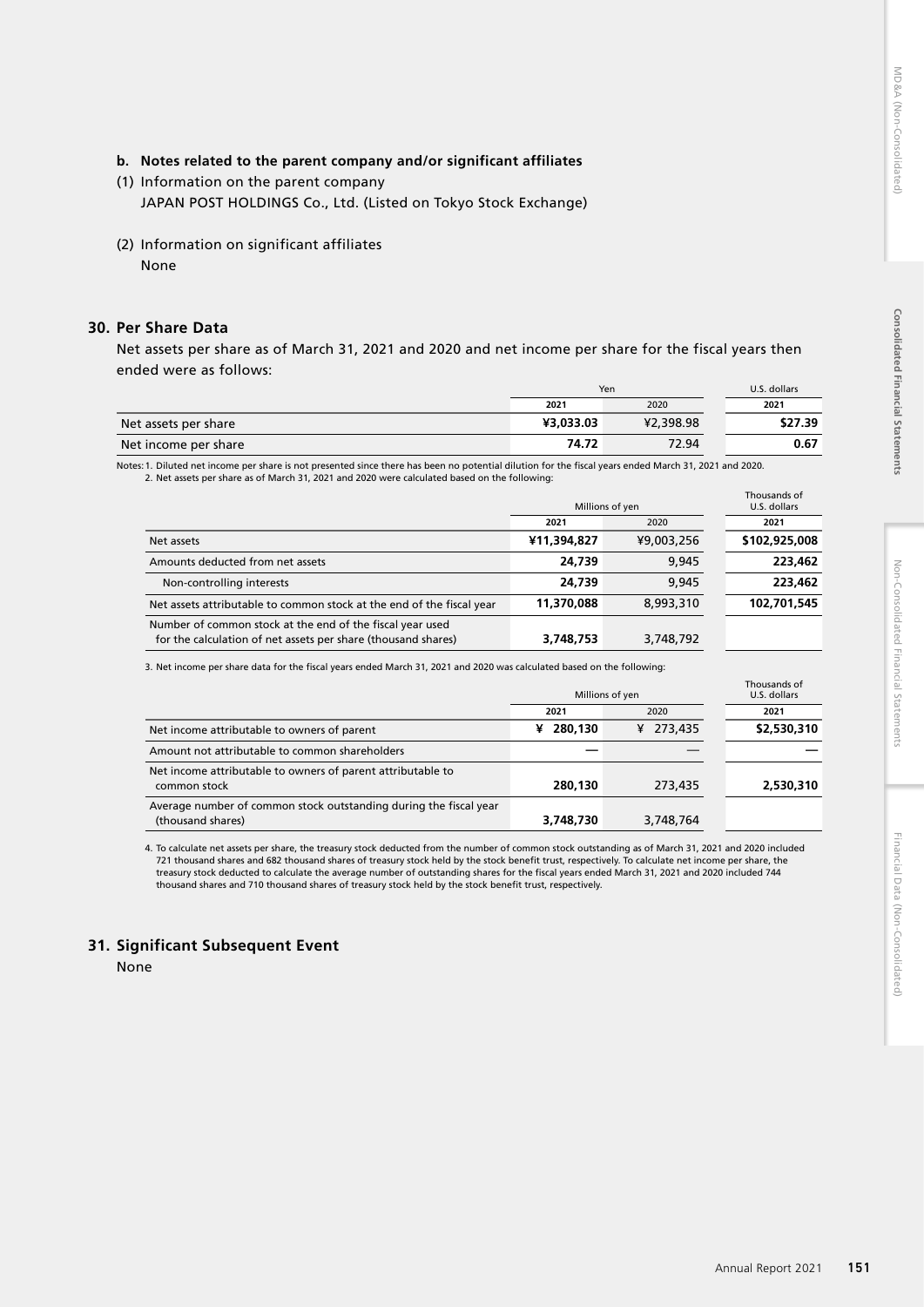

# Independent auditor's report

**To the Board of Directors of JAPAN POST BANK Co., Ltd.:** 

#### **Opinion**

We have audited the accompanying consolidated financial statements of JAPAN POST BANK Co., Ltd. ("the Company") and its consolidated subsidiaries (collectively referred to as "the Group"), which comprise the consolidated balance sheets as at March 31, 2021 and 2020, the consolidated statements of income, comprehensive income, changes in net assets and cash flows for the years then ended, and notes, comprising a summary of significant accounting policies and other explanatory information.

In our opinion, the accompanying consolidated financial statements present fairly, in all material respects, the consolidated financial position of the Group as at March 31, 2021 and 2020, and its consolidated financial performance and its consolidated cash flows for the years then ended in accordance with accounting principles generally accepted in Japan.

#### **Basis for Opinion**

We conducted our audit in accordance with auditing standards generally accepted in Japan. Our responsibilities under those standards are further described in the *Auditor's Responsibilities for the Audit of the Consolidated Financial Statements* section of our report. We are independent of the Group in accordance with the ethical requirements that are relevant to our audit of the consolidated financial statements in Japan, and we have fulfilled our other ethical responsibilities in accordance with these requirements. We believe that the audit evidence we have obtained is sufficient and appropriate to provide a basis for our opinion.

#### **Key Audit Matters**

Key audit matters are those matters that, in our professional judgment, were of most significance in our audit of the consolidated financial statements of the current period. These matters were addressed in the context of our audit of the consolidated financial statements as a whole, and in forming our opinion thereon, and we do not provide a separate opinion on these matters.

© 2021 KPMG AZSA LLC, a limited liability audit corporation incorporated under the Japanese Certified Public Accountants<br>Law and a member firm of the KPMG global organization of independent member firms affiliated with KPM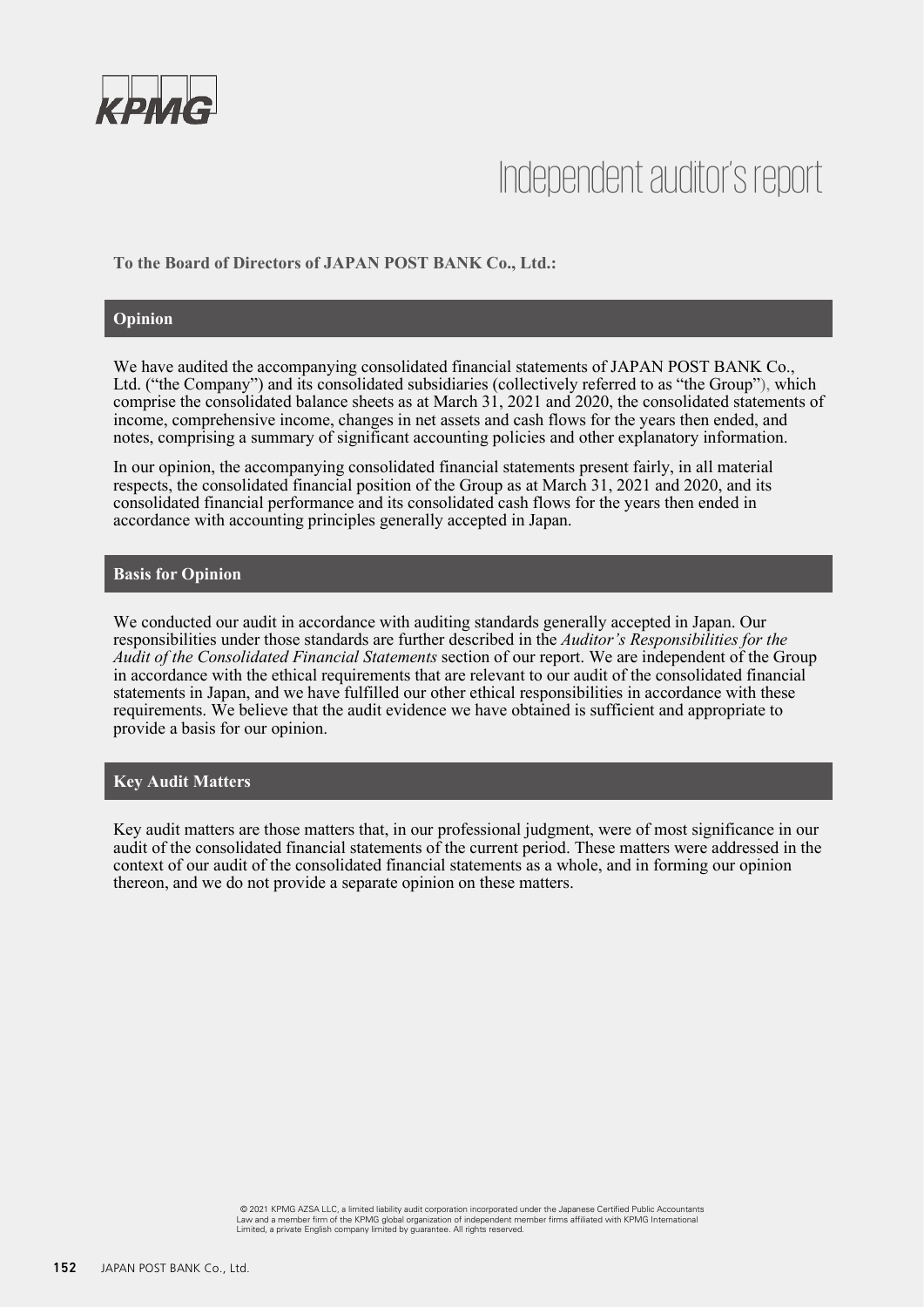**Reasonableness of the valuation of certain illiquid securities with no readily available market prices**

# **The key audit matter How the matter was addressed in our audit How the matter was addressed in our audit**

In the consolidated balance sheet of the Group as of March 31, 2021, securities of ¥138,204,256 million were recognized, accounting for approximately 61% of the consolidated total assets.

As described in Note 22. "Financial instruments" and Note 23. "Fair Value Information", the Group manages funds raised primarily through deposits by investing them in securities, including Japanese government bonds, Japanese corporate bonds, foreign bonds and investment trusts. Of those securities, available-for-sale securities of ¥110,713,723 million were recognized at their fair value in the Group's consolidated balance sheet. Included therein were certain illiquid securities with no readily available market prices (such as private placement bonds and securitized products), for which the Group deems reasonably calculated based on prices mainly obtained from third parties including information vendors and brokers, as their fair value. However, as described in "(15) Significant accounting estimates" in Note 2. "Significant Accounting Policies for Preparing of Consolidated Financial Statements," directly or indirectly observable market inputs such as spreads estimated based on prices of similar securities and unobservable market inputs including significant estimates, are used as key assumptions in the prices obtained from third parties.

These key assumptions may be affected by a sudden change in market environment or a distortion in the financial markets that results in, for example, a significant widening of bid-ask spreads or a significant increase in liquidity risk premiums. If alternative assumptions are used, they may have a significant impact on the fair value of these illiquid securities. Accordingly, using the prices obtained from third parties as fair value of certain illiquid securities with no readily available market prices involved significant management judgment, and the use of a price based on unreasonable

The primary procedures we performed to assess whether the valuation of certain illiquid securities with no readily available market prices was reasonable included the following:

#### **(1) Internal control testing**

We tested the design and operating effectiveness of certain of the Group's internal controls relevant to the valuation of certain illiquid securities with no readily available market prices. In this assessment, special attention was given to the following controls:

- controls to validate the reasonableness of the price to be used as fair value through the comparison with prices obtained from multiple third parties; and
- controls to validate the reasonableness of the price to be used as fair value through the examination of spreads estimated based on prices.

#### **(2) Assessment of the reasonableness of fair value**

For the individually selected illiquid securities with no readily available market prices of which prices varied widely amongst various third parties as well as securitized products, we involved financial instrument valuation specialists from our member network firm and performed the following procedures:

- We assessed whether the price used by the Group as fair value was within a reasonable range by comparing it with the prices obtained directly from third parties; and
- We assessed whether the price used by the Group as fair value was within a reasonable range by comparing it with the price independently estimated.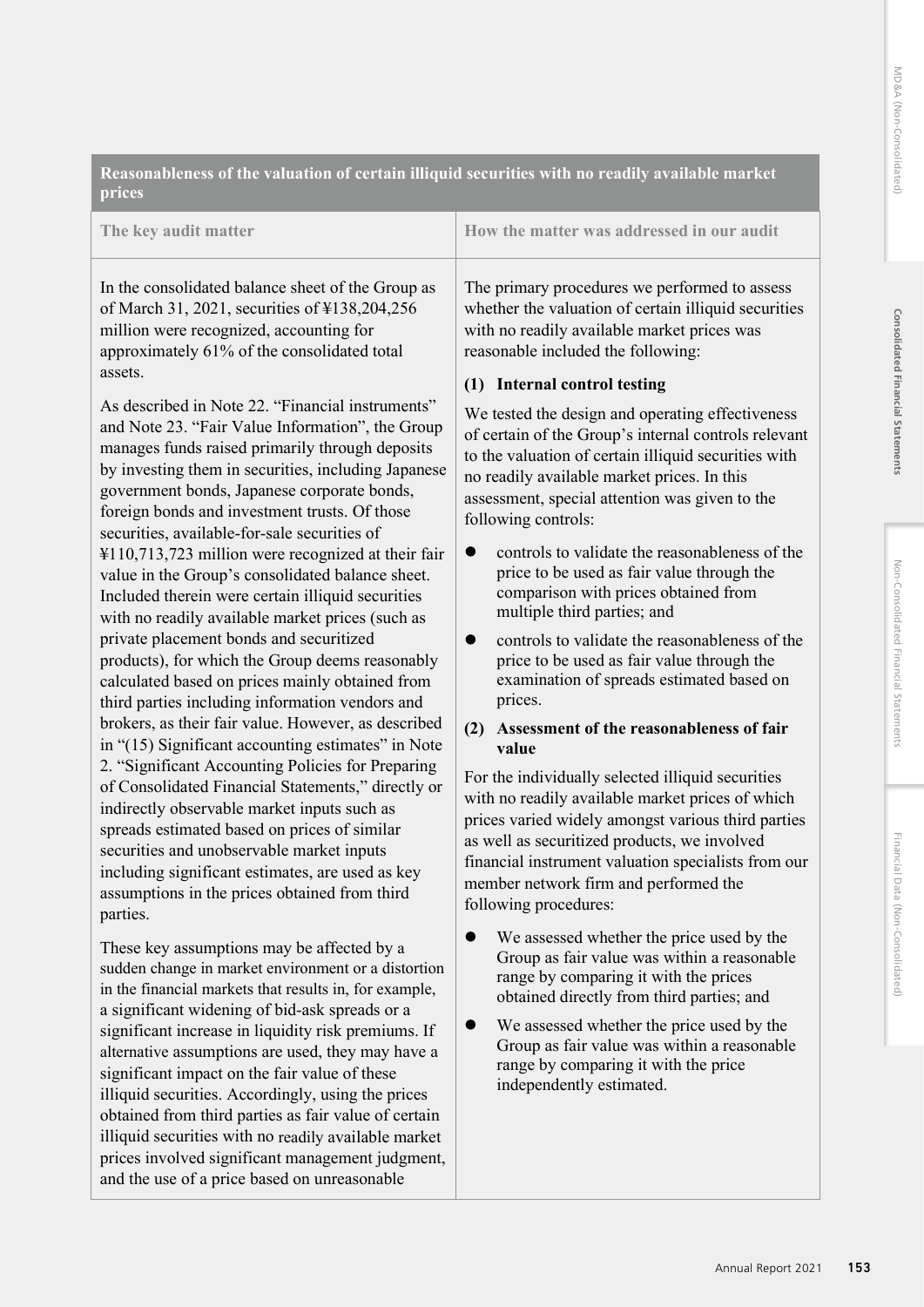| assumptions may have a significant impact on the<br>consolidated financial statements. |  |
|----------------------------------------------------------------------------------------|--|
| We, therefore, determined that our assessment of                                       |  |
| the reasonableness of the valuation of certain                                         |  |
| illiquid securities with no readily available market                                   |  |
| prices was the most significant areas in our audit                                     |  |
| of the consolidated financial statements for the                                       |  |
| current fiscal year, and accordingly, determined a                                     |  |
| key audit matter.                                                                      |  |
|                                                                                        |  |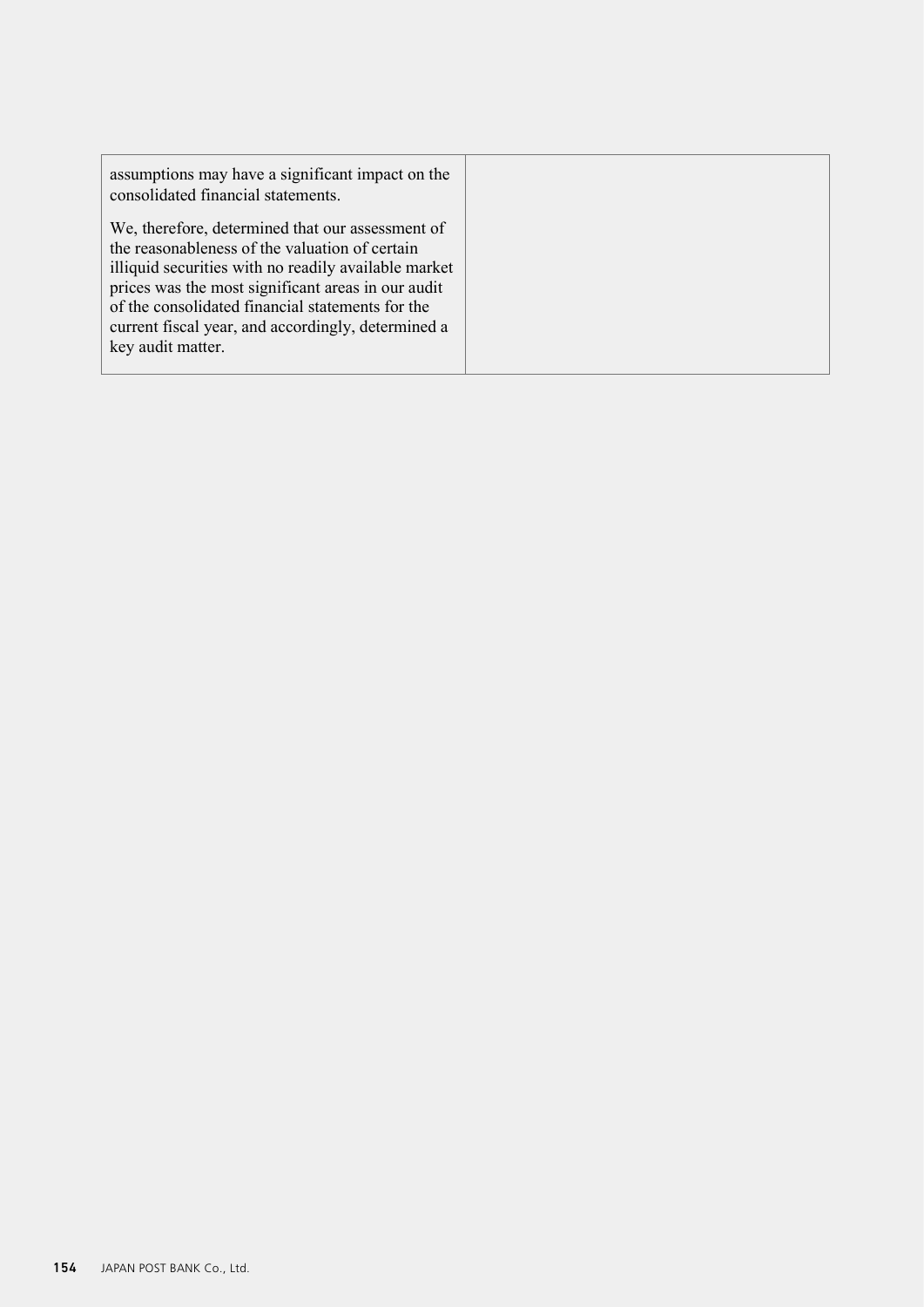#### **Responsibilities of Management and the Audit Committee for the Consolidated Financial Statements**

Management is responsible for the preparation and fair presentation of the consolidated financial statements in accordance with accounting principles generally accepted in Japan, and for such internal control as management determines is necessary to enable the preparation of consolidated financial statements that are free from material misstatement, whether due to fraud or error.

In preparing the consolidated financial statements, management is responsible for assessing the Group's ability to continue as a going concern, disclosing, as applicable, matters related to going concern in accordance with accounting principles generally accepted in Japan.

The audit committee is responsible for overseeing the executive officers' and directors' performance of their duties with regard to the design, implementation and maintenance of the Group's financial reporting process.

#### **Auditor's Responsibilities for the Audit of the Consolidated Financial Statements**

Our objectives are to obtain reasonable assurance about whether the consolidated financial statements as a whole are free from material misstatement, whether due to fraud or error, and to issue an auditor's report that includes our opinion. Reasonable assurance is a high level of assurance, but is not a guarantee that an audit conducted in accordance with auditing standards generally accepted in Japan will always detect a material misstatement when it exists. Misstatements can arise from fraud or error and are considered material if, individually or in the aggregate, they could reasonably be expected to influence the economic decisions of users taken on the basis of these consolidated financial statements.

As part of our audit in accordance with auditing standards generally accepted in Japan, we exercise professional judgment and maintain professional skepticism throughout the audit. We also:

- Identify and assess the risks of material misstatement of the consolidated financial statements, whether due to fraud or error, design and perform audit procedures responsive to those risks, and obtain audit evidence that is sufficient and appropriate to provide a basis for our opinion. The risk of not detecting a material misstatement resulting from fraud is higher than for one resulting from error, as fraud may involve collusion, forgery, intentional omissions, misrepresentations, or the override of internal control.
- Obtain an understanding of internal control relevant to the audit in order to design audit procedures that are appropriate in the circumstances, while the objective of the audit is not to express an opinion on the effectiveness of the Group's internal control.
- Evaluate the appropriateness of accounting policies used and the reasonableness of accounting estimates and related disclosures made by management.
- Conclude on the appropriateness of management's use of the going concern basis of accounting and based on the audit evidence obtained, whether a material uncertainty exists related to events or conditions that may cast significant doubt on the Group's ability to continue as a going concern. If we conclude that a material uncertainty exists, we are required to draw attention in our auditor's report to the related disclosures in the consolidated financial statements or, if such disclosures are inadequate, to modify our opinion. Our conclusions are based on the audit evidence obtained up to the date of our auditor's report. However, future events or conditions may cause the Group to cease to continue as a going concern.
- Evaluate whether the presentation and disclosures in the consolidated financial statements are in accordance with accounting standards generally accepted in Japan, the overall presentation, structure and content of the consolidated financial statements, including the disclosures, and whether the consolidated financial statements represent the underlying transactions and events in a manner that achieves fair presentation.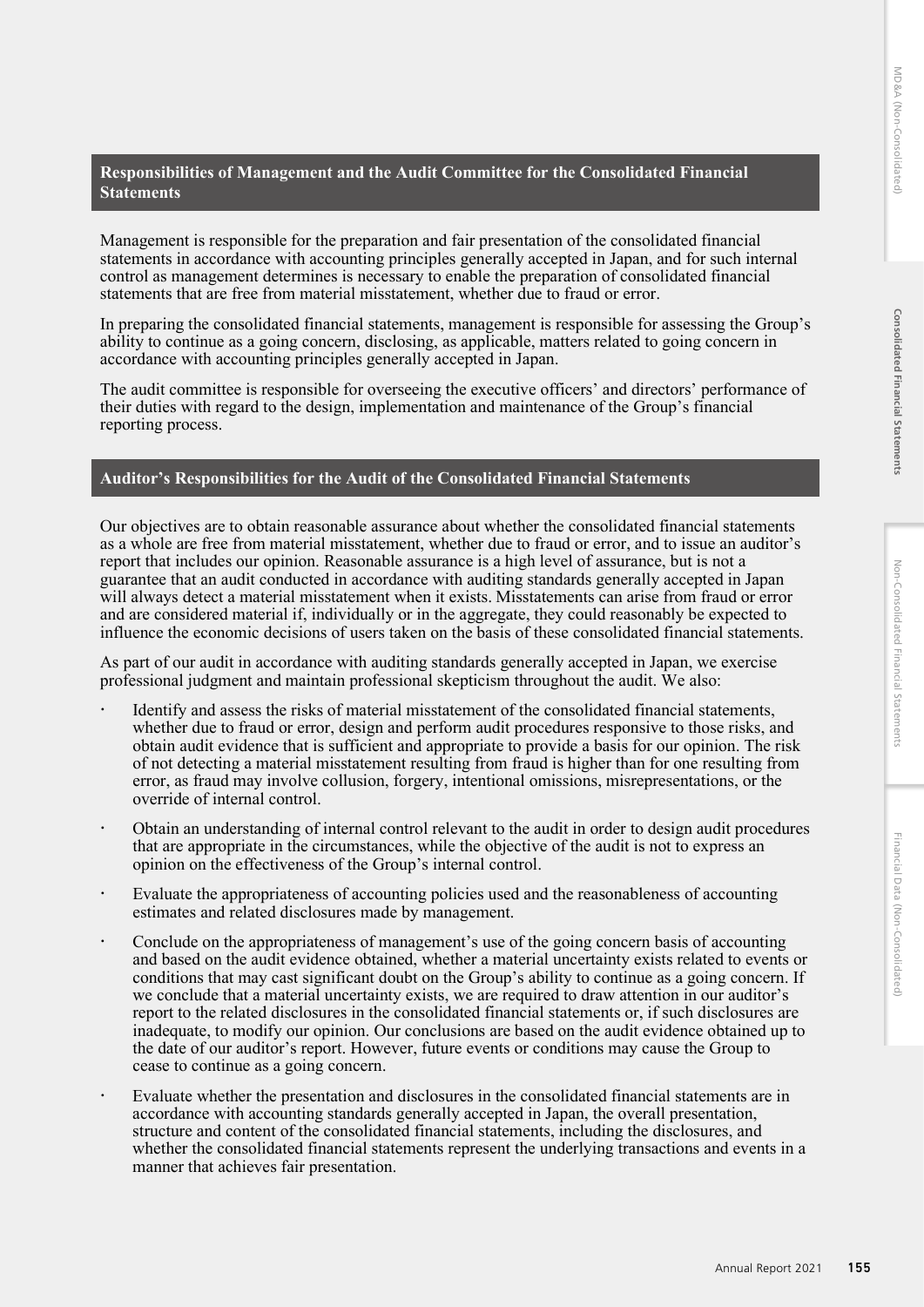Obtain sufficient appropriate audit evidence regarding the financial information of the entities or business activities within the Group to express an opinion on the consolidated financial statements. We are responsible for the direction, supervision and performance of the group audit. We remain solely responsible for our audit opinion.

We communicate with the audit committee regarding, among other matters, the planned scope and timing of the audit, significant audit findings, including any significant deficiencies in internal control that we identify during our audit.

We also provide the audit committee with a statement that we have complied with relevant ethical requirements regarding independence, and communicate with them all relationships and other matters that may reasonably be thought to bear on our independence, and where applicable, related safeguards.

From the matters communicated with the audit committee, we determine those matters that were of most significance in the audit of the consolidated financial statements of the current period and are therefore the key audit matters. We describe these matters in our auditor's report unless law or regulation precludes public disclosure about the matter or when, in extremely rare circumstances, we determine that a matter should not be communicated in our report because the adverse consequences of doing so would reasonably be expected to outweigh the public interest benefits of such communication.

#### **Convenience Translation**

The U.S. dollar amounts in the accompanying consolidated financial statements with respect to the year ended March 31, 2021 are presented solely for convenience. Our audit also included the translation of yen amounts into U.S. dollar amounts and, in our opinion, such translation has been made on the basis described in Note 1 to the consolidated financial statements.